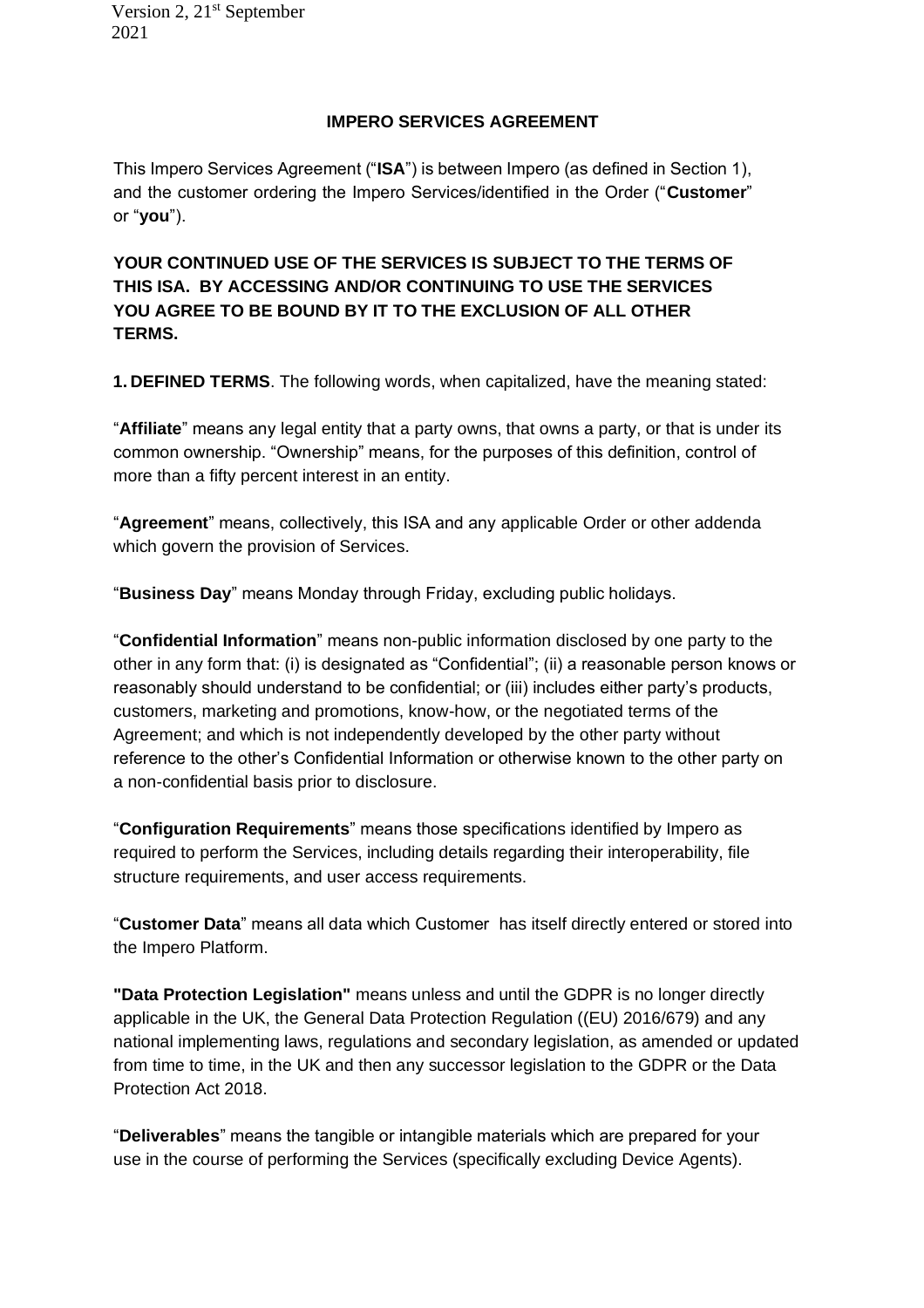"**Device Agents**" means any end-user or per-device software or agents provided by Impero to be used in conjunction with the Services.

"**End User Device**" means any individual computer or mobile device of any type which is used by Customer or its students, employees, or end users in connection with the Services or on which any Device Agent is installed.

"**Impero**" or "**we**" means the Impero or Netop Affiliate identified in the Order, or, if none is identified: (i) Impero Solutions, Inc. if your billing address is located in the United States or (ii) Impero Solutions Limited if your billing address is located outside of the United States.

**"Impero Companies"** means: all the entities identified as Impero Companies listed within the organisation structure available at [https://www.imperosoftware.com/uk/policies-terms/.](https://www.imperosoftware.com/uk/policies-terms/)

**"Impero Group"** means any and all subsidiary companies of Impala Bidco Limited, a company incorporated in England and Wales with registration number 10878303, registered at Oak House, Mere Way Ruddington Fields Business Park, Ruddington, Nottingham, England, NG11 6JS, consisting of Impero Companies and Netop Companies.

"**Impero Platform**" means an information technology system provided and hosted by Impero as part of the Services, including any hosted platform or software as a service delivery of the Services.

"**Intellectual Property**" means patents, copyrights, trademarks, trade secrets, and any other proprietary intellectual property rights.

**"Netop Companies"** mean all the entities identified as Netop Companies listed within the organisation structure available at [https://www.imperosoftware.com/uk/policies-terms/.](https://www.imperosoftware.com/uk/policies-terms/)

"**Order**" means the document which describes the Services provided pursuant to this Agreement, including any online order, process, or tool through which you request or provision Services.

"**Personal Data**" means all data by which an individual can be identified.

"**Representatives**" means a party's respective service providers, officers, directors, employees, contractors, Affiliates, suppliers, and agents.

"**Sensitive Data"** means any: (i) personally identifiable information or information that is referred to as personal data (including sensitive personal data); PII (or other like term) under applicable data protection or privacy law and includes information that by itself or combined with other information can be used to identify a person; (ii) trade secrets; (iii) financial records; and (iv) other sensitive, regulated, or confidential information.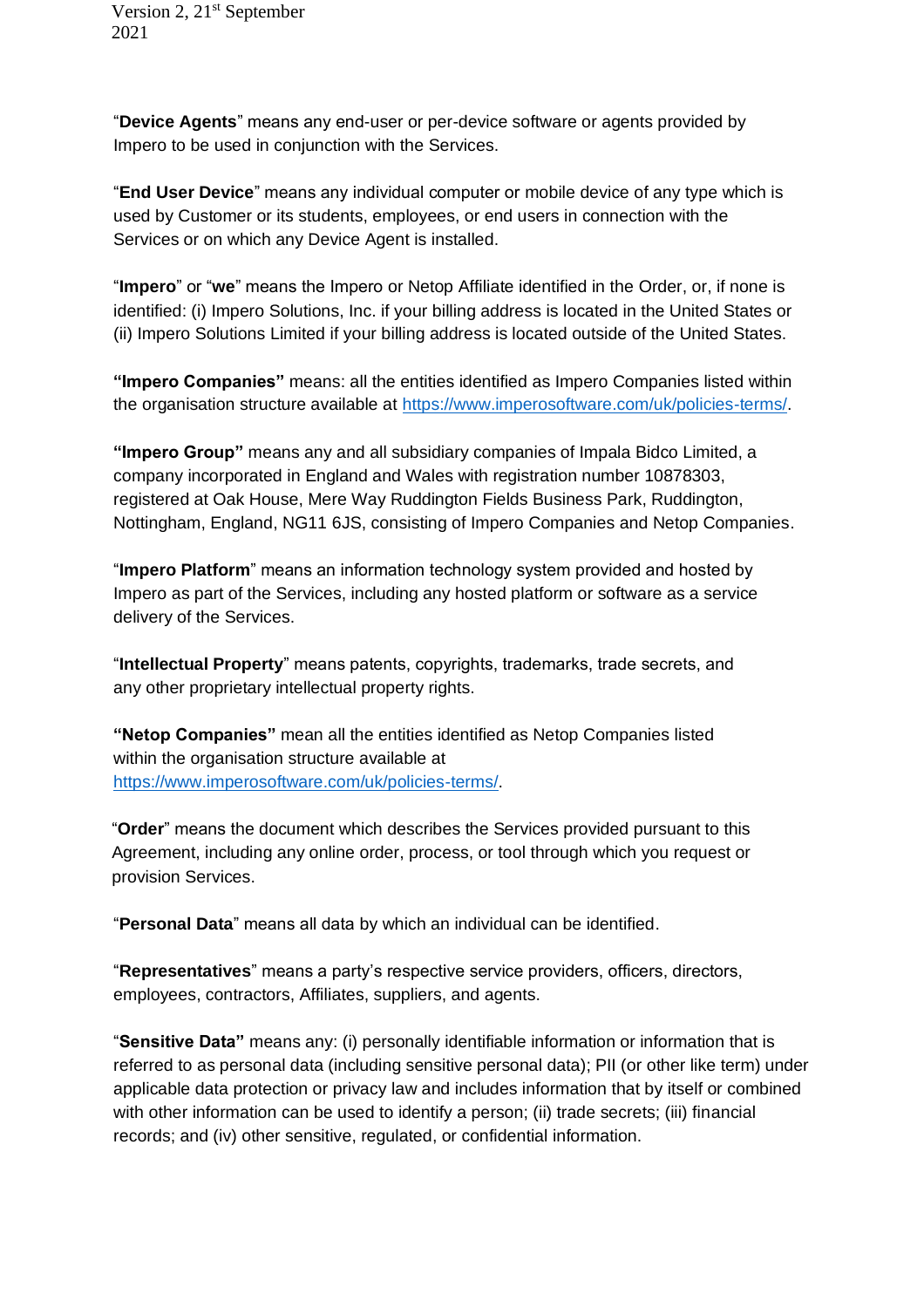"**Services**" means the Impero services (including any software) identified in a given Order or otherwise provided subject to the terms of this Agreement, including access to the Impero Platform.

**"Use Limits"** means any limitations, including any maximum permitted use metrics relating to the maximum number of Device Agents, maximum number of End User Devices and maximum number of users of the Impero Platform, placed on the use of the Services by Impero as set out in the Order.

# **2. SERVICES**

**2.1. General**. Impero will provide the Services in accordance with the Agreement and all laws applicable to Impero. Customer must utilize the Services in accordance with any Impero provided documentation. Impero will provide support only to those individuals designated in your account and is not required to provide any support directly to your end users.

**2.2. Usage Limitations**. Customer may use the Services for educational, wellbeing, and other explicitly permitted purposes only, in accordance with all laws applicable to Customer, and may not resell the Services unless explicitly agreed to by Impero in writing.

**2.3. Device Agents.** During the term of the Agreement, Customer may use any software provided by Impero as part of the Services and may install Device Agents on its users' systems as necessary to receive the benefit of the Services. Device Agents may be subject to additional terms, including third party terms applicable to use of app stores for mobile devices. Customer is responsible for all use of Device Agents in connection with the Services. Fees for Device Agents will be specified on the Order where applicable.

## **3. CUSTOMER OBLIGATIONS**

**3.1. General**. You must cooperate with Impero's reasonable investigation of outages, security problems, and any suspected breach of the Agreement. You are responsible for keeping your account information and permissions current. You agree that your use of the Services will comply with the Acceptable Use Policy attached as Exhibit A (the "**AUP**"). You agree that you are solely responsible for the suitability of the Services and your and your users' compliance with any applicable laws, including export laws and data privacy laws.

**3.2. Data Backup**. It is the Customer's responsibility to ensure the integrity and security of Customer Data and to regularly backup and validate the integrity of backups of Customer Data. Impero has no obligations whatsoever with regards to any data stored on an End User Device.

**4. SECURITY.** Impero undertakes no responsibility for the security of any End User Device. Customer must use reasonable security precautions in connection with its use of the Services. Customer Data is, and at all times shall remain, your exclusive property.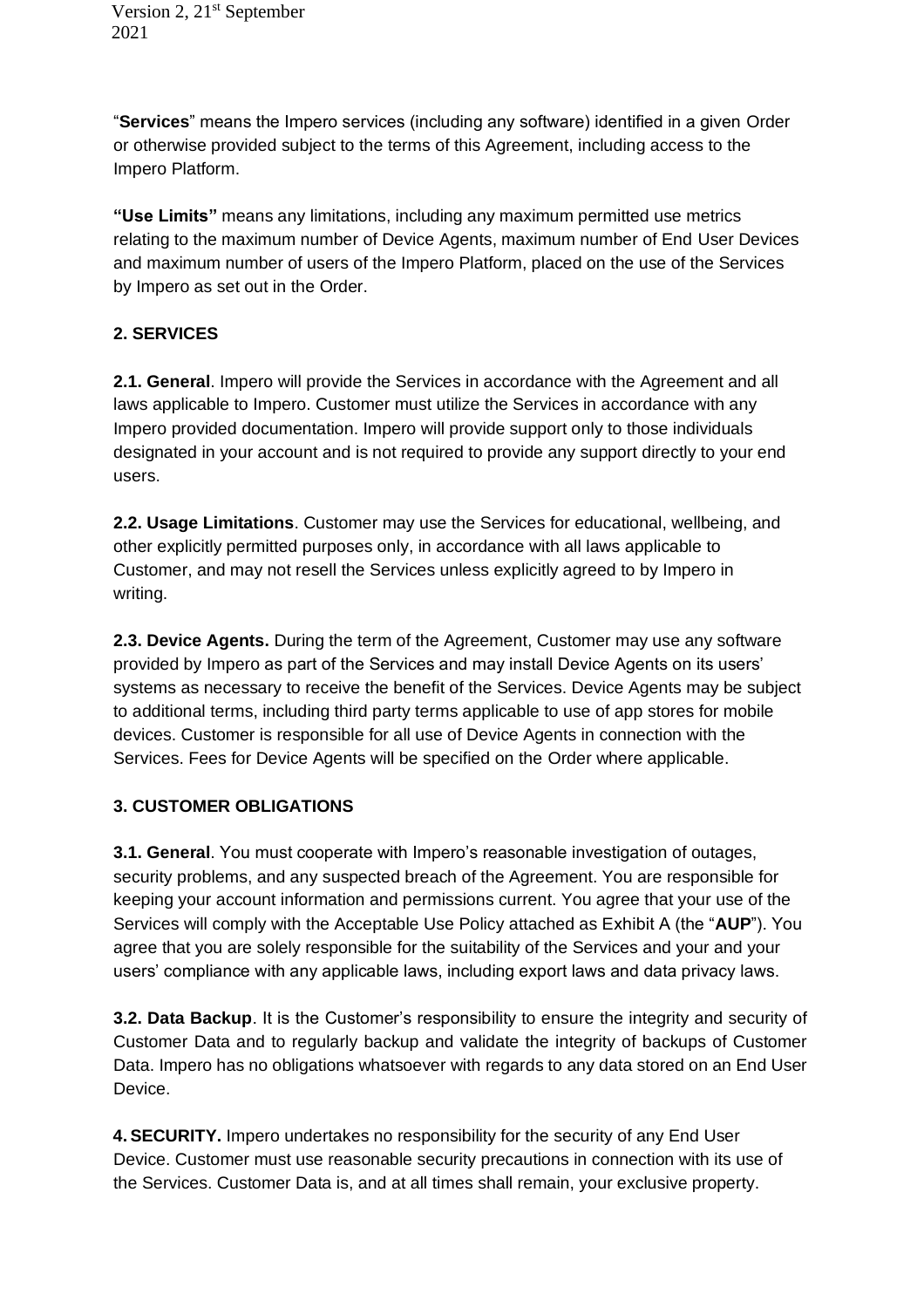Impero will not use or disclose Customer Data except as materially required to perform the Services or as required by law.

# **5. INTELLECTUAL PROPERTY**

**5.1. Pre-Existing**. Each party shall retain exclusive ownership of Intellectual Property created, authored, or invented by it prior to the commencement of the Services. If you provide Impero with your pre-existing Intellectual Property ("**Customer IP**"), then you hereby grant to Impero, during the term of the applicable Order, a limited, worldwide, nontransferable, royalty-free, right and license (with right of sub-license where required to perform the Services) to use the Customer IP solely for the purpose of providing the Services. You represent and warrant that you have all rights in the Customer IP necessary to grant this license, and that Impero's use of such Customer IP shall not infringe on the Intellectual Property rights of any third party.

**5.2. Created by Impero**. Excluding any Customer IP, Impero shall own all Intellectual Property created as part of providing the Services or contained in the Deliverables. Unless otherwise specifically stated in the Agreement, and subject to your payment in full for the applicable Services, Impero grants to you, during the term of the applicable Order, a limited, non-exclusive, non-transferable, right and license (without the right to sublicense) to use any Deliverables, and any Intellectual Property (including Device Agents, but excluding any Third Party Software), provided to you by Impero as part of the Services for your internal use as necessary for you to enjoy the benefit of the Services. You agree that any usage data, usage metrics, and other general information about your use or operation of the Services may be used and disclosed by Impero for product improvement and market analysis purposes.

**5.3. Third Party Software**. Impero may provide third party software for your use as part of the Services or to assist in our delivery of the Services ("**Third-Party Software**"). Unless otherwise permitted by the terms of the applicable license you may not: (i) assign, grant or transfer any interest in the Third Party Software to another individual or entity; (ii) reverse engineer, decompile, copy or modify the Third Party Software; (iii) modify or obscure any copyright, trademark or other proprietary rights notices that are contained in or on the Third Party Software; or (iv) exercise any of the reserved Intellectual Property rights provided under the laws governing this Agreement. Your use of any Third-Party Software may be subject to additional restrictions identified in the Order or an end-user license agreement or similar terms. Upon termination of the Order, you will remove any Impero provided software and Device Agents and any Third-Party Software which has been installed on your (or your users') devices. Impero makes no representation or warranty regarding Third Party Software except that Impero has the right to use or provide the Third-Party Software and that we are in material compliance with the applicable license.

**5.4. Infringement**. If the delivery of the Services infringes the intellectual property rights of a third party and Impero determines that it is not reasonably or commercially practicable to obtain the right to use the infringing element, or modify the Services or Deliverable such that they do not infringe, then Impero may terminate the Order on written notice and will not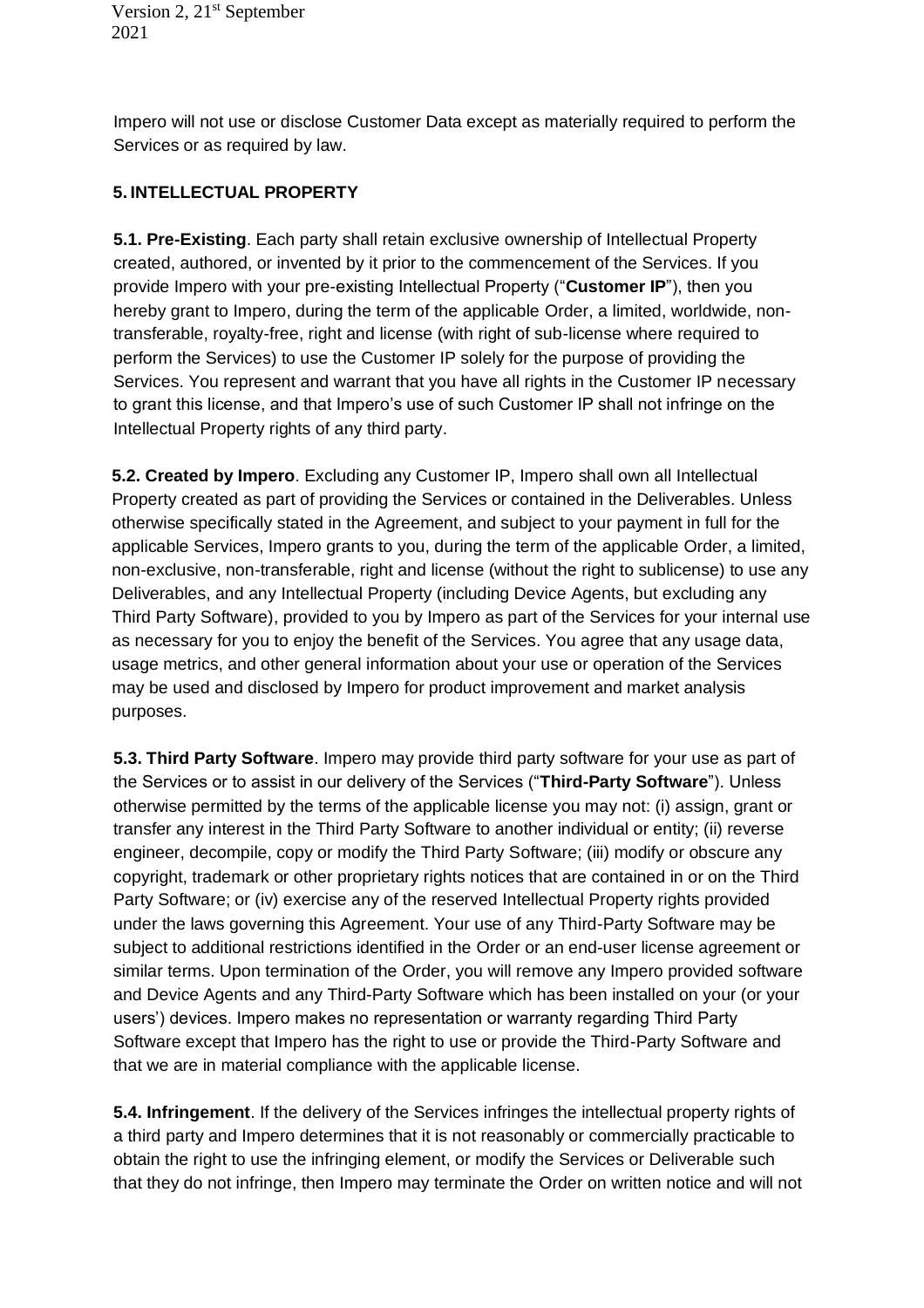have any liability on account of such termination except to refund amounts paid for unused Services (prorated as to portions of Deliverables deemed infringing).

## **6. FEES.**

**6.1. Fees.** Undisputed fees are due within 30 days of the invoice date. If you have arranged for payment by credit card or bank transfer, we may charge your account on or after the invoice date. If any undisputed payment is 15 or more days late, then we may suspend the Services on written notice. Invoices which are not disputed within 30 days of the invoice date are conclusively deemed accurate. Fees must be paid in the currency identified in the Order.

**6.2. Fee Increases**. On 30 days advance written notice, unless otherwise agreed by the Parties, Impero may increase the fees due under any given Order by the greater of (i) 5% or (ii) the percentage change between the United Kingdom's Retail Price Index in the initial month of the applicable Order and the then current month, provided that Impero may not exercise these rights more than once in any 12 month period. If at any time a third party license or infrastructure provider directly or indirectly increases the fee they charge Impero for software or services required to deliver the Services, Impero may increase your fees by the same percentage amount on 90 days advance written notice.

**6.3. Taxes.** All amounts due to Impero under the Agreement are exclusive of any value added, goods and services, sales, use, property, excise and like taxes, import duties, and/or applicable levies (collectively "**Tax**"). You must pay any Taxes due on Impero's provision of the Services or provide Impero with valid evidence of your exemption from such Taxes in advance of invoicing. All fees are due in full without any deduction for any withholding or other taxes except withholding taxes imposed on income attributable to Impero which you are legally required to withhold and remit to the applicable governmental authority ("**Local Withholding Taxes**"). You agree to provide Impero with timely accurate information regarding such Local Withholding Taxes on request.

**6.4. Expenses.** Except as otherwise included in a given Order, if any of the Services are performed at your site or premises then you agree to reimburse Impero for the actual substantiated out-of-pocket expenses of our Representatives.

**6.5. Free of Charge Services.** Where Services are provided free of charge, the provisions of this Agreement continue to apply in full.

## **7. DISCLAIMERS**

**7.1.** We make no commitment to provide any Services other than the Services stated in the Order. Impero is not responsible to you or any third party for unAuthorised access to your Customer Data or for unAuthorised use of the Services that is not solely caused by Impero's failure to comply with its security obligations in the Agreement.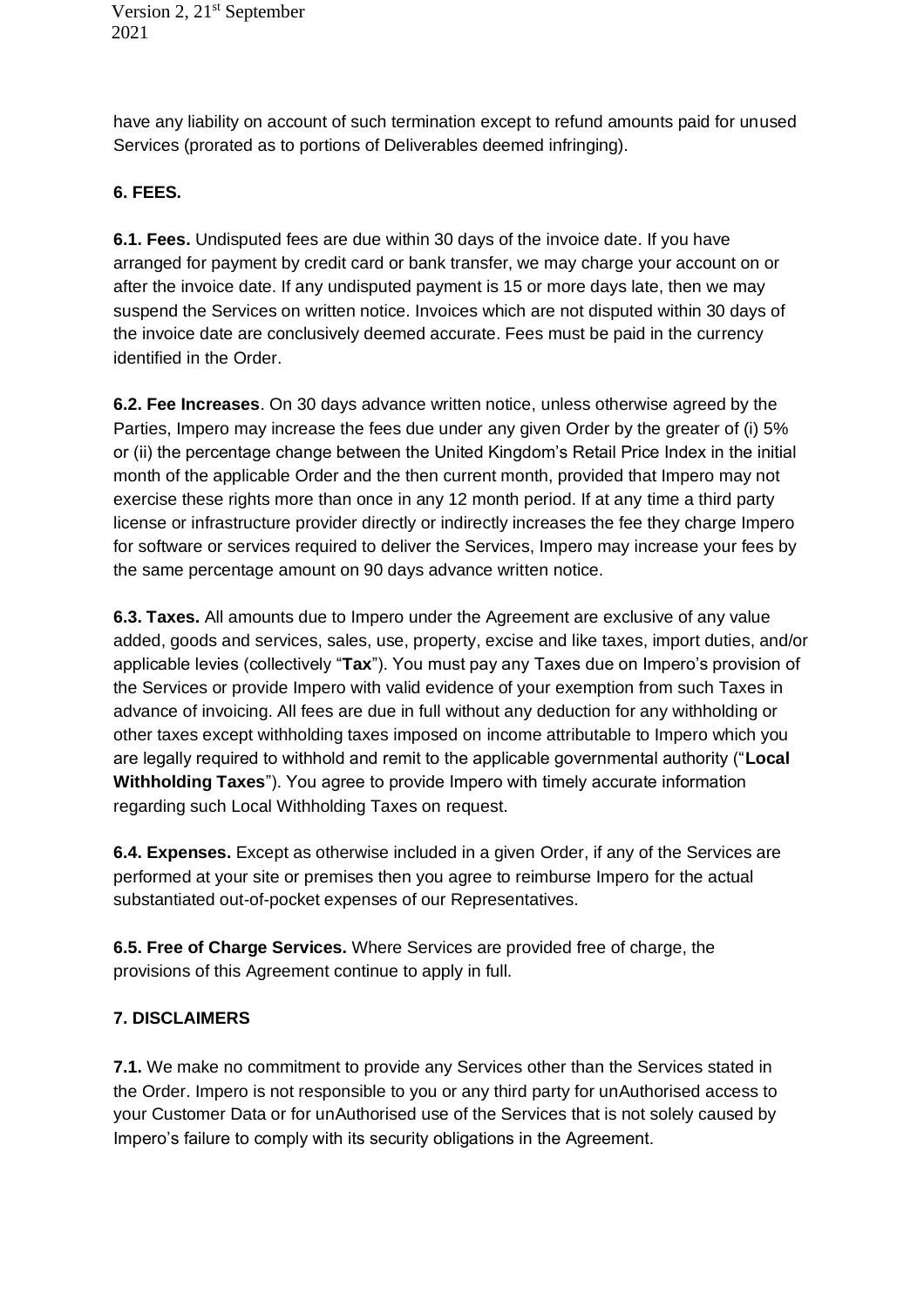**7.2.** At Customer's request Impero may provide Services that are not required by the Agreement, any such Services shall be provided **AS-IS** with no warranty whatsoever.

**7.3** Impero may provide free of charge Services, any such Services shall be provided **AS-IS** with no warranty whatsoever.

**7.4.** Impero and its Representatives disclaim any and all warranties not expressly stated in the Agreement to the maximum extent permitted by law including implied warranties such as merchantability, satisfactory quality, fitness for a particular purpose and non-infringement.

**7.5.** Impero makes no representation or warranty whatsoever regarding Open Source Software or with regard to any third-party products or Services which we may recommend for your consideration.

# **8. TERM AND TERMINATION**

**8.1. Term.** This Agreement shall continue until terminated in accordance with its terms or the termination of the final Order, whichever is the later. Unless otherwise stated in the Order, Orders shall automatically renew following their initial term (identified on the Order) for consecutive one-year terms, unless and until either party provides the other with written notice of non-renewal at least 90 days prior to the expiration of the then current term.

**8.2. Termination.** Either party may terminate the Agreement or the affected Order(s) for cause on written notice if the other party materially breaches the Agreement and does not remedy the breach within 30 days of the other party's written notice describing the breach. If, following the suspension of your Services for non-payment as provided in Section 6.1 (Fees), your account remains overdue for a further 15 days, we may terminate the Agreement or the applicable Orders for breach on written notice. Where Impero terminates this Agreement for cause as provided for in this Section, all fees due for the then current term shall immediately become due and payable.

**8.3. Transition.** If you request contemporaneously with any notice of termination (by either party), Impero shall make the Customer Data and Personal Data available to you for a period of at least 30 Business Days, in such format as it chooses. You agree that you shall promptly retrieve any Personal Data and Customer Data within this time period as required for you to comply with any applicable laws. If Personal Data and Customer Data is not retrieved within 180 Business Days, Personal Data and Customer Data may be destroyed by Impero.

**8.4. Mutual Consent.** The exercise by either party of its rights to cancel this ISA pursuant to its rights under this clause 8 shall be deemed to be exercised with mutual consent and accordingly a court order shall not be required.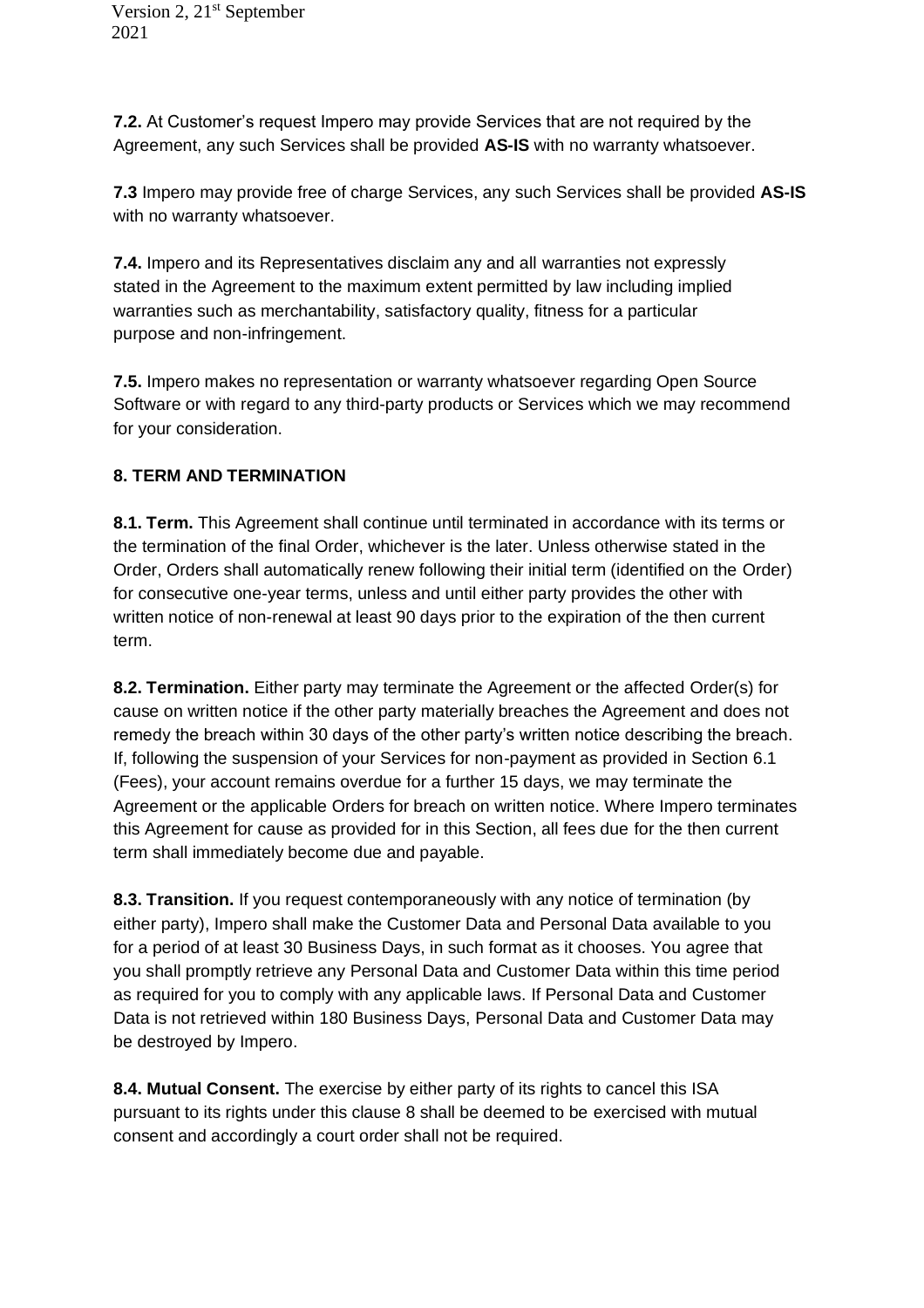**9. CONFIDENTIAL INFORMATION.** Each party agrees not to use the other's Confidential Information except in connection with the performance or use of the Services, the exercise of its legal rights under this Agreement, or as required by law, and will use reasonable care to protect Confidential Information from unAuthorised disclosure. Each party agrees not to disclose the other's Confidential Information to any third party except: (i) to its Representatives, provided that such Representatives agree to confidentiality measures that are at least as stringent as those stated in this Agreement; (ii) as required by law; or (iii) in response to a subpoena or court order or other compulsory legal process, provided that the party subject to such process shall give the other written notice of at least seven days prior to disclosing Confidential Information unless the law forbids such notice.

## **10.LIMITATIONS ON DAMAGES**

**10.1. Direct Damages.** Notwithstanding anything in the Agreement to the contrary, except for liability arising from: (i) death or personal injury caused by negligence, (ii) willful misconduct, fraudulent misrepresentation, (v) willful default, (vi) unlawful acts, or (vii) any other loss or damages for which such limitation is expressly prohibited by applicable law, the maximum aggregate monetary liability of Impero and any of its Representatives in connection with the Services or the Agreement under any theory of law shall not exceed the total amount of fees paid for the Services in the twelve month period immediately preceding the event(s) giving rise to the claim.

**10.2. Indirect Damages.** Neither party (nor any of our Representatives) is liable to the other for any indirect, special, incidental, exemplary or consequential loss or damages of any kind. Neither of us is liable for any loss that could have been avoided by the damaged party's use of reasonable diligence, even if the party responsible for the damages has been advised or should be aware of the possibility of such damages. In no event shall either of us be liable to the other for any punitive damages or for any loss of profits, data, revenue, business opportunities, customers, contracts, goodwill or reputation.

### **11. INDEMNIFICATION**

**11.1.** If we, our Affiliates, or any of our or their Representatives (the "Indemnitees") is faced with a legal claim by a third party arising out of your actual or alleged: willful misconduct, breach of applicable law, failure to meet the security obligations required by the Agreement, breach of your agreement(s) with or obligation(s) to your customers or end users, violation of the AUP, or your breach of Section 5 (Intellectual Property) then you will pay the cost of defending the claim (including reasonable legal fees) and any damages award, fine or other penalty that is imposed on the Indemnitees as a result of the claim. Your obligations under this Section include claims arising out of the acts or omissions of your employees or agents, any other person to whom you have given access to the Services, and any person who gains access to the Services as a result of your failure to use reasonable security precautions, even if the acts or omissions of such persons were not Authorised by you.

**11.2.** We will choose legal counsel to defend the claim, provided that the choice is reasonable and is communicated to you. You must comply with our reasonable requests for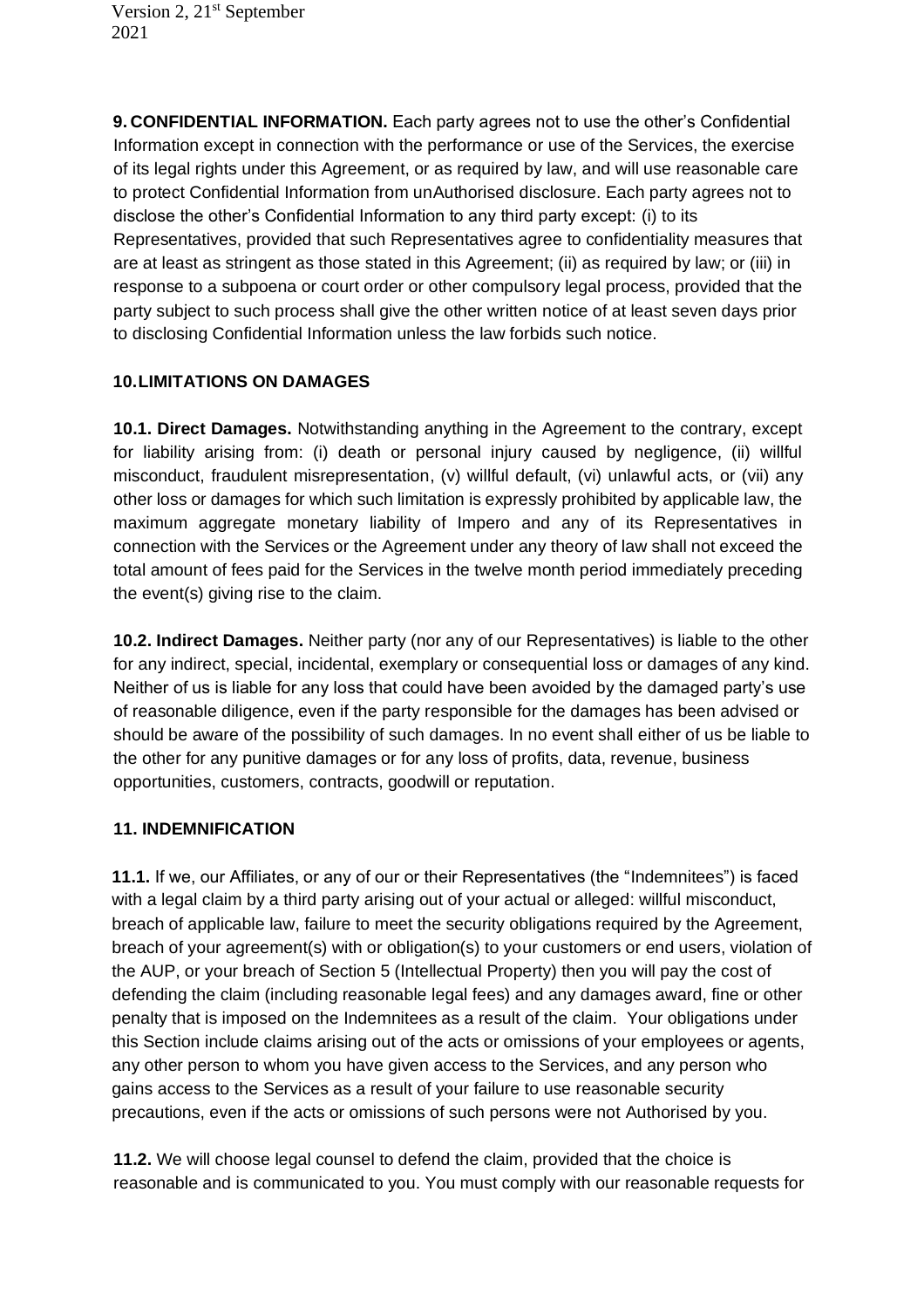assistance and cooperation in the defense of the claim. We may not settle the claim without your consent, which may not be unreasonably withheld, delayed or conditioned.

**12.NOTICES.** Your routine communications to Impero regarding the Services should be sent to your account team using the customer portal. To give a notice regarding termination of the Agreement for breach, indemnification, or other legal matter, you must send it by electronic mail and first-class post to:

terminations@imperosoftware.com

Accounts Receivable Impero Software Oak House Mere Way Ruddington Fields Business Park Ruddington Nottingham England NG11 6JS

Impero's routine communications regarding the Services and legal notices will be sent by email or post to the individual(s) you designate as your contact(s) on your account. Notices are deemed received as of the time posted or delivered, or if that time does not fall within a Business Day, as of the beginning of the first Business Day following the time posted or delivered. For purposes of counting days for notice periods, the Business Day on which the notice is deemed received counts as the first day.

**13.PUBLICITY, USE OF MARKS.** Customer agrees that Impero may publicly disclose that it is providing Services to Customer and may use Customer's name and logo to identify Customer in promotional materials, including press releases. Customer may not issue any press release or publicity regarding the Agreement, use the Impero name or logo or other identifying indicia, or publicly disclose that it is using the Services without Impero's prior written consent.

**14.ASSIGNMENT/SUBCONTRACTORS.** Neither party may assign the Agreement or any Orders without the prior written consent of the other party except to an Affiliate or successor as part of a corporate reorganization or a sale of some or all of its business, provided the assigning party notifies the other party of such change of control. Impero may use its Affiliates or subcontractors to perform all or any part of the Services, but Impero remains responsible under the Agreement for work performed by its Affiliates and subcontractors to the same extent as if Impero performed the Services itself. Customer acknowledges and agrees that Impero Affiliates and subcontractors may be based outside of the geographic jurisdiction in which Customer is located.

**15.FORCE MAJEURE.** Neither party will be in violation of the Agreement if the failure to perform the obligation is due to an event beyond its control, such as significant failure of a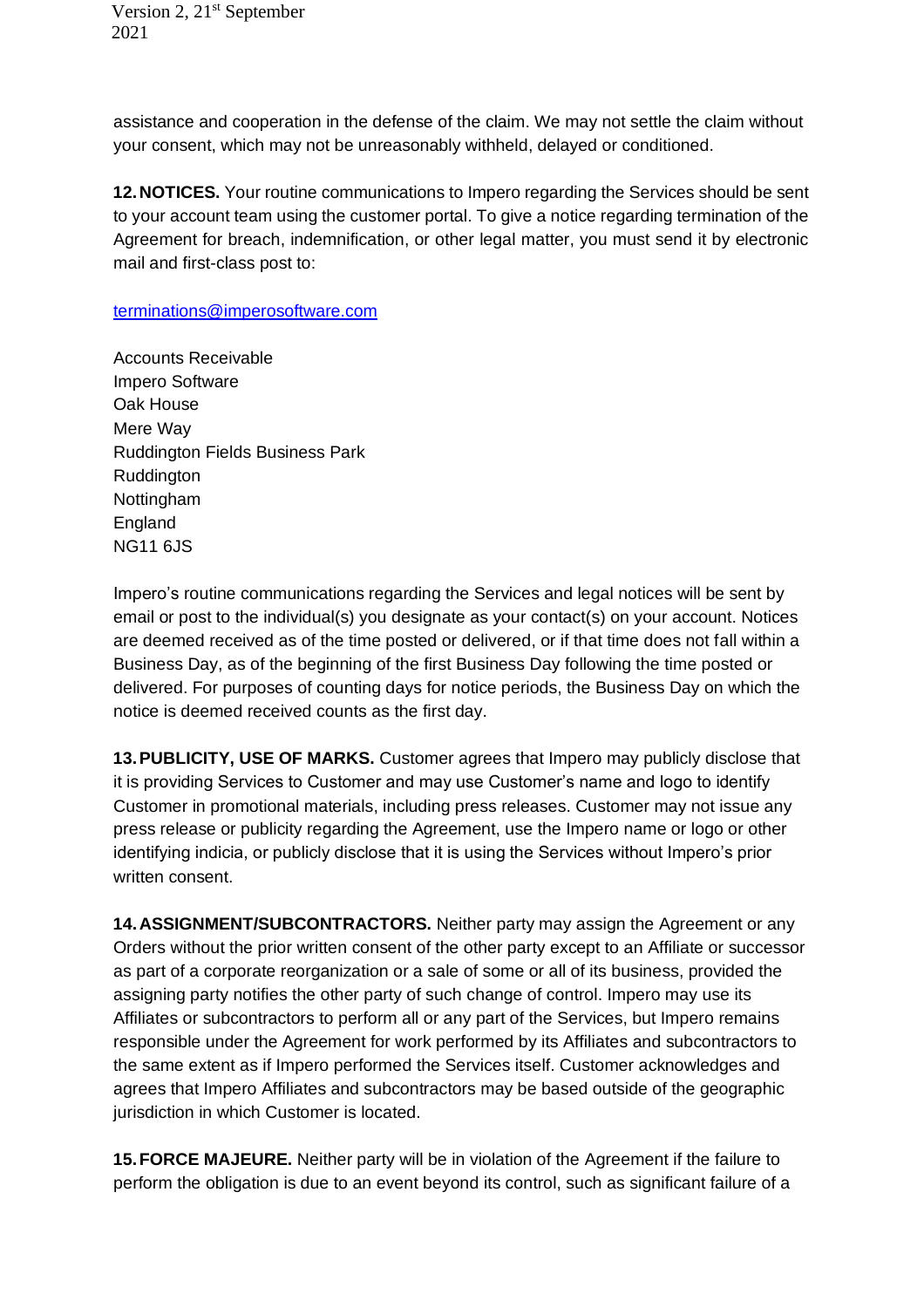part of the power grid, failure of the Internet, natural disaster or weather event, war, riot, insurrection, epidemic, strikes or labor action, terrorism, or other events beyond such party's reasonable control.

## **16.GOVERNING LAW**

**16.1. The Impero Companies.** If you are contracting with Impero Solutions, Inc., then the Agreement is governed by the laws of the State of Texas, USA, exclusive of any choice of law principle that would require the application of the law of a different jurisdiction. Exclusive venue for all disputes arising out of the Agreement shall be in the state or federal courts in Travis County, Texas, and we each agree not to bring any action in any other venue. You waive all objections to this venue and agree not to dispute personal jurisdiction or venue in these courts. If you are contracting with any other of the Impero Companies, then the Agreement is governed by the law of England and Wales and each of us expressly and unconditionally submits to the exclusive jurisdiction of the courts of England and Wales.

**16.2. The Netop Companies.** If you are contracting with Netop Tech, Inc., then the Agreement is governed by the laws of the State of Texas, USA, exclusive of any choice of law principle that would require the application of the law of a different jurisdiction. Exclusive venue for all disputes arising out of the Agreement shall be in the state or federal courts in Travis County, Texas, and we each agree not to bring any action in any other venue. If you are contracting with any other of the Netop Companies, then the Agreement is governed by the law of England and Wales and each of us expressly and unconditionally submits to the exclusive jurisdiction of the courts of England and Wales.

**16.3. UAE Law.** If Customer is based in the United Arab Emirates, in the event of a dispute arising out of or relating to this Agreeement, including any question regarding its existence, validity or termination, the parties shall first seek settlement of that dispute by mediation in accordance with the Mediation Rules of the DIFC LCIA Arbitration Centre, which Rules are deemed to be incorporated by reference into this clause. If the dispute is not settled by mediation within 60 days of the commencement of the mediation, or such further period as the parties shall agree in writing, the dispute shall be referred to and finally resolved by arbitration under the Arbitration Rules of the DIFC-LCIA Arbitration Centre, which Rules are deemed to be incorporated by reference into this clause. The language to be used in the mediation and in the arbitration shall be English. The governing law of the contract shall be the substantive law of Dubai, United Arab Emirates. In any arbitration commenced pursuant to this clause, the number of arbitrators shall be one; and the seat, or legal place, of arbitration shall be the Dubai International Financial Centre (Dubai, United Arab Emirates).

**16.4.** No claim may be brought as a class or collective action, nor may you assert such a claim as a member of a class or collective action that is brought by another claimant. Each of us agrees that we will not bring a claim under the Agreement more than two years after the time that the claim accrued. The Agreement shall not be governed by the United Nations Convention on the International Sale of Goods.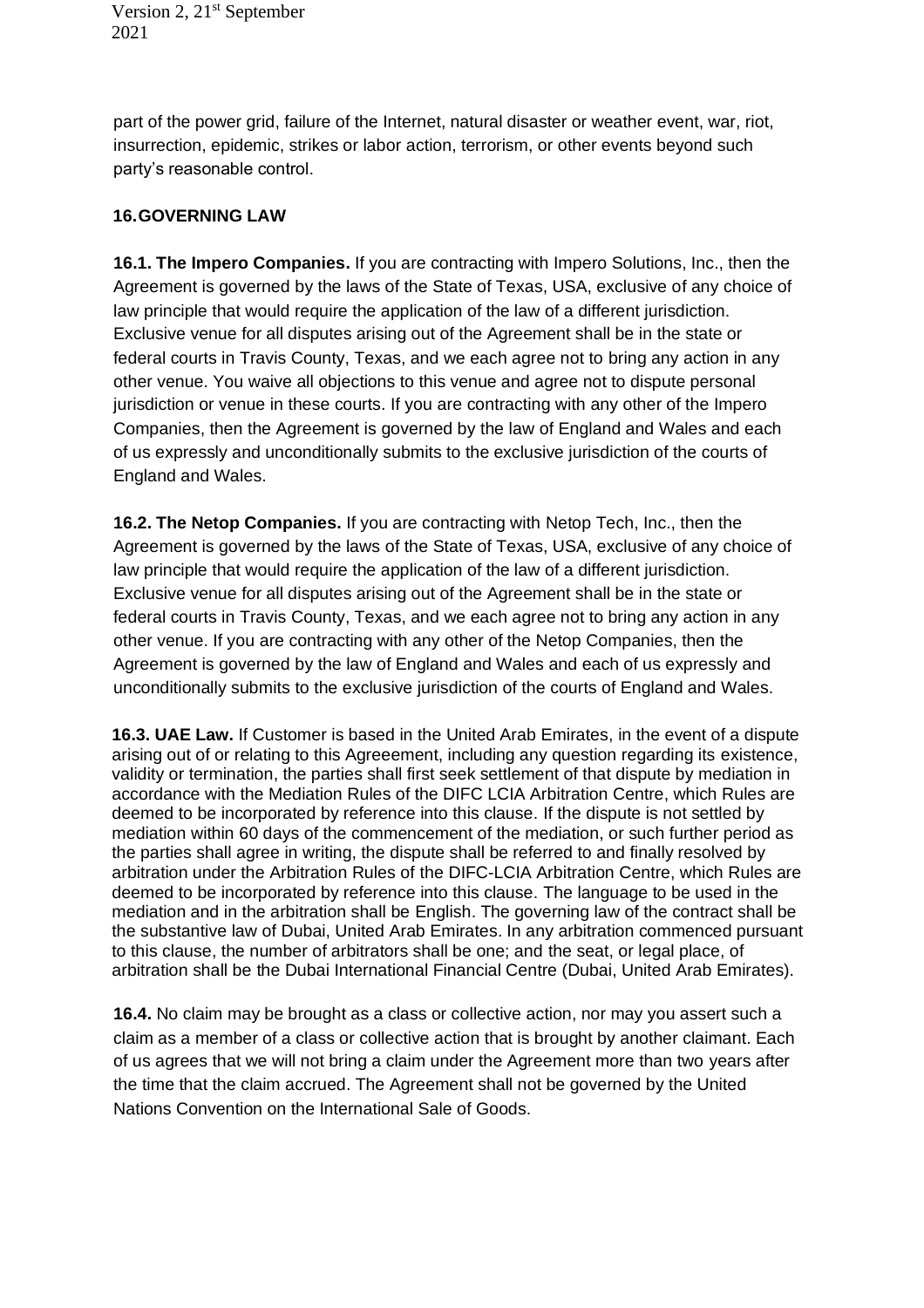**17.HIPAA.** If Impero is your Business Associate, as defined by 45 C.F.R. §160.103, then the Impero Business Associate Agreement attached as Exhibit B applies and is incorporated herein by reference.

**18.FERPA.** If Customer is an educational agency or institution to which regulations under the Family Education Rights and Privacy Act, 20 U.S.C. §1232g; 34 CFR § 99.33(a), as amended ("**FERPA**") applies, then Impero acknowledges that for purposes of the Services, Impero is a "school official" with "legitimate educational interests" in the Customer Data (as those terms are defined by FERPA and its implementing regulations), and Impero agrees to comply with the requirements of FERPA as they apply to school officials with legitimate educational interests. Customer is responsible for obtaining any parental consent for any end user's use of the Services that may be required by applicable law and to provide notification on behalf of Impero to students (or, a student's parent, as required) of any judicial order or lawfully-issued subpoena requiring the disclosure of Customer Data in Impero's possession as may be required under applicable law. You are responsible for addressing any records requests made by students or individuals entitled to access Customer Data subject to FERPA, provided that Impero will provide you with commercially reasonable assistance in fulfilling such requests. You are responsible for ensuring that your annual notification of FERPA rights includes the scope of the Services and this Agreement in the definition of "school official" and "legitimate educational interest."

**19.COPPA.** If the Children's Online Privacy Protection Act of 1998, 15 U.S.C. §6501-6506 ("**COPPA**") applies to the Services, you are responsible for obtaining all student and/or parental consent as required by COPPA and must provide verifiable evidence of such consent upon our written request, provided that Impero will provide you with any reasonably requested information necessary to fulfill your obligations in obtaining consent. Where COPPA applies to Impero as part of its provision of the Services to Customer, Impero's information management practices are attached as Exhibit C.

## **20. GDPR**

**20.1.** If we process "Personal Data" as defined by the Data Protection Legislation as part of delivering the Services to you, in so far as required, both you and we agree that we will comply with all applicable requirements of the Data Protection Legislation. This clause is in addition to, and does not relieve, remove or replace, a party's obligations under the Data Protection Legislation.

**20.2.** You acknowledge that for the purposes of the Data Protection Legislation, we are the controller of Personal Data we use to manage our relationship with you and to allow your users to access the Services and you are the controller and Impero is the processor of any Personal Data contained in the Customer Data (where controller and processor have the meanings as defined in the Data Protection Legislation). Where we are acting as your processor, Exhibit D sets out the scope, nature and purpose of processing by Impero, the duration of the processing and the types of Personal Data (as defined in the Data Protection Legislation) and categories of Data Subject Further information is contained in the Data Processing Addendum at Exhibit E.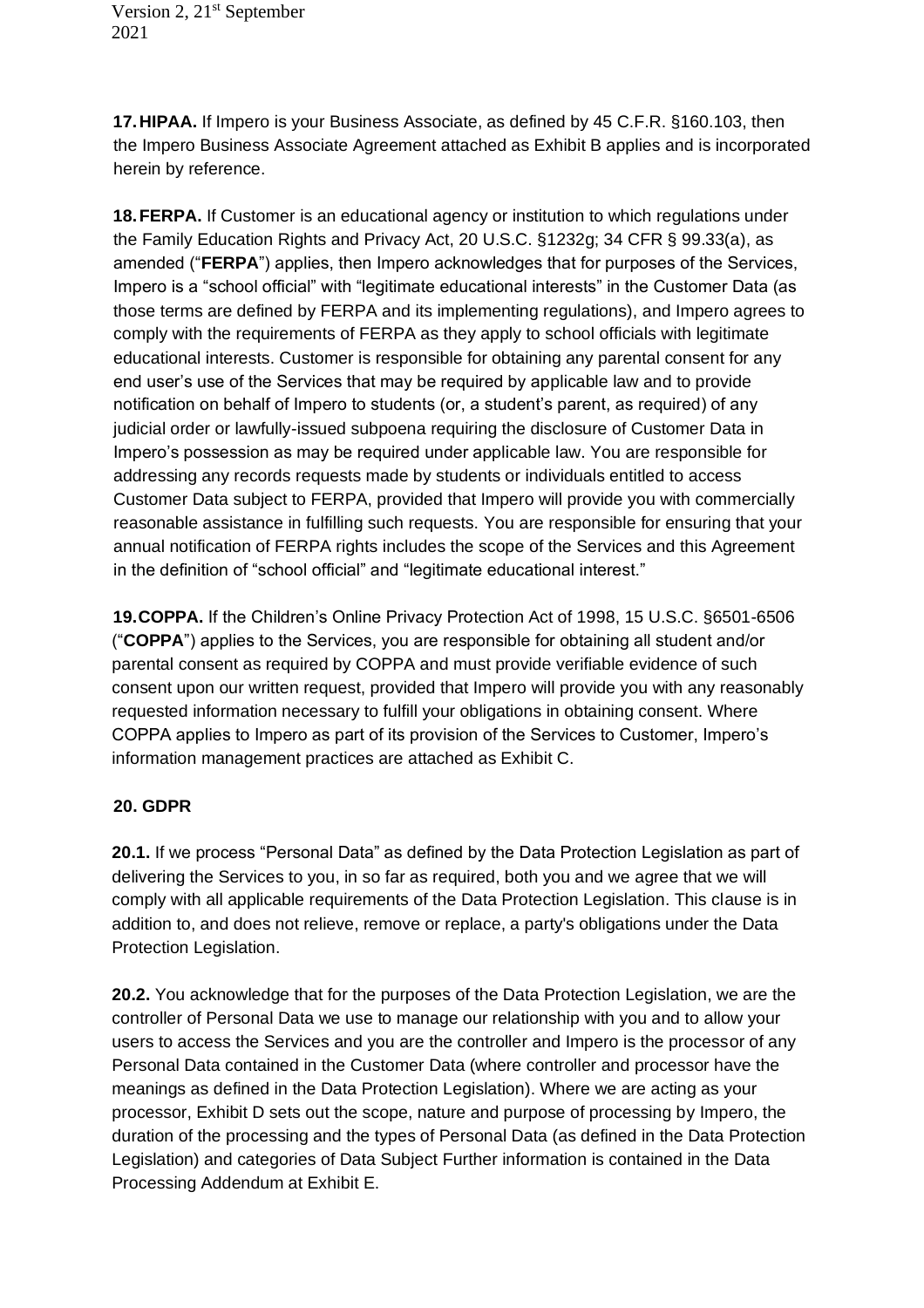## **21. DATA CONSENTS**

**21.1.** Without prejudice to the generality of clause 20.1, you will ensure that you have all necessary appropriate consents and notices in place to enable lawful transfer of any required Personal Data to Impero for the duration and purposes of this agreement.

# **22. SANCTIONS STATUS**

- **22.1.** Neither party nor any of its Subsidiaries or, to the best of its knowledge, any director, officer, manager, or employee of such party or any of its Subsidiaries is a person who (a) is the target of any laws administered by the United States Department of the Treasury's Office of Foreign Assets Control ("OFAC") or any other governmental entity imposing economic sanctions or trade embargoes ("Economic Sanctions Laws"), or (b) is located, organised, or resident in a country or territory that is, or whose government is, the target of sanctions imposed by OFAC or any other governmental entity.
- **22.2.** Each Party shall promptly upon becoming aware thereof notify the other party if it or any of its Subsidiaries, or any of its or its Subsidiaries' directors, officers, managers, employees, or agents becomes the target of any Economic Sanctions Laws, or the country or territory where any of them is located, organized, or resident becomes the target of sanctions imposed by OFAC or any other governmental entity.

## **23. MISCELLANEOUS**

**22.1.** Unless otherwise expressly permitted in the Agreement the terms of the Agreement may be varied only by a written agreement signed by both parties that expressly refers to the Agreement. An Order may be amended to modify, add, or remove Services by a formal written agreement signed by both parties, or by an exchange of correspondence (including via the Impero customer management system) that includes the express consent of an Authorised individual for each of us.

The pre-printed terms of your purchase order or other business form or terms that you provide shall be void and of no effect.

**22.2.** If any part of the Agreement is found unenforceable, the rest of the Agreement will continue in effect, and the unenforceable part shall be reformed to the extent possible to make it enforceable and give business efficacy to the Agreement. Each party may enforce its respective rights under the Agreement even if it has waived the right or failed to enforce the same or other rights in the past. The relationship between the parties is that of independent contractors and not business partners. Neither party is the agent for the other and neither party has the right to bind the other on any agreement with a third party. The use of the word "including" means "including without limitation". Other than Representatives for the purposes of Sections 7, 10, and 11, there are no third-party beneficiaries to the Agreement.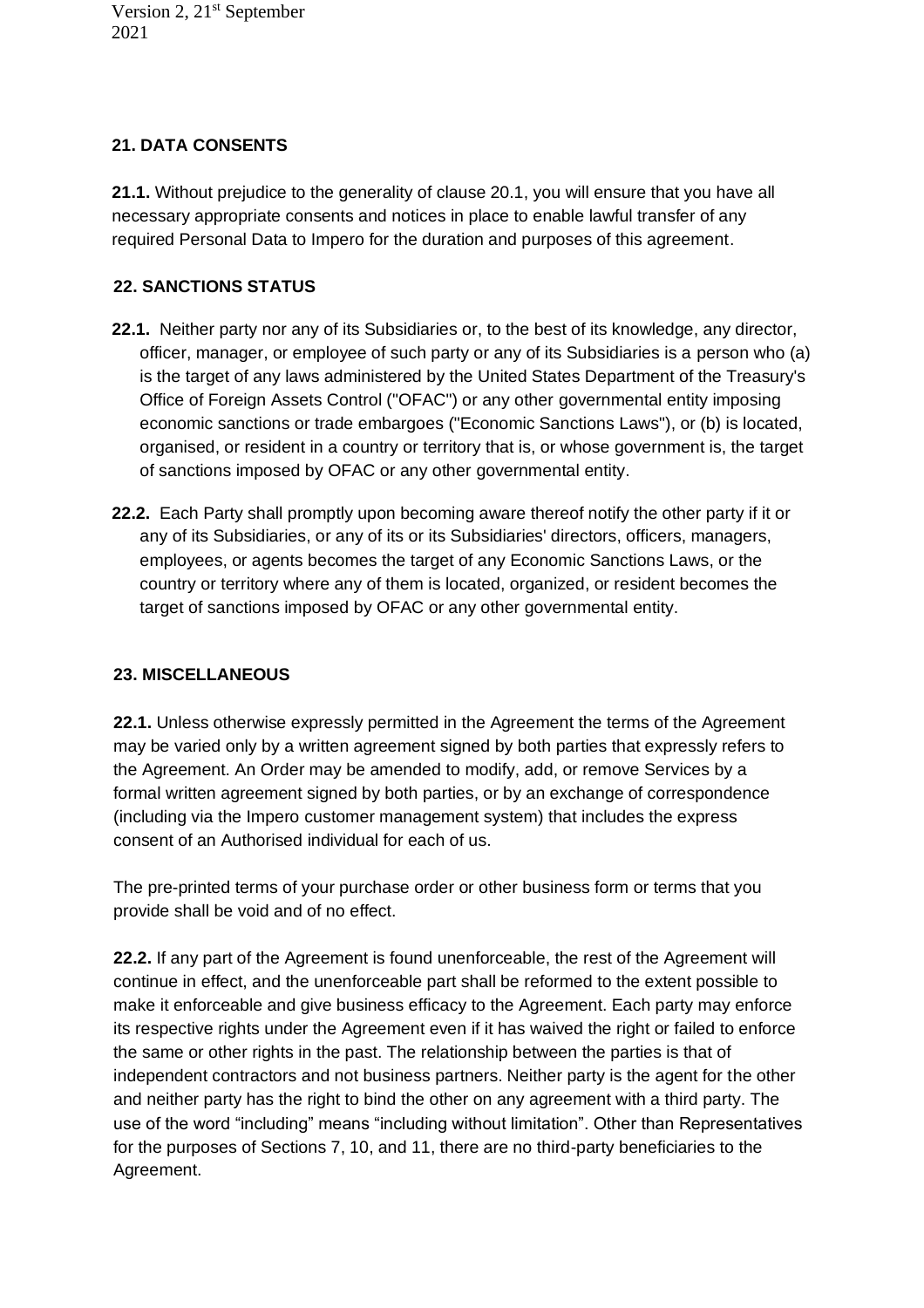**22.3.** The following provisions shall survive expiration or termination of this Agreement: Intellectual Property, Confidential Information, Indemnification, Limitation on Damages, Governing Law, Notices, Miscellaneous, all terms of the Agreement requiring you to pay any fees for Services provided prior to the time of expiration or termination, or requiring you to pay an early termination fee, and any other provisions that by their nature are intended to survive expiration or termination of the Agreement.

**22.4.** The Agreement constitutes the complete and exclusive understanding between the parties regarding its subject matter and supersedes and replaces any prior or contemporaneous representation(s), agreement(s) or understanding(s), written or oral.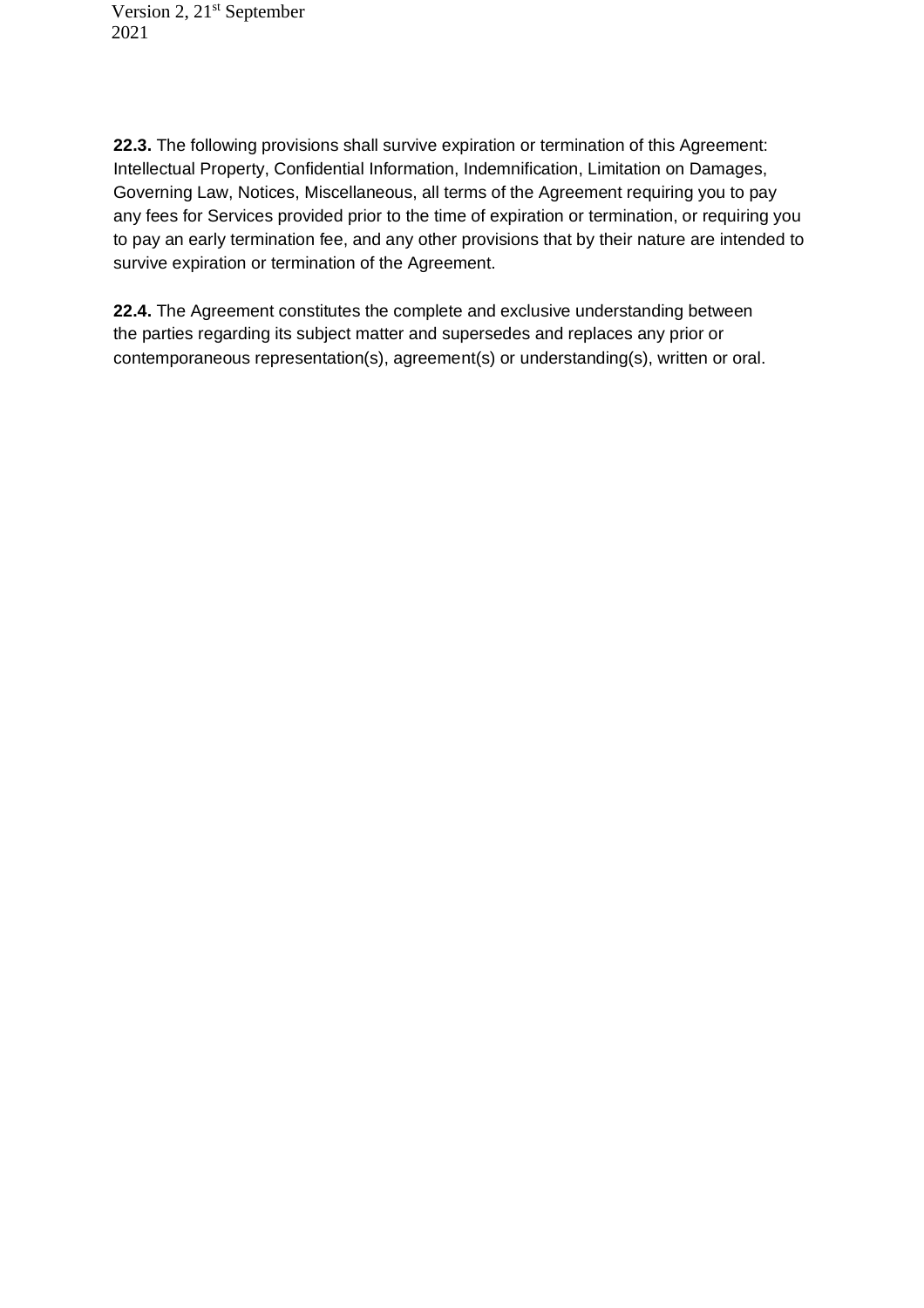## **EXHIBIT A**

#### **1. IMPERO ACCEPTABLE USE POLICY**

**PLEASE READ THE TERMS OF THIS POLICY CAREFULLY BEFORE USING THE SOFTWARE. This AUP governs your use, access and distribution of the products provided to you by Impero (the "Software"), as well as any other services or activities provided to you (together, the "Services"). By using our Services, you confirm that you accept the terms of this policy and that you agree to comply with them. If you do not agree to these terms, you must not use our Services.** 

#### **Who we are and how to contact us**

The site *[www.imperosoftware.com](http://www.imperosoftware.com/)* and its related Services are operated on behalf of the Impero Group. The Impero Group forms part of any and all subsidiary companies of Impala Bidco Limited, a company incorporated in England and Wales with registration number 10878303, registered at Oak House, Mere Way Ruddington Fields Business Park, Ruddington, Nottingham, England, NG11 6JS, consisting of Impero Companies and Netop Companies, as identified in the Organisation Structure, available at [https://www.imperosoftware.com/uk/policies-terms/.](https://www.imperosoftware.com/uk/policies-terms/)

To contact us in relation to this AUP, please email *[legal@imperosoftware.com](mailto:legal@imperosoftware.com)*

#### **Prohibited uses**

You may use our Services only for lawful purposes. You may not use our Services:

- To engage in, foster or promote illegal, abusive, or irresponsible behaviour.
- In any way that breaches any applicable local, national, or international law or regulation.
- In any way that is unlawful or fraudulent or has any unlawful or fraudulent purpose or effect.
- Except to the extent that such content is educational content or is necessary for the purposes of safeguarding the wellbeing of students in a lawful manner, you may not publish, transmit, or store on or via the Services any content or links to any content that:
	- Constitutes, depicts, fosters, promotes or relates in any manner to any sexual activity.
	- Is excessively violent, incites or threatens violence, contains harassing content or hate speech.
	- Is unfair or deceptive.
	- Is defamatory or violates a person's privacy.
	- May harm or attempts to harm minors in any way.
	- Is used to bully, insult, intimidate or humiliate any person.
- To transmit, or procure the sending of, any unsolicited or unauthorised advertising or promotional material or any other form of similar solicitation (spam).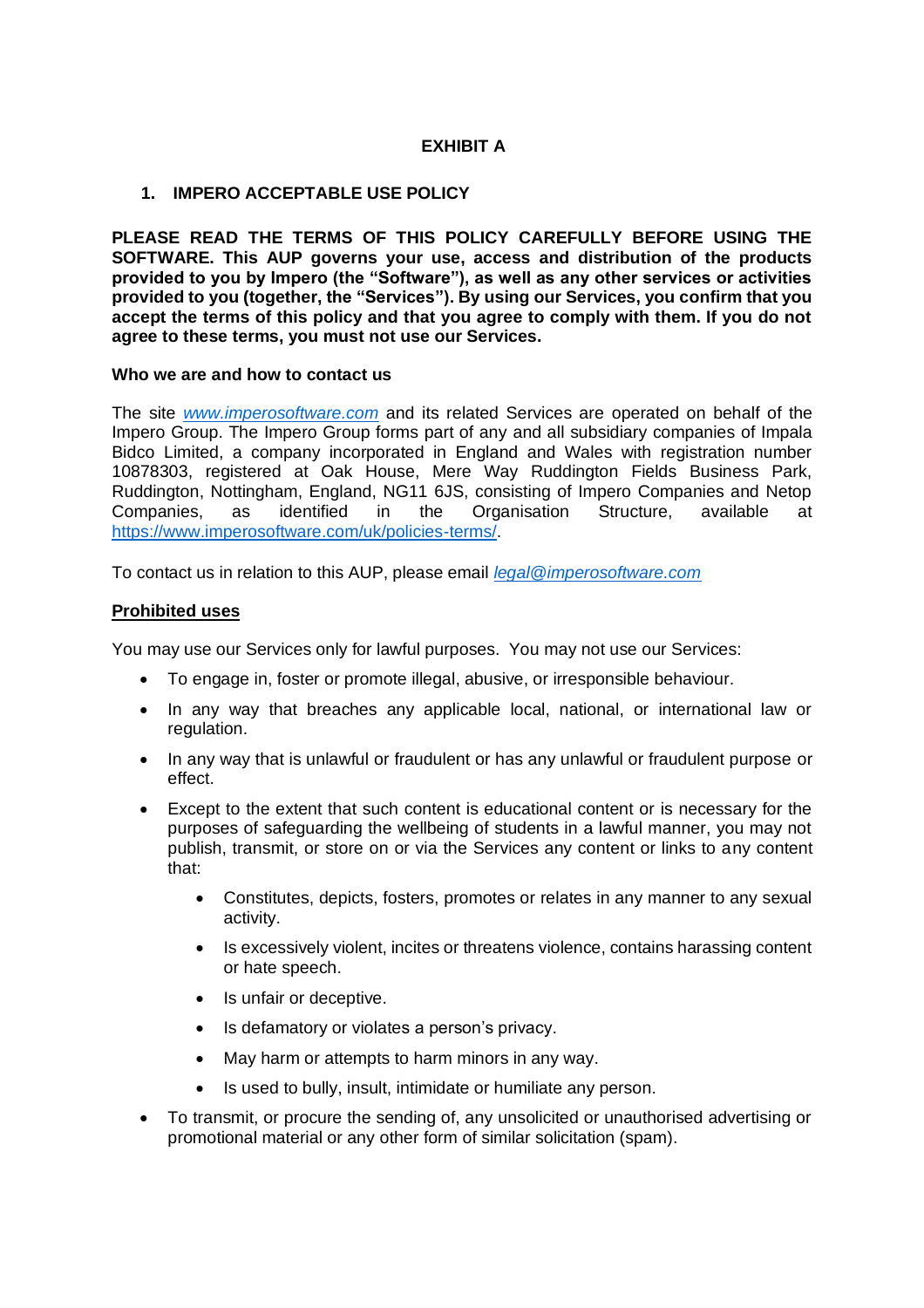- To knowingly transmit any data, send or upload any material that contains viruses, Trojan horses, worms, time-bombs, keystroke loggers, spyware, adware or any other harmful programs or similar computer code designed to adversely affect the operation of any computer software or hardware.
- To engage in any other conduct that restricts or inhibits anyone's use or enjoyment of the Services, or which, as determined by us, may harm users of the Services or expose them to liability.
- You also agree:
	- Not to attempt to probe, scan, penetrate, or test the vulnerability of an Impero system or network, or to breach the Impero security or authentication measures in any form (actively or passively).
	- Not to use the Services in a manner that infringes on or misappropriates the rights of a third party in any work protected by copyright, trade or service mark, invention or other intellectual property or proprietary information. It is Impero's policy to terminate a Customer contract where a Customer or its End Users repeatedly infringe this in appropriate circumstances.
	- Not to access without authority, interfere with, damage or disrupt:
		- any part of our Services;
		- **EXECT** any equipment or network on which our Services is stored;
		- $\blacksquare$ any software used in the provision of our Services; or
		- **EXTER** any equipment or network or software owned or used by any third party.

## **Interactive services**

We may from time to time provide interactive services on our site, including, without limitation:

- Discussion groups.
- Bulletin boards.

We will do our best to assess any possible risks for users from third parties when they use any interactive service provided on our site, and we will decide in each case whether it is appropriate to use moderation of the relevant service (including what kind of moderation to use) in the light of those risks. However, we are under no obligation to oversee, monitor or moderate any interactive service we provide on our site, and we expressly exclude our liability for any loss or damage arising from the use of any interactive service by a user in contravention of our content standards, whether the service is moderated or not.

### **Code of Conduct**

When using the interactive services we expect all users to comply with the following code of conduct:

- Respect others. Focus on the content of posts and not on the people making them. Please extend the benefit of the doubt to newer guests and members; there's no such thing as a stupid question.
- Respect the purpose of the community. Use the community to share successes, challenges, constructive feedback, questions, and goals instead of promote products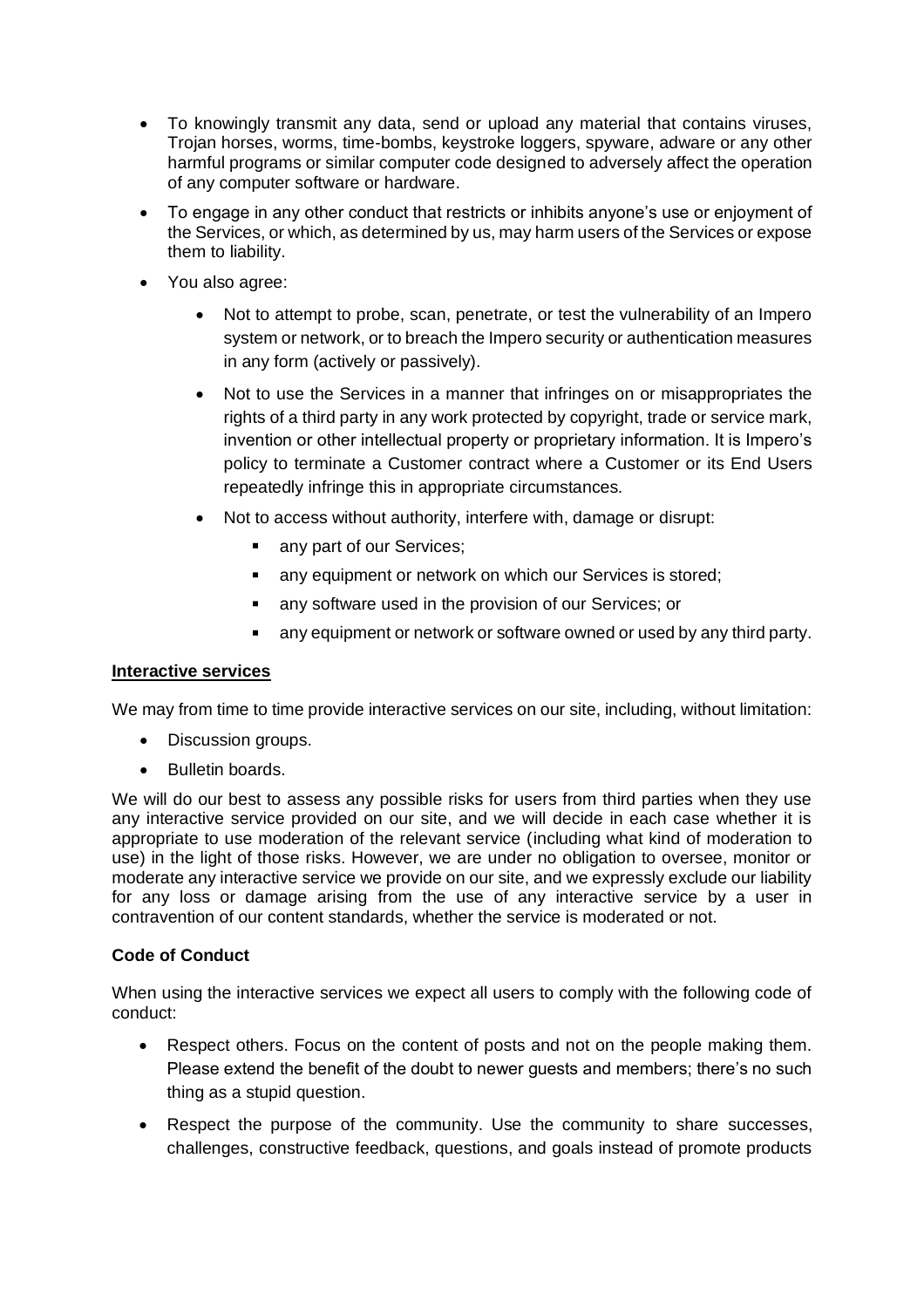or services that you provide. If you've found a product or service helpful, please share your experience with the group in a respectful way.

- Use caution when discussing products. Information posted on the discussion groups and in the libraries is available for all to see, and comments are subject to libel, slander, and antitrust laws.
- All defamatory, abusive, profane, threatening, offensive, or illegal materials are strictly prohibited. Do not post anything that you would not want the world to see or that you would not want anyone to know came from you.
- Respect intellectual property. Post content that you have personally created or have permission to use and have properly attributed to the content creator.
- Post your message or documents only to the most appropriate communities. This helps ensure all messages receive the best response by eliminating "noise."

#### **Discussion Group Etiquette**

When participating in discussion groups on our site you should:

- state concisely and clearly the topic of your comments in the subject line. This allows members to respond more appropriately to your posting and makes it easier for members to search the archives by subject;
- send messages such as "thanks for the information" or "me, too" to individuals, not to the entire list. Do this by using the "Reply to Sender" link in every message; and
- not send administrative messages, such as "remove me from the list," to the group. Instead, use the web interface to change your settings or to remove yourself from a list. If you are changing email addresses, you do not need to remove yourself from the list and rejoin under your new email address. Simply change your settings in your profile.

### **Content standards**

- These content standards apply to any and all material which you contribute to our site ("**Contribution")** and to any interactive services associated with it.
- The Content Standards must be complied with in spirit as well as to the letter. The standards apply to each part of any Contribution as well as to its whole.
- We will determine, in our discretion, whether a Contribution breaches the Content Standards.
- A Contribution must:
- Be accurate (where it states facts).
- Be genuinely held (where it states opinions).
- Comply with the law applicable in England and Wales and in any country from which it is posted.
- A Contribution must not:
	- Be defamatory of any person.
	- Be obscene, offensive, hateful or inflammatory.
	- Bully, insult, intimidate or humiliate.
	- Promote sexually explicit material.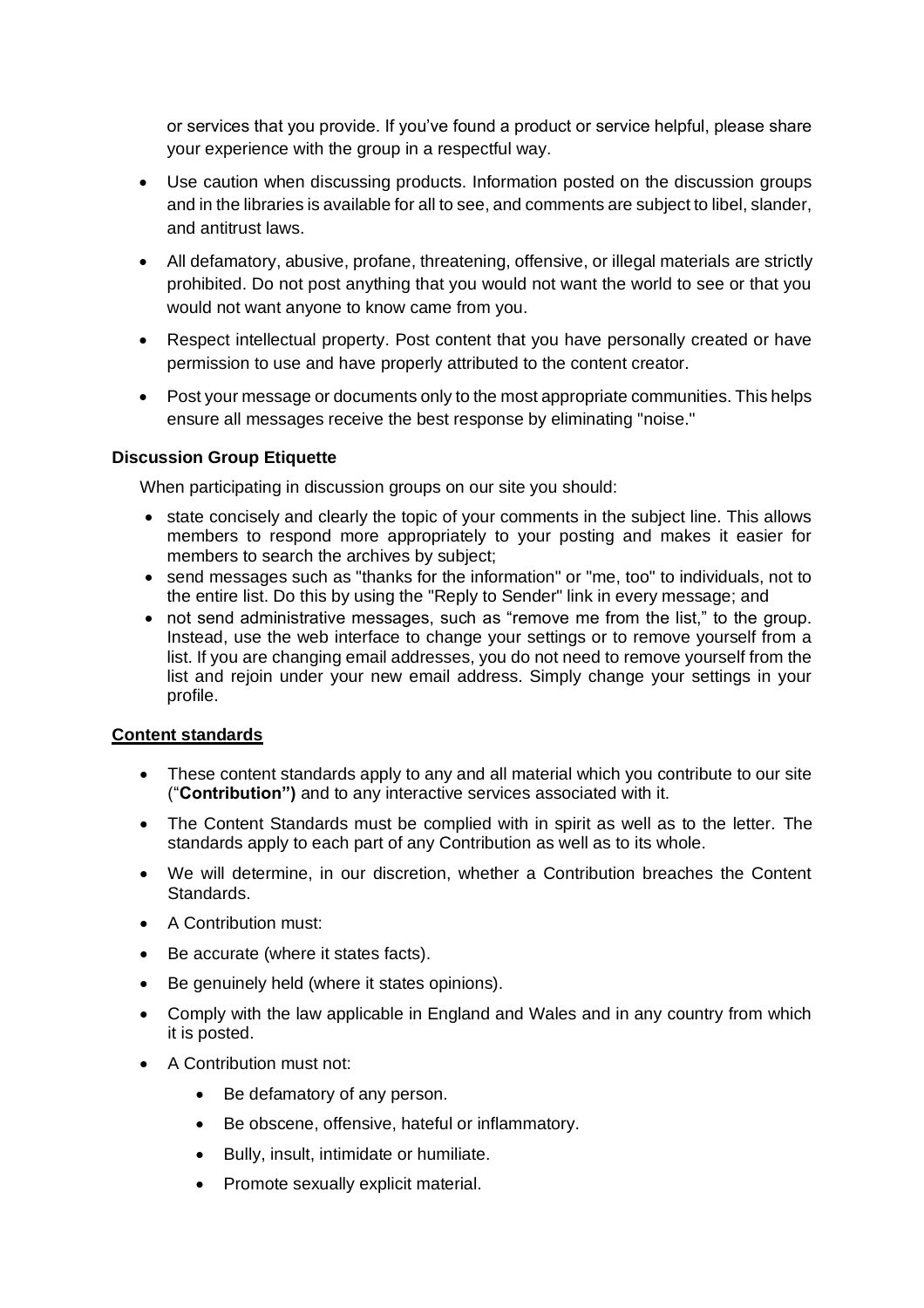- Include child sexual abuse material.
- Promote violence.
- Promote discrimination based on race, sex, religion, nationality, disability, sexual orientation or age.
- Infringe any copyright, database right or trade mark of any other person.
- Be likely to deceive any person.
- Breach any legal duty owed to a third party, such as a contractual duty or a duty of confidence.
- Promote any illegal activity.
- Be in contempt of court.
- Be threatening, abuse or invade another's privacy, or cause annoyance, inconvenience or needless anxiety.
- Be likely to harass, upset, embarrass, alarm or annoy any other person.
- Impersonate any person, or misrepresent your identity or affiliation with any person.
- Give the impression that the Contribution emanates from us, if this is not the case.
- Advocate, promote, incite any party to commit, or assist any unlawful or criminal act such as (by way of example only) copyright infringement or computer misuse.
- Contain a statement which you know or believe, or have reasonable grounds for believing, that members of the public to whom the statement is, or is to be, published are likely to understand as a direct or indirect encouragement or other inducement to the commission, preparation or instigation of acts of terrorism.
- Contain any advertising or promote any services or web links to other sites.

#### **Breach of this policy**

- When we consider that a breach of this AUP has occurred, we may take such action as we deem appropriate.
- Failure to comply with this AUP constitutes a material breach of the terms of use upon which you are permitted to use our Services, and may result in our taking all or any of the following actions:
	- Immediate, temporary or permanent withdrawal of your right to use our Services.
	- Issue of a warning to you.
	- Legal proceedings against you for reimbursement of all costs on an indemnity basis (including, but not limited to, reasonable administrative and legal costs) resulting from the breach.
	- Further legal action against you.
	- Disclosure of such information to law enforcement authorities as we reasonably feel is necessary or as required by law.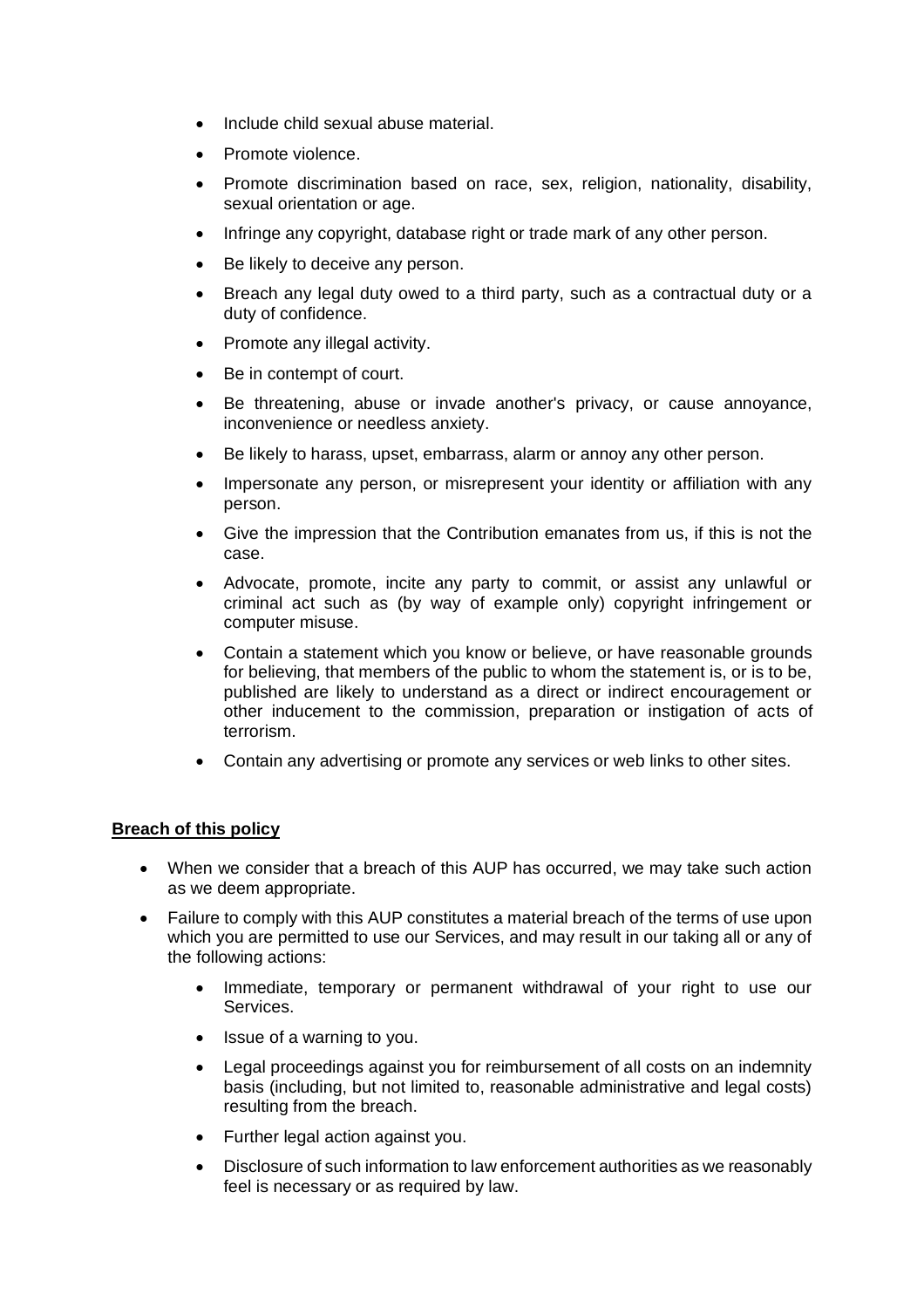• We exclude our liability for all action we may take in response to breaches of this acceptable use policy. The actions we may take are not limited to those described above, and we may take any other action we reasonably deem appropriate.

### **Which country's laws apply to any disputes?**

- **USA.** If you are based in the USA, and the Customer contract is with Impero Solutions, Inc., then the Agreement is governed by the laws of the State of Texas, USA, exclusive of any choice of law principle that would require the application of the law of a different jurisdiction. Exclusive venue for all disputes arising out of the Agreement shall be in the state or federal courts in Travis County, Texas, and we each agree not to bring any action in any other venue. You waive all objections to this venue and agree not to dispute personal jurisdiction or venue in these courts.
- **UAE**. If Customer is based in the United Arab Emirates, in the event of a dispute arising out of or relating to this Agreeement, including any question regarding its existence, validity or termination, the parties shall first seek settlement of that dispute by mediation in accordance with the Mediation Rules of the DIFC LCIA Arbitration Centre, which Rules are deemed to be incorporated by reference into this clause. If the dispute is not settled by mediation within 60 days of the commencement of the mediation, or such further period as the parties shall agree in writing, the dispute shall be referred to and finally resolved by arbitration under the Arbitration Rules of the DIFC-LCIA Arbitration Centre, which Rules are deemed to be incorporated by reference into this clause. The language to be used in the mediation and in the arbitration shall be English. The governing law of the contract shall be the substantive law of Dubai, United Arab Emirates. In any arbitration commenced pursuant to this clause, the number of arbitrators shall be one; and the seat, or legal place, of arbitration shall be the Dubai International Financial Centre (Dubai, United Arab Emirates).
- **UK, EU, Rest of World.** If you are based anywhere else in the world and contracting with any other of the Impero or Netop Companies, then the AUP is governed by the law of England and Wales and each of us expressly and unconditionally submits to the exclusive jurisdiction of the courts of England and Wales

## **We may make changes to the terms of this policy**

We may update this AUP over time as we deem necessary and appropriate in response to legal or regulatory changes, technology advances, or as we identify new forms of behaviour which pose a risk to our users, shared systems, or is inconsistent with our or our customer's legal obligations.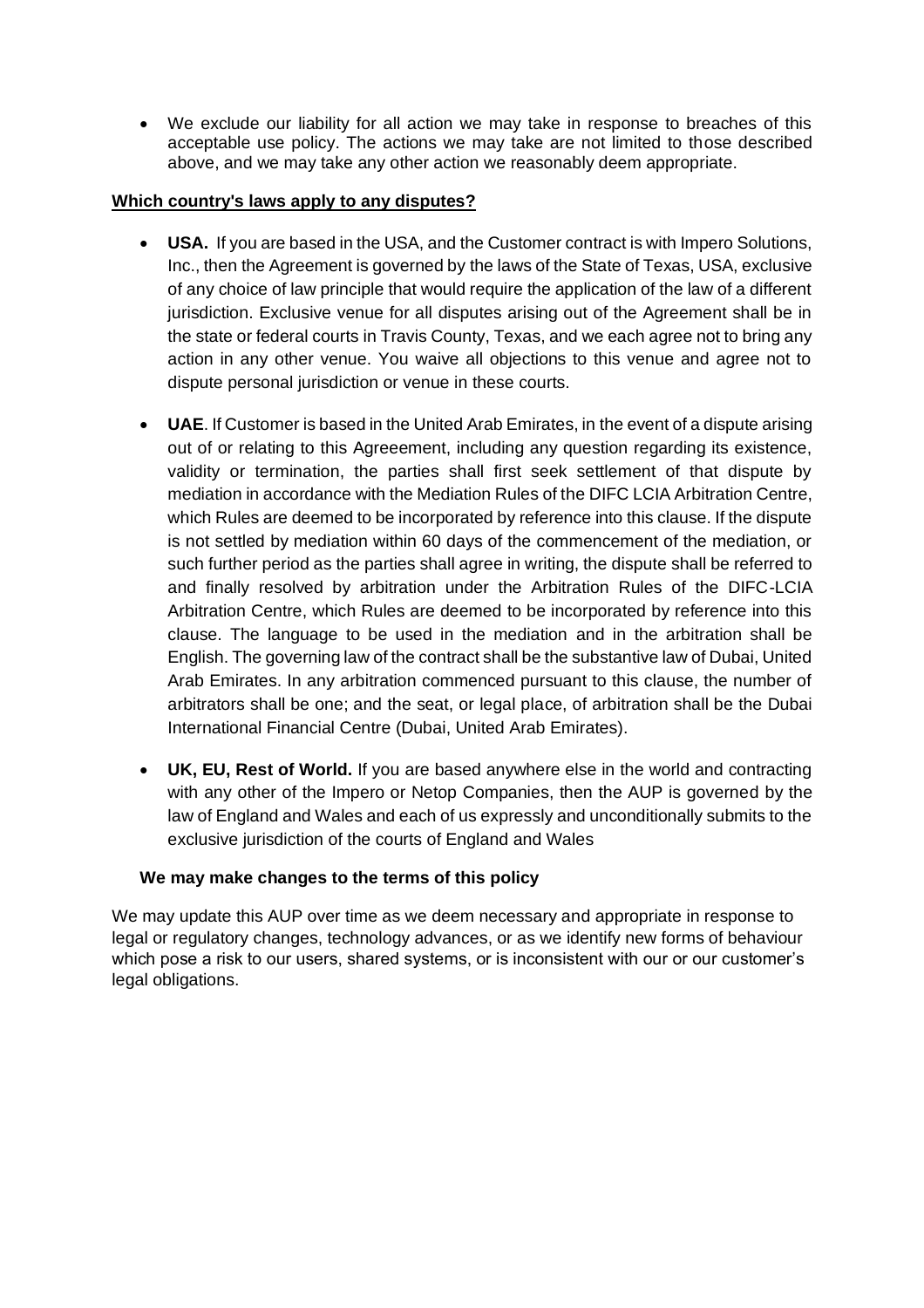## **EXHIBIT B**

## **BUSINESS ASSOCIATE AGREEMENT**

This HIPAA Business Association Agreement (this "**BAA**") is an addendum to your Agreement (and incorporated therein by reference). This BAA defines the rights and responsibilities of each of us with respect to Protected Health Information as defined in the Health Insurance Portability and Accountability Act of 1996 and the regulations promulgated thereunder, including the HITECH Act and Omnibus Rule, as each may be amended from time to time (collectively, "**HIPAA**"). This BAA shall be applicable only in the event and to the extent Impero meets, with respect to you, the definition of a Business Associate set forth at 45 C.F.R. §160.103, or applicable successor provisions.

**1. Defined Terms.** For the purposes of this BAA, capitalized terms shall have the following meanings, and otherwise as defined in the Agreement:

"**Business Associate**" shall mean Impero.

"**Individual**" shall have the same meaning as the term "individual" in 45 CFR § 160.103 and shall include a person who qualifies as a personal representative in accordance with 45 CFR § 164.502(g).

"**Privacy Rule**" shall mean the Standards for Privacy of Individually Identifiable Health Information at 45 CFR part 160 and part 164, subparts A and E.

"**Protected Health Information**" or "**PHI**" shall have the same meaning as the term "protected health information" in 45 CFR § 160.103, limited to the information received by Business Associate from or on behalf of Customer.

"**Required By Law**" shall have the same meaning as the term "required by law" in 45 CFR § 164.103.

"**Security Rule**" shall mean the Security Standards for the Protection of Electronic Protected Health Information, located at 45 CFR Part 160 and Subparts A and C of Part 164.

"**Secretary**" shall mean the Secretary of the Department of Health and Human Services or his or her designee.

## **2. Obligations and Activities of Business Associate.**

a) Business Associate shall not use or disclose Protected Health Information other than as permitted or required by this BAA or as permitted or Required by Law.

b) Business Associate agrees to provide those physical, technical and administrative safeguards described in the Agreement including those safeguards and services selected by you and described in a Order. If Business Associate agrees as part of this BAA to carry out an obligation of yours under the Privacy Rule, then Business Associate will comply with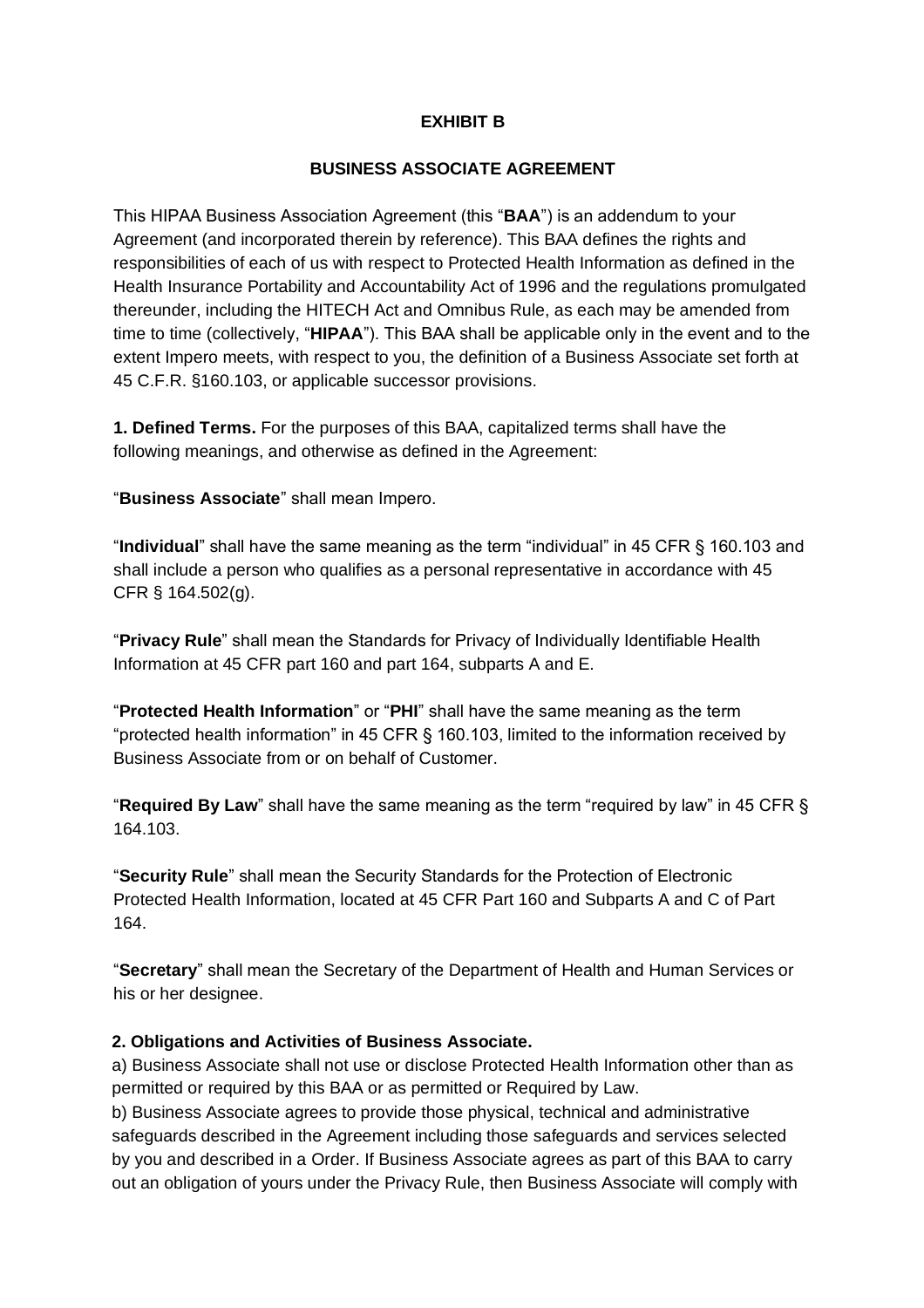the requirements of the Privacy Rule applicable to such obligation.

c) Business Associate agrees to mitigate, to the extent commercially reasonable and reasonably practicable, any harmful effect that is known to Business Associate of a use or disclosure of Protected Health Information by Business Associate or its agents or subcontractors in violation of the requirements of this BAA.

d) Within five Business Days of becoming aware, Business Associate agrees to report to you (i) Security Incidents (as defined in 45 C.F.R. §164.304 and as further described below), (ii) the Breach of unsecured PHI (as defined in 45 CFR §164.402), or (iii) an access, acquisition, use or disclosure of PHI in violation of this BAA.

e) Both parties acknowledge that there are likely to be a significant number of meaningless or unsuccessful attempts to access the Services, which make a real-time reporting requirement impractical for both parties. The parties acknowledge that Business Associate's ability to report on system activity, including Security Incidents, is limited by, and to, Customer's specific Services and instances thereof, and does not include End User Devices.

f) Business Associate undertakes no obligation to report unsuccessful security incidents or to report network security related incidents which occur on the Impero managed network or systems but do not directly involve Customer Data. The parties agree that the following are illustrative examples of unsuccessful security incidents which, when they do not result in the unAuthorised access, use, disclosure, modification or destruction of PHI need not be reported by Business Associate: pings against network devices, port scans, attempts to log on to a system or database with an invalid password or username, malware.

g) Business Associate agrees to obtain from any agent, including a subcontractor to whom it provides Protected Health Information, reasonable assurances that it will adhere to the same restrictions and conditions that apply to Business Associate under this BAA with respect to such information.

h) All Protected Health Information maintained by Business Associate for you will be available to you in a time and manner that reasonably allows you to comply with the requirements under 45 CFR § 164.524. Business Associate shall not be obligated to provide any such information directly to any Individual or person other than you.

i) All Protected Health Information and other information maintained by Business Associate for you will be available to you in a time and manner that reasonably allows you to comply with the requirements under 45 CFR § 164.526.

j) Business Associate agrees to make internal practices, books, and records available to the Secretary, in a time and manner designated by the Secretary, for purposes of the Secretary's determining your compliance with the Privacy Rule; provided, however, that time incurred by Business Associate in complying with any such request that exceeds its normal customer service parameters shall be charged to you at Business Associate's then current hourly rate for additional services.

k) You acknowledge that Business Associate is not required by this BAA to make disclosures of Protected Health Information to Individuals or any person other than you, and that Business Associate does not, therefore, expect to maintain documentation of such disclosure as described in 45 CFR § 164.528. In the event that Business Associate does make such disclosure, it shall document the disclosure as would be required for you to respond to a request by an Individual for an accounting of disclosures in accordance with 45 CFR §164.504(e)(2)(ii)(G) and §164.528, and shall provide such documentation to you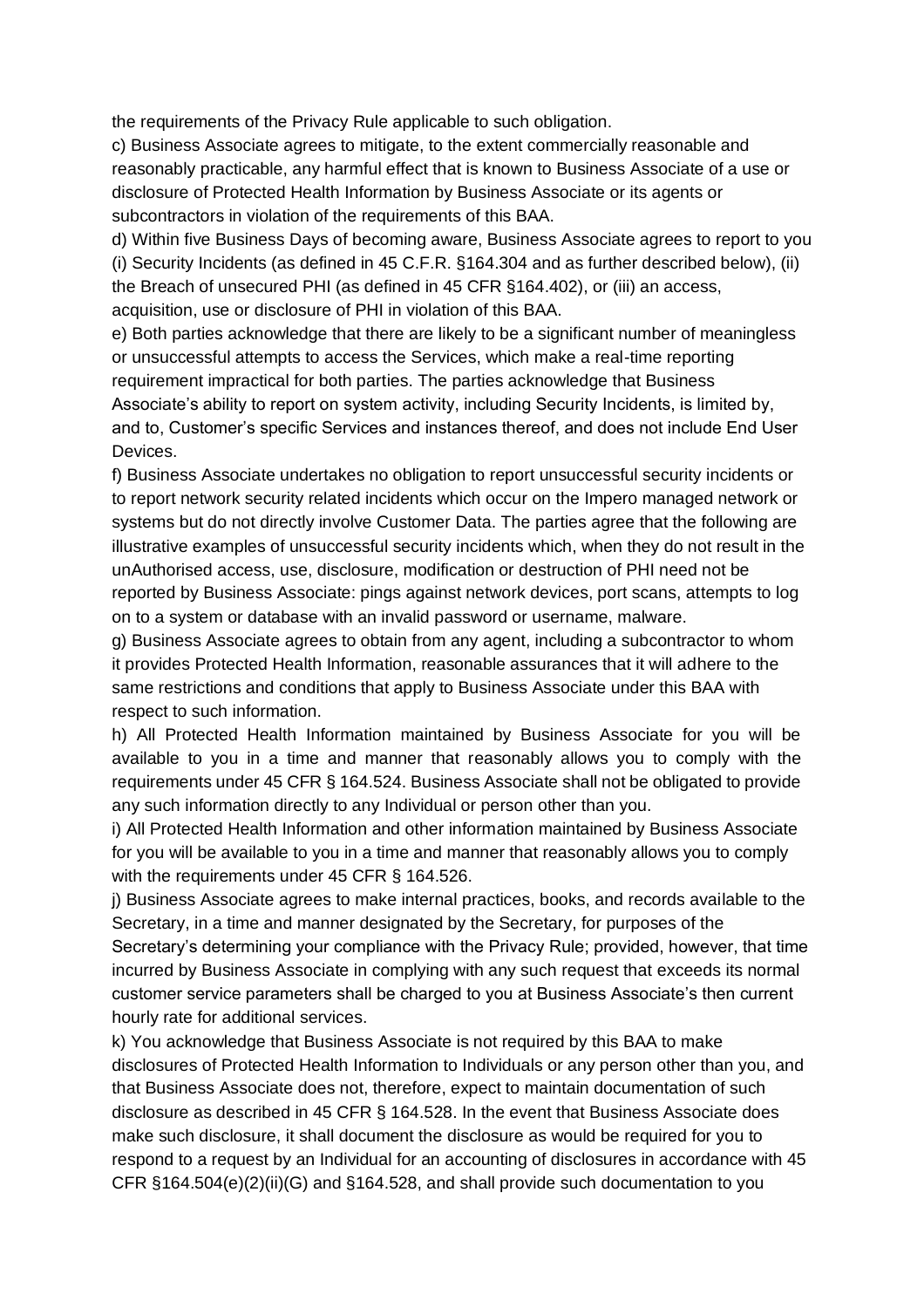promptly on your request. In the event that a request for an accounting is made directly to Business Associate, Business Associate shall, within 2 Business Days, forward such request to Customer.

**3. Permitted Uses and Disclosures by Business Associate.** Except as otherwise limited by this BAA or other portion of the Agreement, Business Associate may use or disclose Protected Health Information to perform functions, activities, or Services for, or on behalf of, you as specified in the Agreement, provided that such use or disclosure would not violate the Privacy Rule if done by you.

**4. Specific Use and Disclosure Provisions.** Except as otherwise limited in this BAA or other portion of the Agreement, Business Associate may:

a) use Protected Health Information for the proper management and administration of Business Associate or to carry out its legal responsibilities;

b) disclose Protected Health Information for the proper management and administration of Business Associate, provided that disclosures are (i) Required By Law, or (ii) Business Associate obtains reasonable assurances from the person to whom the information is disclosed that it will remain confidential and used or further disclosed only as Required By Law or for the purpose for which it was disclosed to the person, and the person will notify Business Associate of any instances of which it is aware in which the confidentiality of the information has been breached; and

c) use Protected Health Information to report violations of law to appropriate Federal and State authorities, consistent with 45 CFR §164.502(j)(1).

**5. Your Obligations.** You shall notify Business Associate of:

a) any limitations(s) in your notice of privacy practices in accordance with 45 CFR § 164.520 to the extent that such changes may affect Business Associate's use or disclosure of Protected Health Information;

b) any changes in, or revocation of, permission by Individual to use or disclose Protected Health Information, to the extent that such changes may affect Business Associate's use or disclosure of Protected Health Information; and

c) any restriction to the use or disclosure of Protected Health Information that you have agreed to in accordance with 45 CFR § 164.522, to the extent that such restriction may affect Business Associate's use or disclosure of Protected Health Information.

You agree that you will not request that Business Associate use or disclose Protected Health Information in any manner that would not be permissible under the Privacy Rule if done by you.

You agree to comply with those security obligations identified in the Agreement, and to implement or maintain appropriate safeguards and practices as required for you to comply with the Security and Privacy rules as applicable to you.

## **6. Term and Termination**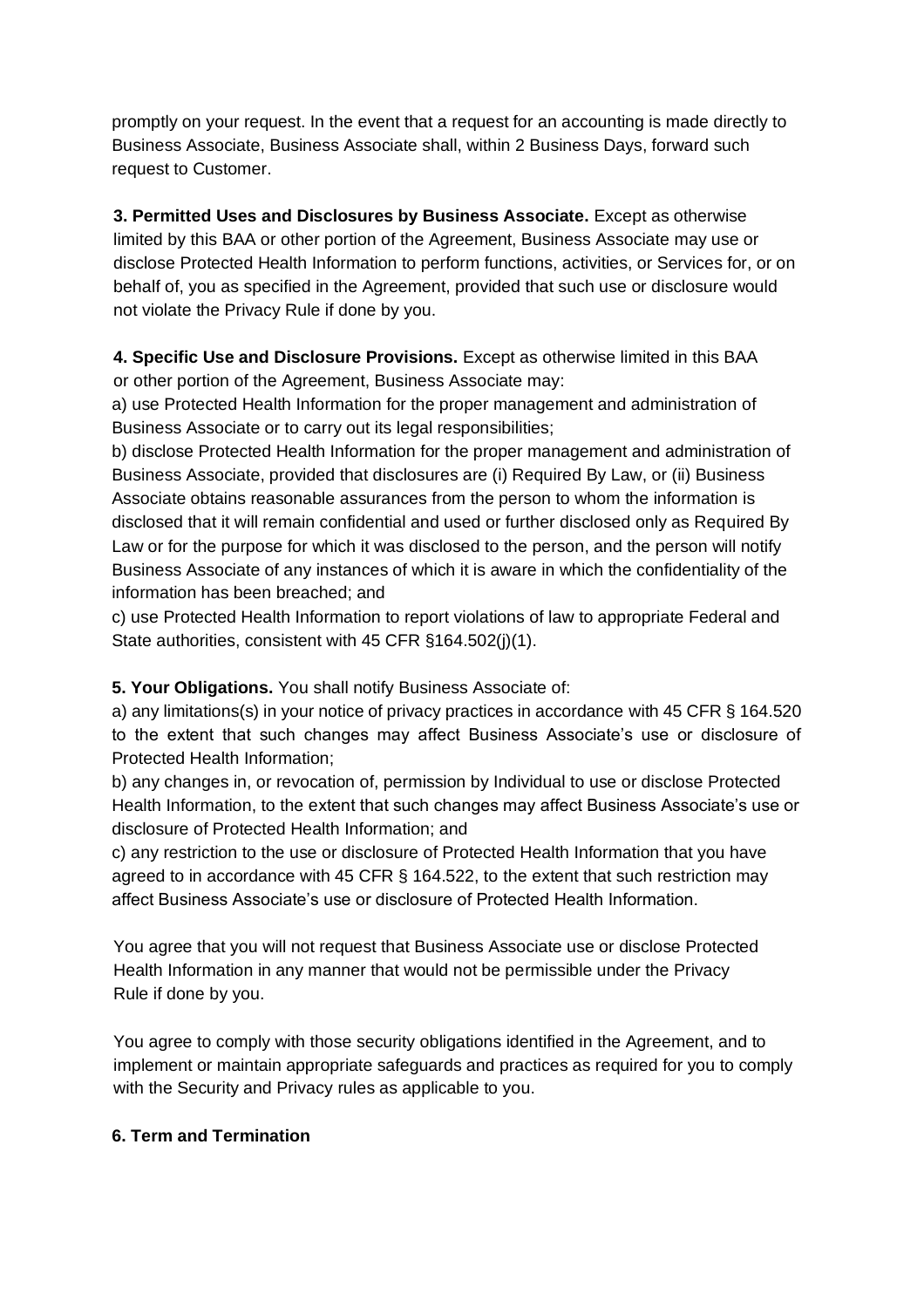a) The term of this BAA shall continue for the term of the Agreement to which this BAA is incorporated by reference, and following termination of such Agreement until all Protected Health Information is destroyed or returned to you or your designee. b) If Business Associate materially breaches the terms of this BAA, then you may terminate any related Agreements(s).

c) Upon termination of the Agreement for any reason Business Associate shall destroy all Protected Health Information which remains on the Impero Platform or otherwise in Business Associates possession. This provision shall apply to Protected Health Information that is in the possession of subcontractors or agents of Business Associate as well as Business Associate itself. Business Associate shall retain no copies of the Protected Health Information. In the event that Business Associate determines that destroying the Protected Health Information is infeasible, Business Associate shall promptly provide you notification of the conditions that make destruction infeasible. Business Associate shall extend the protections of this BAA to such Protected Health Information and limit further uses and disclosures of such Protected Health Information to those purposes that make the destruction infeasible, for so long as Business Associate maintains such Protected Health Information. You shall bear the cost of storage of such Protected Health Information for as long as storage by Business Associate is required. This Section does not require Business Associate to segregate any Protected Health Information from other information maintained by you on Business Associate's servers and Business Associate may comply with this requirement by deleting all of the Protected Health Information received from you and maintained on the Impero Platform or Business Associate's systems.

d) If you request contemporaneously with any termination event or notice, Business Associate will allow you to have access to your Customer Data a reasonable period of time following termination as necessary for you to retrieve or delete any Protected Health Information at your then current fees; provided, however, that if the Agreement was terminated for your breach of the AUP or the Agreement, Impero may: (i) provide you with restricted access via a private link to your Customer Data or (ii) use reasonable efforts to copy your data on to media you provide to Impero, and will ship the media to you at your expense. Impero's efforts to copy your data onto your media shall be billable at Impero's then current hourly rates.

### **7. Miscellaneous.**

**7.1. Amendment**. Each of us agrees to take such action as is reasonably necessary to amend this BAA from time to time as is necessary for you to comply with the requirements of HIPAA as they may be amended from time to time; provided, however, that if such an amendment would materially increase the cost of Business Associate providing service under the Agreement, Business Associate shall have the option to terminate the Agreement on thirty (30) days advance notice. Any ambiguity in this BAA shall be resolved to permit you to comply with HIPAA and the Privacy Rule.

**7.2. Survival**. Our respective rights and obligations under this BAA shall survive the termination of the Agreement.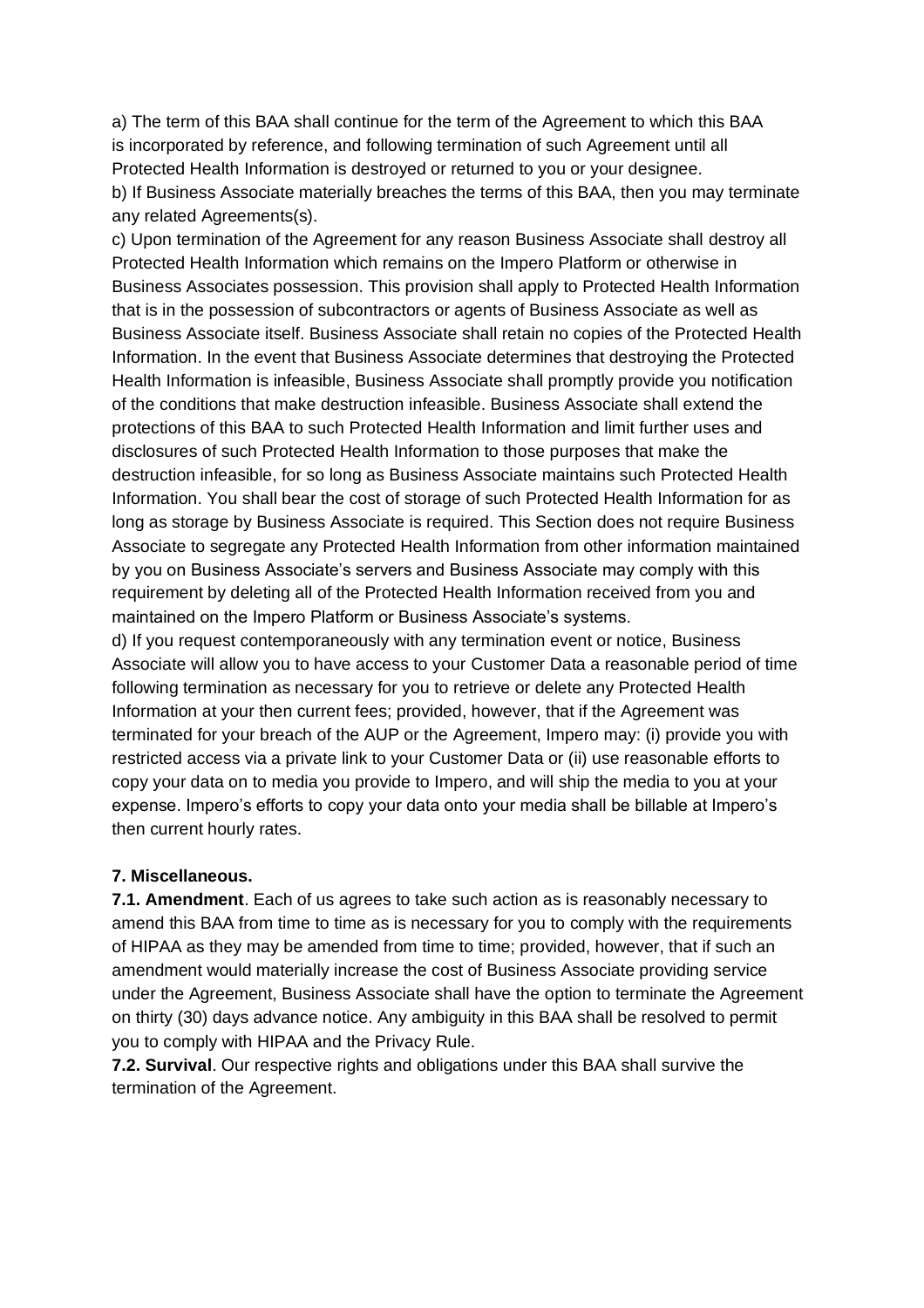## **EXHIBIT C**

## **NOTICE OF COPPA PRACTICES**

Impero Solutions, Inc. ("**Impero**") provides its customer educational institutions ("**Schools**") with cloud-based services which enable the Schools to administer their systems, student systems, track student progress and welfare concerns, enhance School staff collaboration, and organize student information (the "**Services**"). Consistent with our obligations under the FTC's Children's Online Privacy Protection Act ("**COPPA**") we provide this Notice of COPPA Practices (this "**Notice**") to better assist Schools, students, parents, and teachers in understanding how we receive, store, and manage the information we collect in the Services.

**1. Consent.** Impero relies on Schools to obtain consent from parents for the collection and use of personal information of Students (of any age), in compliance with FERPA and their local legal and policy requirements.

**2. Impero's Required Notices Under COPPA.** Impero is required by COPPA to provide the following information, which Schools may also provide to their students and parents in order to effectively inform the consent requirements under laws applicable to the School. The rest of this Notice is designed to provide further information to Schools, students, and parents about how information collected by the Services is used.

**2.1. Collection & Contact Information.** Impero collects and maintains any personal information received through the Services. Impero may utilize subcontractors and its affiliates to assist it in the delivery of the Services, including for purposes of storing personal information received through the Sites and Services. As of the date of this Notice, Impero utilizes Microsoft's Azure Cloud to host elements of the Sites and Services and Impero's UK affiliate, Impero Solutions LTD may assist in the delivery of the Site and Services. Impero handles all requests relating to its provision of the Services. Impero will respond to any inquiries from a School or Parent directed to: support@imperosoftware.com.

**2.2. Information Collected & Disclosure Practices.** Impero makes use of the information collected in order to provide the Services to Schools as agreed in their given Orders, and for no other commercial purpose.

Children *can not* choose to make their information publicly available, although they can provide information to teachers and the School using the Services.

Impero does not disclose collected information other than to the School, to our subcontractors as necessary to provide the Services in accordance with applicable law, or as required to respond to valid legal process issued by a court of competent jurisdiction.

The information collected by Impero varies by product and by School based on the specific implementation and selected usage. Each Impero service may collect common information about devices and users including names, online contact (username/email), last known IP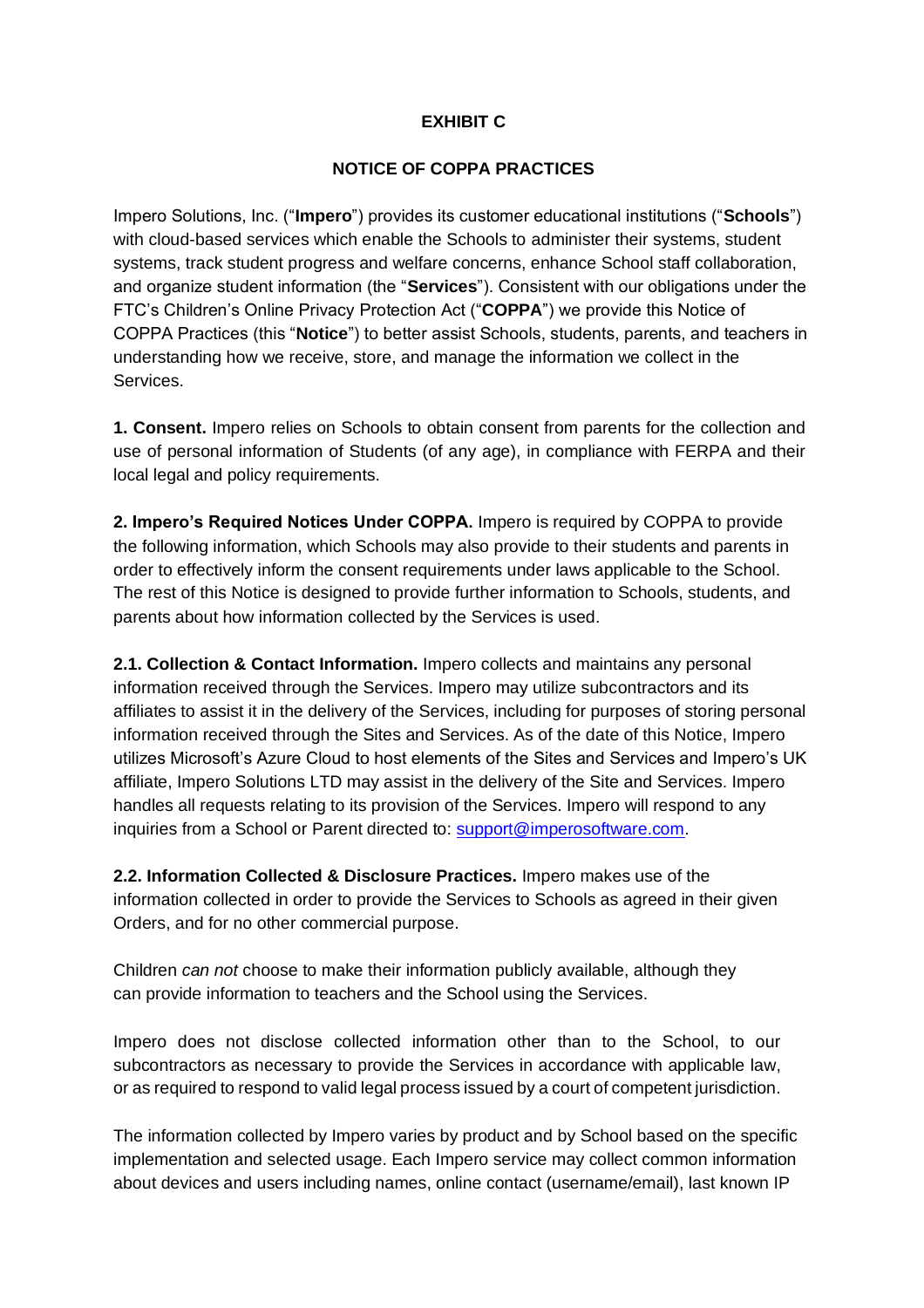address, and the machine name of the device last used. Example categories are detailed below by Service:

- **Impero well:being:** Monitoring of devices and usage to identify inappropriate behavior and technical issues, keyword detection and monitoring, online activity logging, context capture (screenshot/video recording), self-submitted student information.
- **Impero EdLink and Impero web:check:** Monitoring of devices and usage to identify inappropriate behavior and technical issues, utilization monitoring, student identification and device usage, geolocation data, internet usage (including to enable filtering controls).
- **Impero class:room and Impero Education Pro:** Student name and identity, testing administration, curriculum completion, active viewing of current device usage, messaging and live chat content. Monitoring of devices and usage to identify inappropriate behavior and technical issues, utilization monitoring, student identification and device usage.
- **Impero back:drop:** Student profile and demographic information, full name, welfare history, medical history, sibling identity, home address, persistent identifiers, student images.

**2.3. Review & Deletion.** Schools and parents may review or have children's personal information deleted and may refuse to permit further collection or use of a child's information. If you are a parent and have concerns, we suggest that you contact your child's School or teacher so that they can respond directly to your concerns. You may also contact Impero as identified above. Impero may engage in validation procedures, including relaying your request to the School, in order to protect collected information from unAuthorised disclosure or deletion.

**3. What Types of Information Does Impero Collect from Students?** This varies by both the Services purchased and a School's implementation of those Services. Please see the lists above in Section 2.2 (Information Collected & Disclosure Practices) for details by Impero Service.

**4. How Does Impero Use this Personal Information?** Impero uses the collected personal information solely for the purposes of providing the Sites and Services to the School, in accordance with the agreement with the School and applicable law.

**5. Does Impero Use or Share the Information for Commercial Purposes Not Related to the Provision of the Services Requested by the Customer?** No. Impero only collects and uses personal information collected from students for the use and benefit of the School and for no other purpose. This enables Schools to obtain consent directly from parents. We require that Schools provide administrative contacts Authorised to consent on behalf of parents and implement identity management controls to ensure that the School officials are providing the consent (and not a student pretending to be a teacher, for example).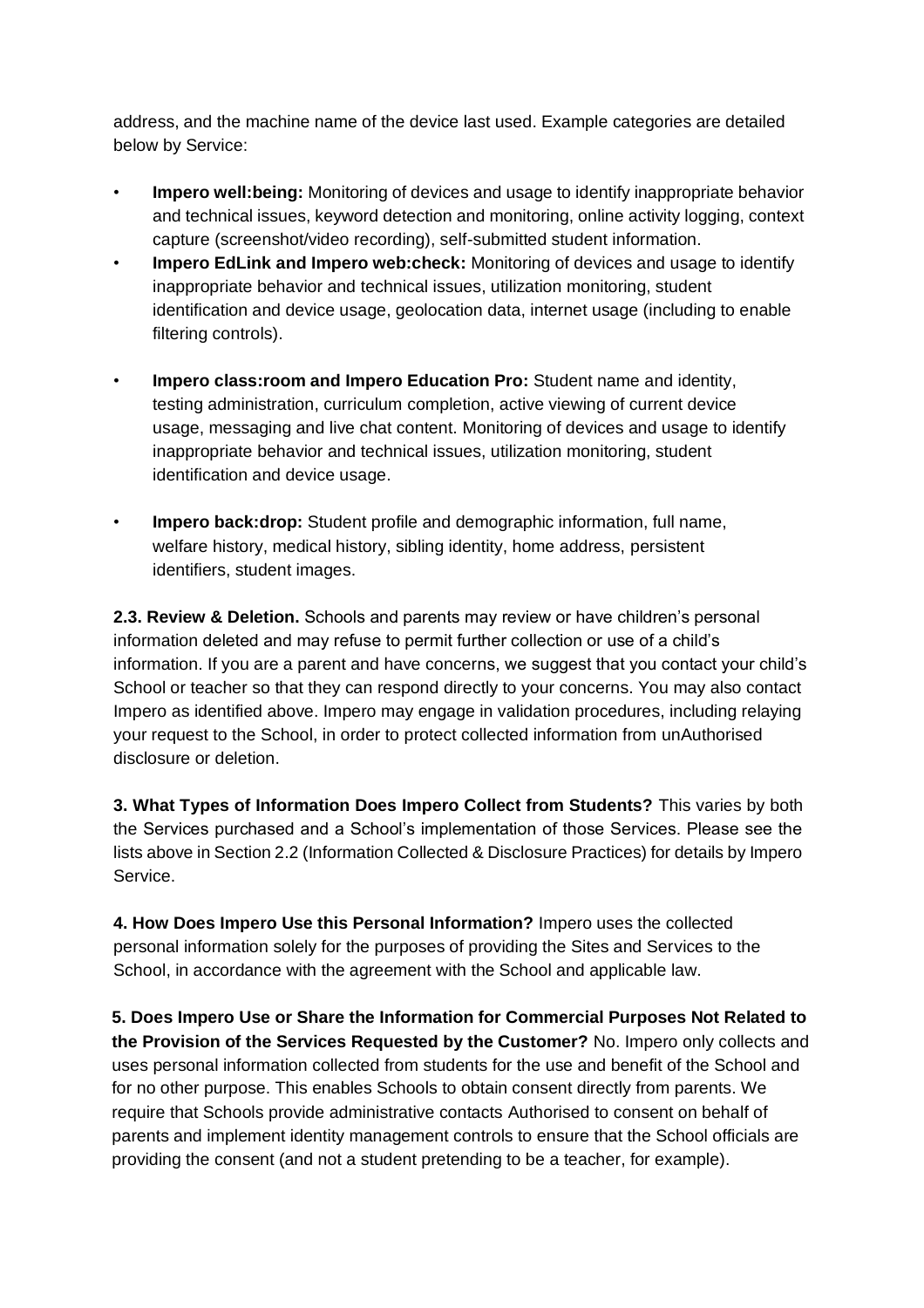## **6. Does Impero Enable the School to Review and Have Deleted the Personal**

**Information Collected From Their Students?** Yes. Schools remain directly in control of the majority of information collected by the Services and are the primary administrator of such data. Where Impero's Services also collect usage data or similar analytics which are presented to the School, Impero will provide will delete such information upon the School's request, which may necessitate termination of the Services.

# **7. What Measures Does Impero Take to Protect the Security, Confidentiality, and Integrity of the Personal Data that it Collects?** Impero implements administrative, technical, and physical access controls designed to protect the security, confidentiality, and integrity of the personal data it collects, the systems which store such personal data, and the locations in which such data or systems are stored.

As a global provider of educational technology services and solutions, Impero takes data security and privacy seriously and complies with the EU General Data Protection Regulation (the "**GDPR**") where applicable. The controls required to comply with the GDPR are implemented throughout Impero's service delivery model.

**8. What are Impero's Data Retention and Deletion Policies for Children's Personal Information?** As a global provider of educational technology services and solutions, Impero takes data security and privacy seriously and complies with the GDPR where applicable. The controls required to comply with the GDPR are implemented throughout Impero's service delivery model. In addition, Impero will delete any personal information of Student's as requested by a School or parent pursuant to COPPA or other applicable law.

**9. What is the Date of this Notice / When Was it Last Revised?** This Notice is current as of April 12, 2021.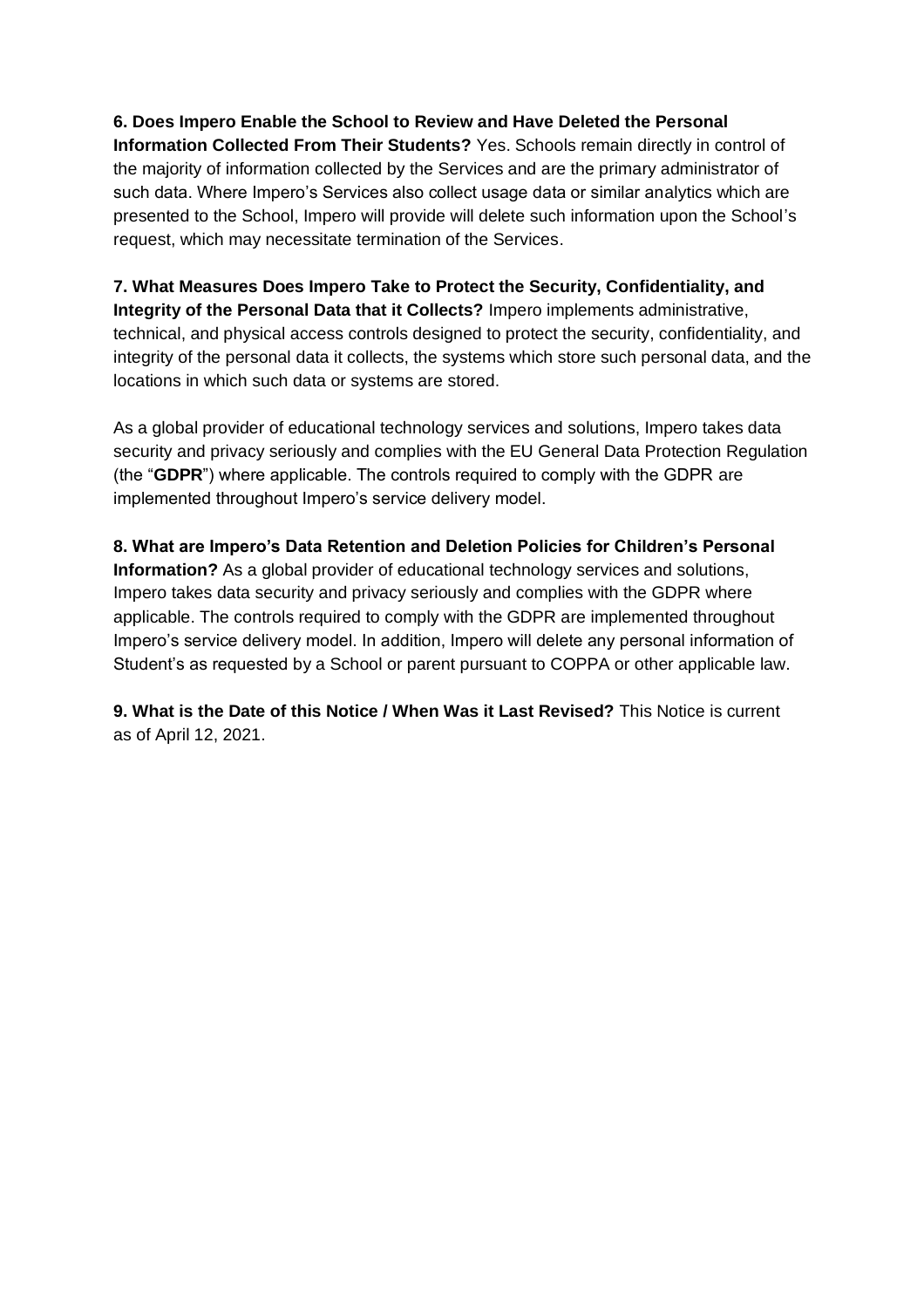# **EXHIBIT D**

| Nature and scope of  | All processing activities required in relation to the performance of |
|----------------------|----------------------------------------------------------------------|
| processing           | the Services under the Agreement.                                    |
| <b>Purpose of</b>    | The provision of the Services to you.                                |
| processing           |                                                                      |
| <b>Duration of</b>   | The duration of the provision of the Services to you.                |
| processing           |                                                                      |
| <b>Data Subjects</b> | Individuals whose Personal Data is included in Customer Data.        |
|                      |                                                                      |
| <b>Categories of</b> | You and your users control what data is uploaded onto the Services   |
| <b>Personal Data</b> | and therefore what Personal Data is processed by Impero.             |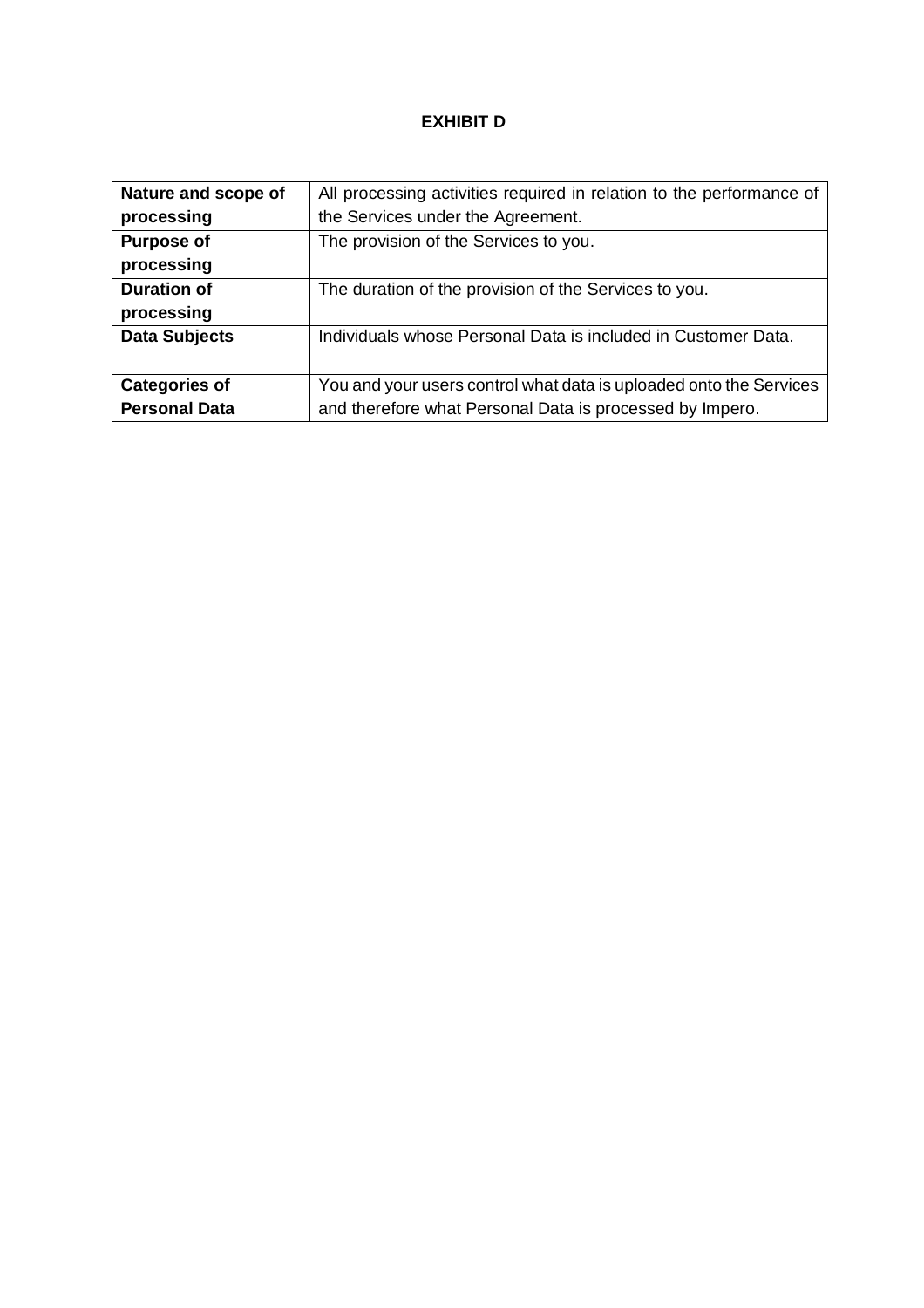# **EXHIBIT E**

## **DATA PROCESSING ADDENDUM**

This Data Processing Addendum, including its Schedules and Appendices ("DPA") forms part of the ISA ("Agreement") or other written or electronic agreement between Impero and Customer. By signing the Agreement, Customer enters into this DPA on behalf of itself and its Affiliates, to the extent required under applicable Data Protection Laws and Regulations. For the purposes of this DPA only, and except where indicated otherwise, the term "Customer" shall include Customer and Authorised Affiliates.

In the course of providing the Services to Customer pursuant to the DPA, Impero may Process Personal Data on behalf of Customer and the Parties agree to comply with the following provisions with respect to any Personal Data, each acting reasonably and in good faith.

### **1. DEFINITIONS**

Unless defined in the ISA, where they will take precedence, the following words, when capitalized, have the meaning stated:

**"Authorised Affiliate"** means any of Customer's Affiliate(s) which (a) is subject to the data protection laws and regulations of the European Union, the European Economic Area and/or their member states, Switzerland and/or the United Kingdom, and (b) is permitted to use the Services pursuant to the Agreement between Customer and Impero, but has not signed its own Order Form with Impero and is not a "Customer" as defined under this DPA;

**"BCR"** means Impero's processor binding corporate rules for the Processing of Personal Data for the United Kingdom, the most current versions of which are available on Impero's website, which govern transfers of Personal Data to third countries to and between members of the Impero Group, and to third-party Sub-processors. The scope of application of the BCR is set out in Section 11 of this DPA and Section 1 of Schedule 1.

**"CCPA"** means the California Consumer Privacy Act, Cal. Civ. Code § 1798.100 et seq., and its implementing regulations.

**"Data Protection Laws and Regulations"** means all laws and regulations, including laws and regulations of the European Union, the European Economic Area and their member states, Switzerland, the United Kingdom and the United States and its states, applicable to the Processing of Personal Data under the Agreement as amended from time to time.

**"Data Subject"** means the identified or identifiable person to whom Personal Data relates.

**"Processing"** or **"Process"** means any operation or set of operations which is performed upon Personal Data, whether or not by automatic means, such as collection, recording, organization, structuring, storage, adaptation or alteration, retrieval, consultation, use,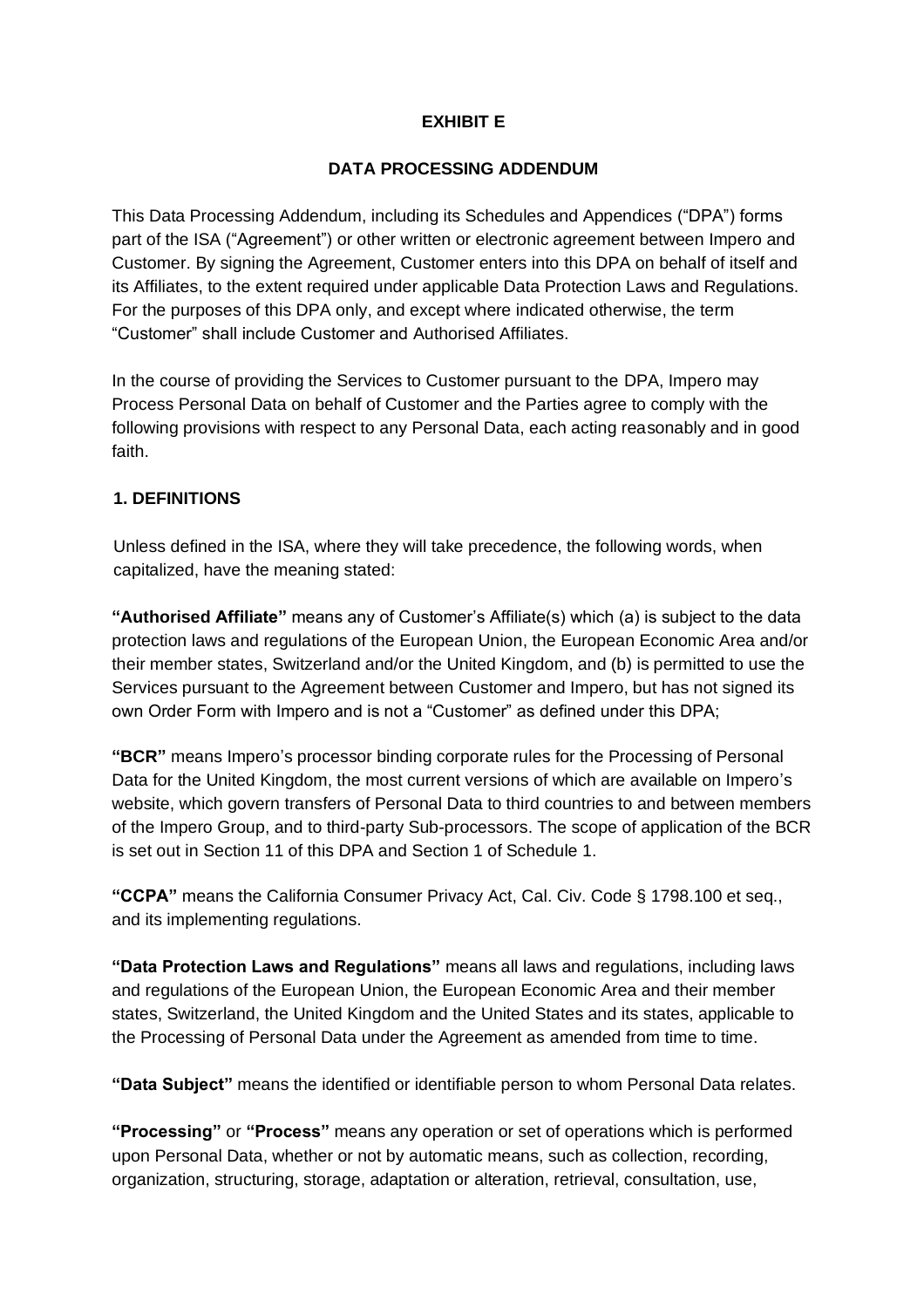disclosure by transmission, dissemination or otherwise making available, alignment or combination, restriction, erasure or destruction.

**"Processor"** means the entity which Processes Personal Data on behalf of the Controller, including as applicable any "service provider" as that term is defined by the CCPA.

**"Sub-processor"** means any Processor engaged by Impero or a member of the Impero Group.

# **2. PROCESSING OF PERSONAL DATA**

**2.1. Roles of the Parties.** The parties acknowledge and agree that with regard to the Processing of Personal Data, Customer is the Controller, Impero is the Processor and that Impero or members of Impero Group will engage Sub-processors pursuant to the requirements set forth in Section 5 "Sub-processors" below;

**2.2. Customer's Processing of Personal Data.** Customer shall, in its use of the Services, Process Personal Data in accordance with the requirements of Data Protection Laws and Regulations, including any applicable requirement to provide notice to Data Subjects of the use of Impero as Processor. For the avoidance of doubt, Customer's instructions for the Processing of Personal Data shall comply with Data Protection Laws and Regulations. Customer shall have sole responsibility for the accuracy, quality, and legality of Personal Data and the means by which Customer acquired Personal Data. Customer specifically acknowledges that its use of the Services will not violate the rights of any Data Subject that has opted-out from sales or other disclosures of Personal Data, to the extent applicable under the CCPA.

**2.3. Impero's Processing of Personal Data.** Impero shall treat Personal Data as Confidential Information and shall Process Personal Data on behalf of and only in accordance with Customer's documented instructions for the following purposes: (i) Processing in accordance with the Agreement and applicable Order Form(s); (ii) Processing initiated by Users in their use of the Services; and (iii) Processing to comply with other documented reasonable instructions provided by Customer (e.g., via email) where such instructions are consistent with the terms of the Agreement.

**2.4. Details of the Processing.** The subject-matter of Processing of Personal Data by Impero is the performance of the Services pursuant to the Agreement. The duration of the Processing, the nature and purpose of the Processing, the types of Personal Data and categories of Data Subjects Processed under this DPA are further specified in Schedule 2 (Details of the Processing) to this DPA.

**2.5. General Provisions.** Impero shall, where acting as a processor in relation to any Personal Data under this ISA:

(a) process that Personal Data only on your written instructions (provided that such instructions are within the scope of the Services set out in the Agreement) unless we are required by the laws of any member of the European Union or by the laws of the European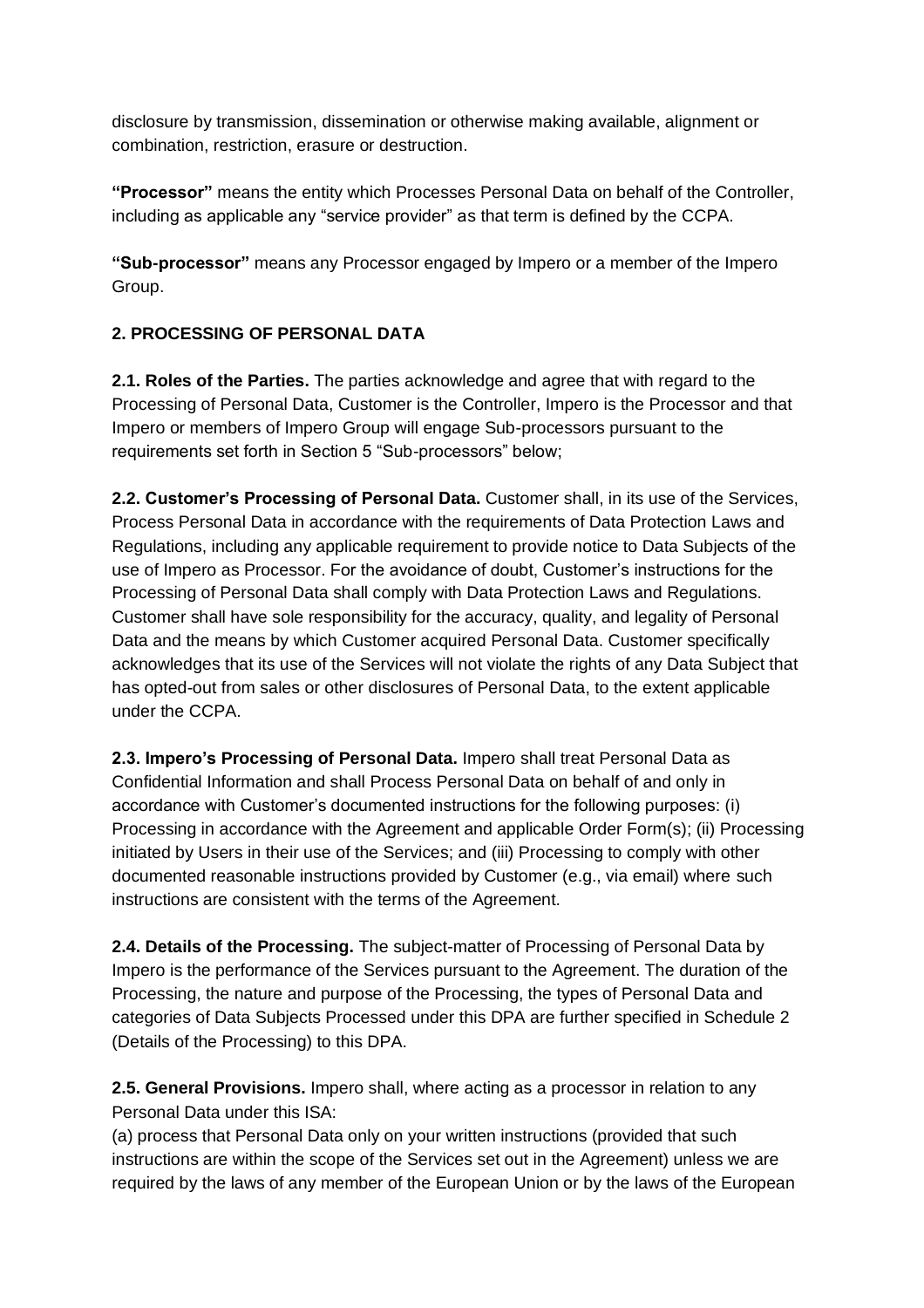Union applicable to Impero to process Personal Data (Applicable Laws). Where Impero is relying on laws of a member of the European Union or European Union law as the basis for processing Personal Data, we shall promptly notify you of this before performing the processing required by the applicable laws unless those applicable laws prohibit us from so notifying you;

(b) ensure that it has in place appropriate technical and organisational measures to protect against unauthorised or unlawful processing of Personal Data and against accidental loss or destruction of, or damage to, Personal Data, appropriate to the harm that might result from the unauthorised or unlawful processing or accidental loss, destruction or damage and the nature of the data to be protected, having regard to the state of technological development and the cost of implementing any measures (those measures may include, where appropriate, pseudonymising and encrypting Personal Data, ensuring confidentiality, integrity, availability and resilience of its systems and services, ensuring that availability of and access to Personal Data can be restored in a timely manner after an incident, and regularly assessing and evaluating the effectiveness of the technical and organisational measures adopted by it);

(c) ensure that all personnel who have access to and/or process Personal Data are obliged to keep the Personal Data confidential;

(d) not transfer any Personal Data outside of the European Economic Area without ensuring adequate measures are in place to protect the Personal Data as required by applicable Data Protection Legislation;

(e) assist you, at your cost, in responding to any request from a Data Subject and in ensuring compliance with your obligations under the Data Protection Legislation with respect to security, breach notifications, impact assessments and consultations with supervisory authorities or regulators;

(f) notify you without undue delay on becoming aware of a breach of security which has resulted in the accidental or unlawful destruction, loss, alteration, unauthorised disclosure of or access to Personal Data;

(g) maintain complete and accurate records and information to show it has complied with this clause 20.4;

(h) permit you (or your third party auditor) not more than once in any twelve month period or more frequently if required by a regulatory authority, to audit Impero's compliance with this clause 20.4 on giving reasonable notice to Impero, provided that any third party auditor mandated by you to conduct such audit has entered into confidentiality undertakings which are satisfactory to Impero and you use reasonable endeavours to ensure that any such audit is designed to minimise disruption to Impero's business;

(g) upon termination of the Agreement, and where requested by you, securely delete your Personal Data or return your Personal Data to you (in a format specified by Impero), unless applicable law prevents us from returning or destroying all or part of the Personal Data. If you choose not to request the deletion of this Personal Data, the Personal Data will be archived and retained for a maximum period of 7 years, after which the Personal Data is deleted.

# **3. RIGHTS OF DATA SUBJECTS**

**3.1. Data Subject Request.** Impero shall, to the extent legally permitted, promptly notify Customer if Impero receives a request from a Data Subject to exercise the Data Subject's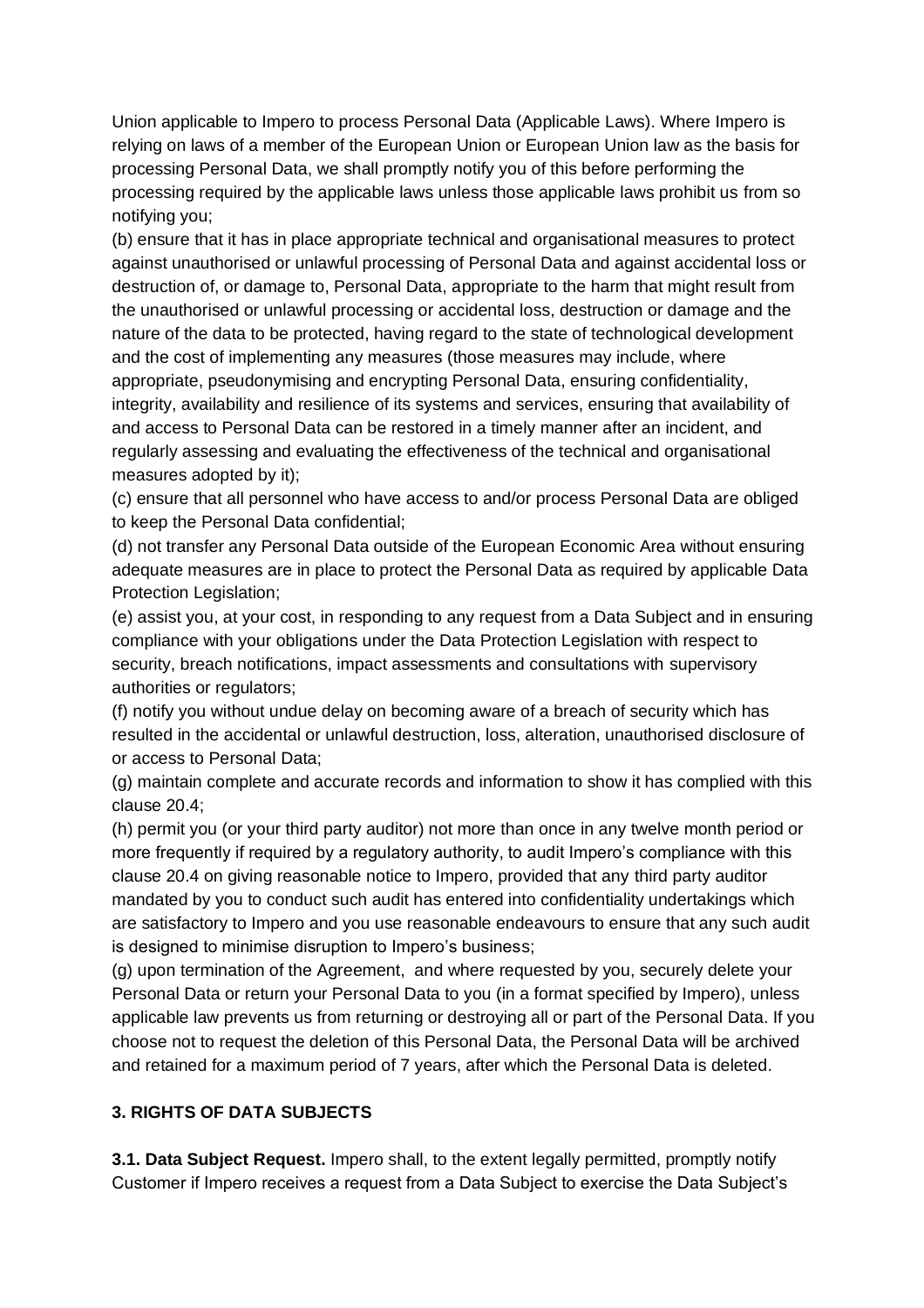right of access, right to rectification, restriction of Processing, erasure ("right to be forgotten"), data portability, object to the Processing, or its right not to be subject to an automated individual decision making, each such request being a "Data Subject Request". Taking into account the nature of the Processing, Impero shall assist Customer by appropriate technical and Organisational measures, insofar as this is possible, for the fulfilment of Customer's obligation to respond to a Data Subject Request under Data Protection Laws and Regulations. In addition, to the extent Customer, in its use of the Services, does not have the ability to address a Data Subject Request, Impero shall upon Customer's request provide commercially reasonable efforts to assist Customer in responding to such Data Subject Request, to the extent Impero is legally permitted to do so and the response to such Data Subject Request is required under Data Protection Laws and Regulations. To the extent legally permitted, Customer shall be responsible for any costs arising from Impero's provision of such assistance.

# **4. IMPERO PERSONNEL**

**4.1. Confidentiality.** Impero shall ensure that its personnel engaged in the Processing of Personal Data are informed of the confidential nature of the Personal Data, have received appropriate training on their responsibilities and have executed written confidentiality agreements. Impero shall ensure that such confidentiality obligations survive the termination of the personnel engagement.

**4.2. Reliability.** Impero shall take commercially reasonable steps to ensure the reliability of any Impero personnel engaged in the Processing of Personal Data.

**4.3. Limitation of Access.** Impero shall ensure that Impero's access to Personal Data is limited to those personnel performing Services in accordance with the Agreement.

**4.4. Data Protection Officer.** The Impero Group has appointed a data protection officer. The data protection officer can be contacted on dpo@imperosoftware.com.

## **5. SUB-PROCESSORS**

**5.1. Appointment of Sub-processors.** Customer acknowledges and agrees that (a) Impero's Affiliates may be retained as Sub-processors; and (b) Impero and Impero's Affiliates respectively may engage third-party Sub-processors in connection with the provision of the Services. Impero or an Impero Affiliate has entered into a written agreement with each Sub-processor containing data protection obligations not less protective than those in the Agreement with respect to the protection of Customer Data to the extent applicable to the nature of the Services provided by such Sub-processor, including that the Sub-processor will provide sufficient guarantees to implement appropriate technical and organisational measures in such a way that the processing will meet the UK GDPR's requirements.

**5.2. List of Current Sub-processors.** Impero shall make available to Customer, on Impero's website, the current list of Sub-processors used, and their country of location.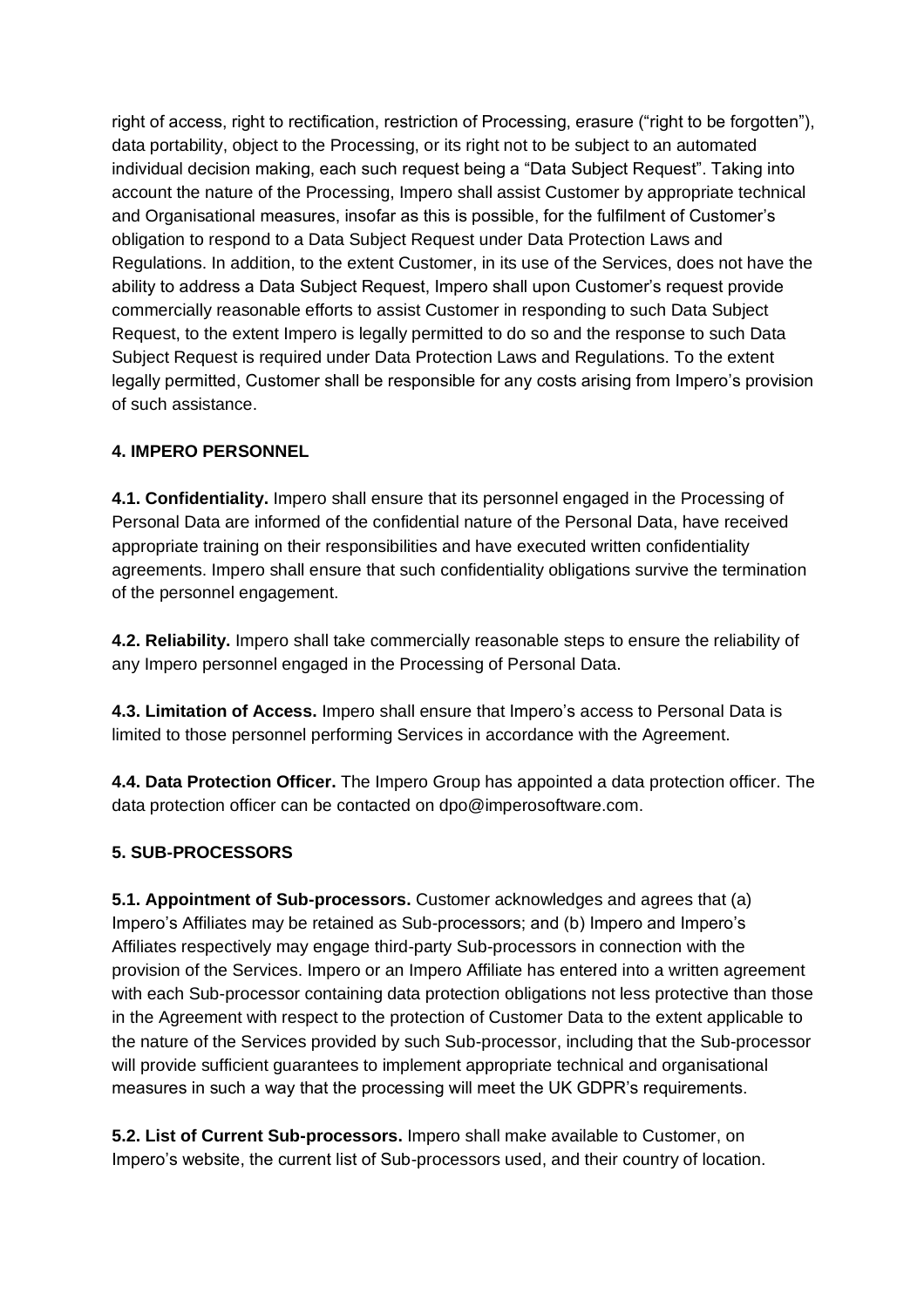**5.3. Authorisation.** Customer agrees to provide general written authorisation to allow Impero to appoint new Sub-processors. If a Sub-processor is employed under this general written authorisation, Impero agrees to provide the Customer with details of changes through an update to its website and attempting to notify the Customer by email.

**5.4. Objection.** Customer may object to Impero's use of a new Sub-processor by notifying Impero's promptly in writing within thirty (30) days after receipt of Impero's notice in accordance with the mechanism set out in Section 5.3, giving reasons for such objection, which must be based on legitimate grounds relating to Data Protection Legislation. In the event Customer objects to a new Sub-processor, as permitted in the preceding sentence, Impero will use reasonable efforts to make available to Customer a change in the Services or recommend a commercially reasonable change to Customer's configuration or use of the Services to avoid Processing of Personal Data by the objected-to new Sub-processor without unreasonably burdening Customer. If you object to the appointment of any subprocessor and this is not possible, the parties shall come together in good faith to discuss a resolution to the objection. Such discussions shall not affect Impero's right to use the new subprocessor after the thirty-day period.

**5.5. Liability.** Impero is liable to the Customer for ensuring Sub-processors' compliance with its data protection obligations.

# **6. SECURITY**

**6.1. Controls for the Protection of Customer Data.** Impero shall maintain appropriate technical and organisational measures for protection of the security (including protection against unauthorised or unlawful Processing and against accidental or unlawful destruction, loss or alteration or damage, unauthorised disclosure of, or access to, Customer Data), confidentiality and integrity of Customer Data. Impero regularly monitors compliance with these measures. Impero will not materially decrease the overall security of the Services during a subscription term.

**6.2. Data Protection Impact Assessment.** Upon Customer's request, Impero shall provide Customer with reasonable cooperation and assistance needed to fulfil Customer's obligation under the Data Protection Laws and Regulations to carry out a data protection impact assessment related to Customer's use of the Services, to the extent Customer does not otherwise have access to the relevant information, and to the extent such information is available.

## **7. INCIDENT MANAGEMENT AND NOTIFICATION.**

**7.1.** Impero maintains security incident management policies and procedures and shall notify Customer without undue delay after becoming aware of the accidental or unlawful destruction, loss, alteration, unauthorised disclosure of, or access to Customer Data, including Personal Data, transmitted, stored or otherwise Processed by Impero or its Subprocessors of which Impero becomes aware (a "Customer Data Incident"). Impero shall make reasonable efforts to identify the cause of such Customer Data Incident and take those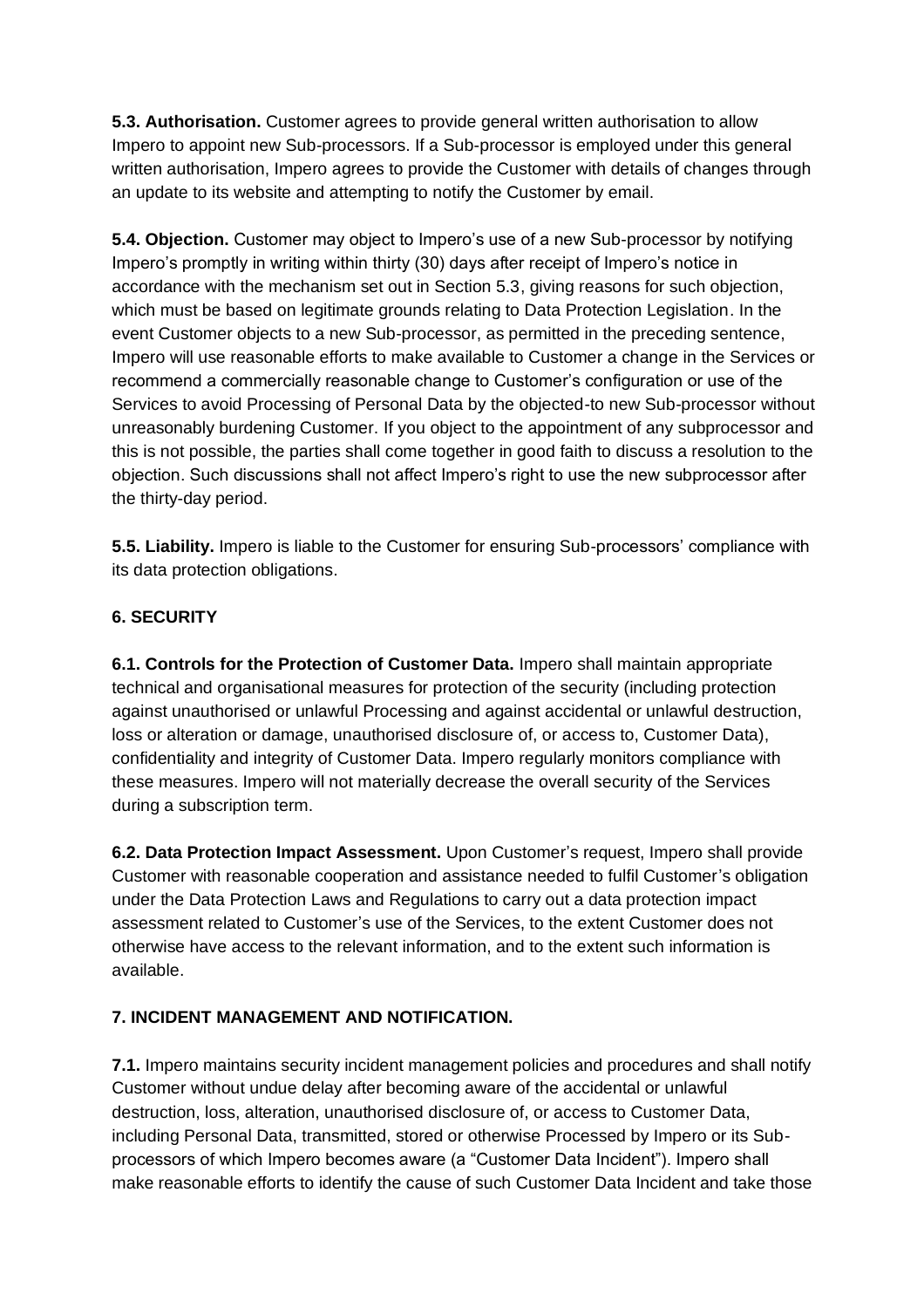steps as Impero deems necessary and reasonable in order to remediate the cause of such a Customer Data Incident to the extent the remediation is within Impero's reasonable control. The obligations herein shall not apply to incidents that are caused by Customer or Customer's Users.

# **8. RETURN AND DELETION OF CUSTOMER DATA**.

**8.1**. Impero shall return Customer Data to Customer and, to the extent allowed by applicable law, delete Customer Data in accordance with its Retention Policy and the ISA.

# **9. AUTHORISED AFFILIATES**

**9.1. Contractual Relationship**. The parties acknowledge and agree that, by executing the Agreement, Customer enters into the DPA on behalf of itself and, as applicable, in the name and on behalf of its Authorised Affiliates, thereby establishing a separate DPA between Impero and each such Authorised Affiliate subject to the provisions of the Agreement and this Section 9 and Section 10. Each Authorised Affiliate agrees to be bound by the obligations under this DPA and, to the extent applicable, the Agreement. For the avoidance of doubt, an Authorised Affiliate is not and does not become a party to the Agreement, and is only a party to the DPA. All access to and use of the Services and Content by Authorised Affiliates must comply with the terms and conditions of the Agreement and any violation of the terms and conditions of the Agreement by an Authorised Affiliate shall be deemed a violation by Customer.

**9.2 Communication.** The Customer that is the contracting party to the Agreement shall remain responsible for coordinating all communication with Impero under this DPA and be entitled to make and receive any communication in relation to this DPA on behalf of its Authorised Affiliates.

**9.3 Rights of Authorised Affiliates**. Where an Authorised Affiliate becomes a party to the DPA with Impero, it shall to the extent required under applicable Data Protection Laws and Regulations be entitled to exercise the rights and seek remedies under this DPA, subject to the following:

9.3.1 Except where applicable Data Protection Laws and Regulations require the Authorised Affiliate to exercise a right or seek any remedy under this DPA against Impero directly by itself, the parties agree that (i) solely the Customer that is the contracting party to the Agreement shall exercise any such right or seek any such remedy on behalf of the Authorised Affiliate, and (ii) the Customer that is the contracting party to the Agreement shall exercise any such rights under this DPA not separately for each Authorised Affiliate individually but in a combined manner for itself and all of its Authorised Affiliates together (as set forth, for example, in Section 9.3.2, below).

9.3.2 The parties agree that the Customer that is the contracting party to the Agreement shall, when carrying out an onsite audit of the procedures relevant to the protection of Personal Data, take all reasonable measures to limit any impact on Impero and its Sub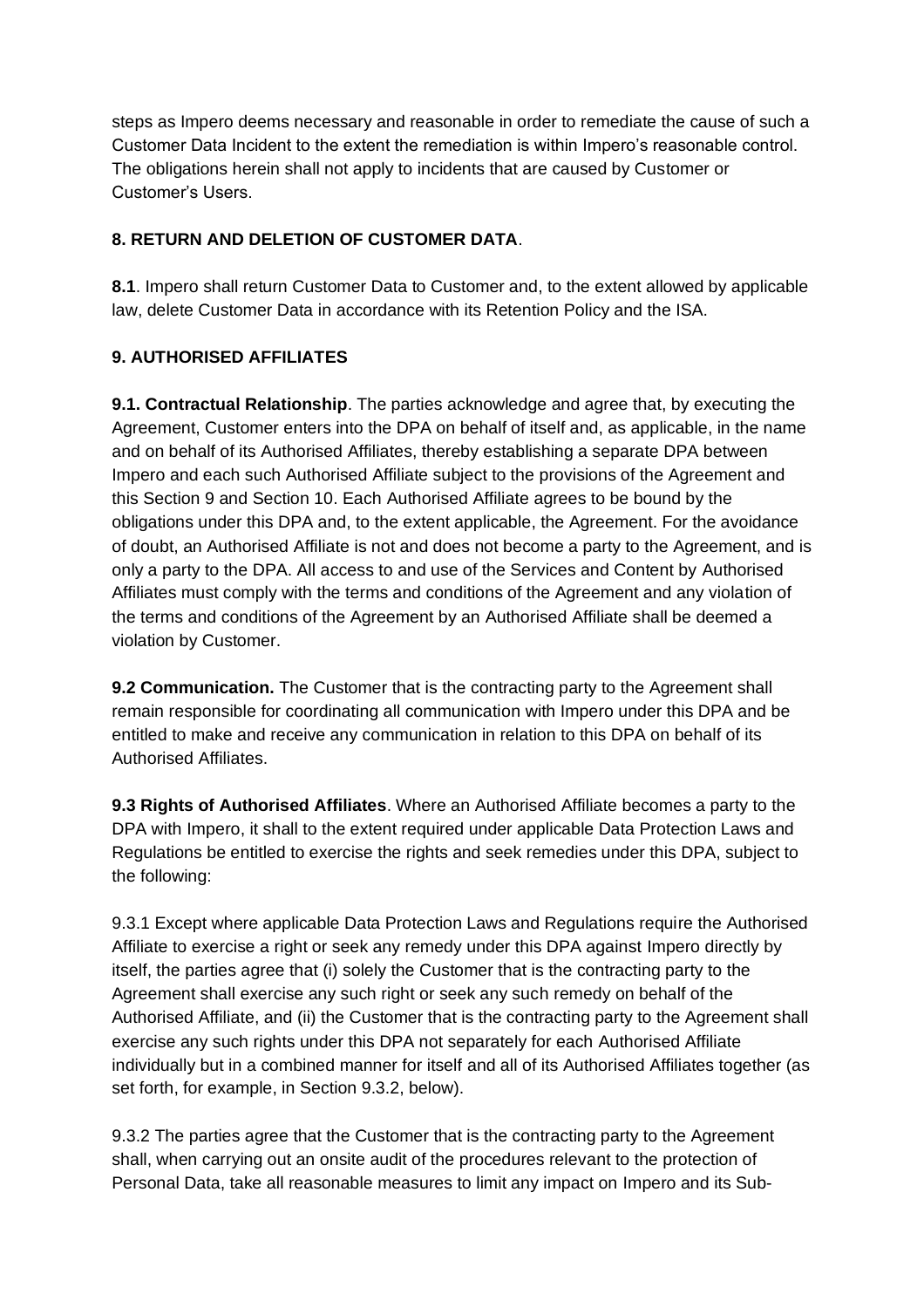Processors by combining, to the extent reasonably possible, several audit requests carried out on behalf of itself and all of its Authorised Affiliates in one single audit.

# 10. **LIMITATION OF LIABILITY**

10.1. Each party's and all of its Affiliates' liability, taken together in the aggregate, arising out of or related to this DPA, and all DPAs between Authorised Affiliates and Impero, whether in contract, tort or under any other theory of liability, is subject to the 'Limitation of Liability' section of the Agreement, and any reference in such section to the liability of a party means the aggregate liability of that party and all of its Affiliates under the Agreement and all DPAs together. For the avoidance of doubt, Impero's and its Affiliates' total liability for all claims from Customer and all of its Authorised Affiliates arising out of or related to the Agreement and all DPAs shall apply in the aggregate for all claims under both the Agreement and all DPAs established under the Agreement, including by Customer and all Authorised Affiliates, and, inparticular, shall not be understood to apply individually and severally to Customer and/or to any Authorised Affiliate that is a contractual party to any such DPA.

# **11. EUROPEAN SPECIFIC PROVISIONS**

**11.1 GDPR.** Impero will Process Personal Data in accordance with the GDPR requirements directly applicable to Impero's provision of its Services.

**11.2 Data Protection Impact Assessment**. Impero shall provide reasonable assistance to Customer in the cooperation or prior consultation with the Supervisory Authority in the performance of its tasks relating to this DPA, to the extent required under the GDPR**. 11.3 Transfer mechanisms for data transfers.** Subject to the additional terms in Schedule 1 of this DPA, Impero makes available the transfer mechanisms listed below which shall apply, in the order of precedence as set out in Section 11.4**,** to any transfers of Personal Data under this DPA from the European Union, the European Economic Area and/or their member states, Switzerland and the United Kingdom to countries which do not ensure an adequate level of data protection within the meaning of Data Protection Laws and Regulations of the foregoing territories, to the extent such transfers are subject to such Data Protection Laws and Regulations**:** 

1. The Impero BCR apply to the Services listed in the Appendix to the Impero BCR (the "BCR Services"), subject to the additional terms in Section 1 of Schedule 1; and 2. The Standard Contractual Clauses set forth in Schedule 3 to this DPA apply to the Services listed in Appendix 3 to the Standard Contractual Clauses (the "SCC Services"), subject to the additional terms in Section 2 of Schedule 1.

**11.4 Order of precedence.** In the event that Services are covered by more than one transfer mechanism, the transfer of Personal Data will be subject to a single transfer mechanism in accordance with the following order of precedence: (1) the Impero Processor BCR, and (2) the Standard Contractual Clauses.

## **12. PARTIES TO THIS DPA**

12.1 The Section "HOW THIS DPA APPLIES" specifies which Impero entity is party to this DPA. Where the Standard Contractual Clauses are applicable, Impero Solutions Ltd. is the signatory to the Standard Contractual Clauses. Where the Impero entity that is a party to this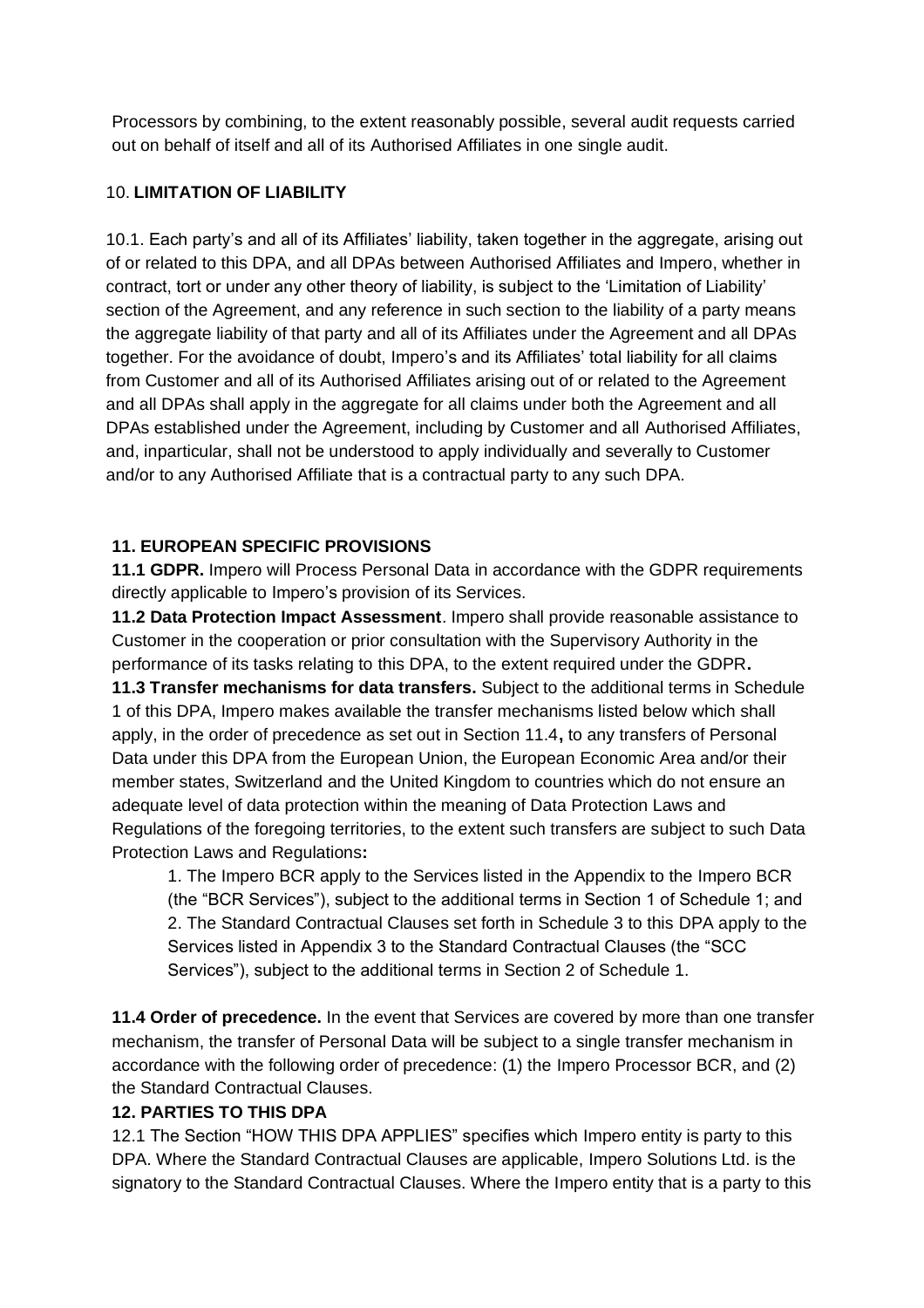DPA is not Impero Solutions Ltd., that Impero entity is carrying out the obligations of the data importer on behalf of Impero Solutions Ltd. Notwithstanding the signatures below of any other Impero entity, such other Impero entities are not a party to this DPA or the Standard Contractual Clauses.

## **List of Schedules of this DPA**

Schedule 1: Transfer Mechanisms for European Data Transfers Schedule 2: Details of the Processing Schedule 3: Standard Contractual Clauses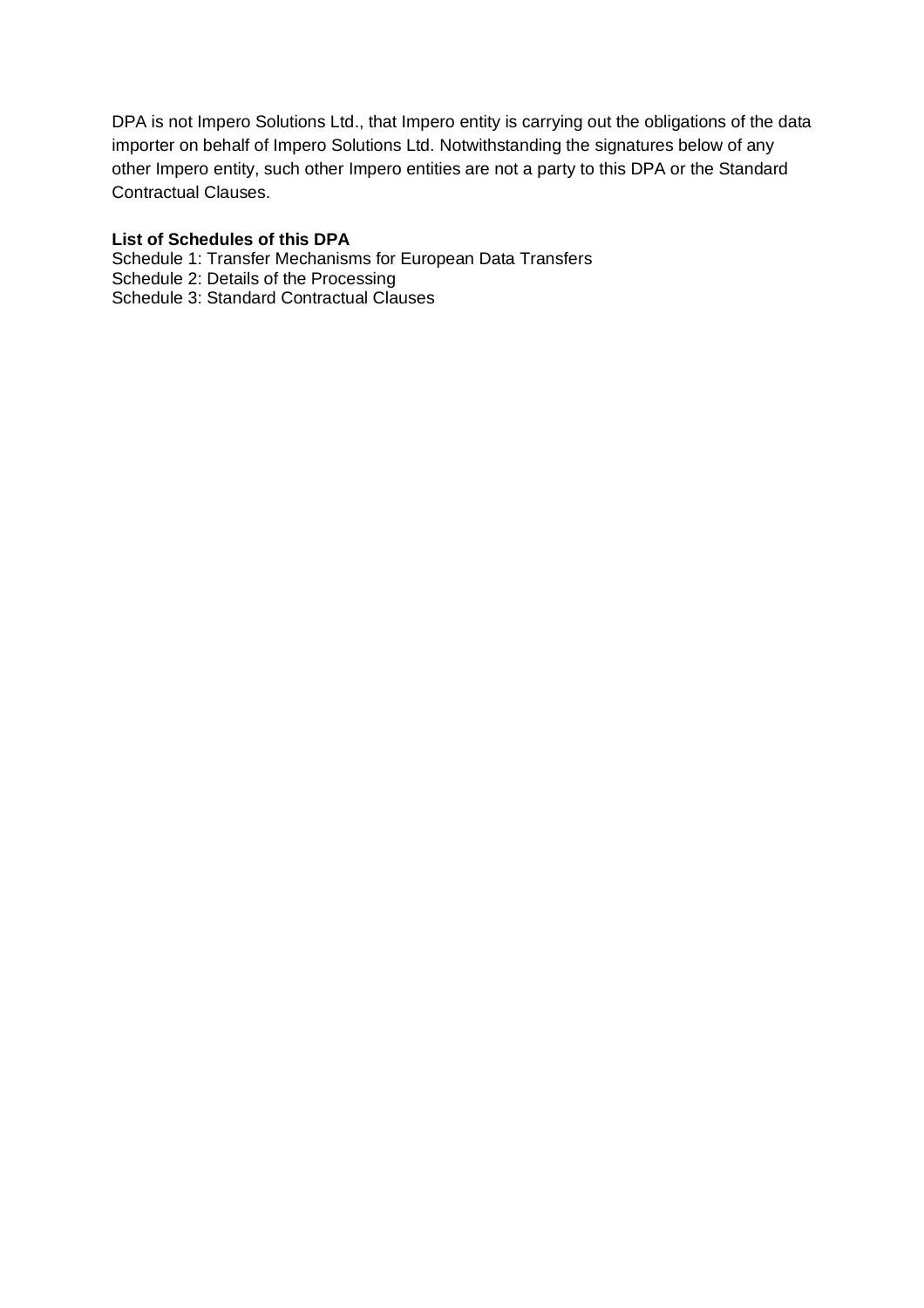## **EXHIBIT E, SCHEDULE 1: Transfer Mechanisms for European Data Transfers**

## **1. ADDITIONAL TERMS FOR BCR SERVICES**

- **1.1 Customers covered by the Impero BCR.** The applicable version of the Impero BCR and the additional terms in this Section 1 of this Schedule 1 shall apply to the Processing of Personal Data of a Customer established in: (i) European Economic Area member states whose processing activities for the relevant data are governed by the GDPR and/or implementing national legislation; Switzerland; or non-European Economic Area member states for which Customer has contractually specified that the GDPR and implementing national legislation shall apply; and (ii) the United Kingdom.
- **1.2. Audits and Certifications for the BCR Services**. Upon Customer's request, and subject to the confidentiality obligations set forth in the Agreement, Impero shall make available to Customer that is not a competitor of Impero (or Customer's independent, third-party auditor that is not a competitor of Impero) information regarding Impero's compliance with the obligations set forth in this DPA in the form of the applicable ISO 27001 certification, or other applicable certifications or reports for the BCR Services, as described in the relevant documentation. Customer may contact Impero in accordance with the "Notices" Section of the Agreement to request an on-site audit of the architecture, systems and procedures relevant to the protection of Personal Data at locations where Personal Data is stored. Customer shall reimburse the Impero Group for any time expended by the Impero Group or its third-party Sub -processors for any such on-site audit at the Impero Group's then-current professional services rates, which shall be made available to Customer upon request. Before the commencement of any such on-site audit, Customer and Impero shall mutually agree upon the scope, timing, and duration of the audit in addition to the reimbursement rate for which Customer shall be responsible. All reimbursement rates shall be reasonable, taking into account the resources expended by the Impero Group, or its third-party Sub-processors. Customer shall promptly notify Impero with information regarding any non-compliance discovered during the course of an audit.
- **1.3. Reference to the Impero BCR**. All provisions contained in the Impero BCR, the most current versions which are available on Impero's website, are incorporated by reference and are an integral part of this DPA.
- **1.4. Liability**. In accordance with the Agreement, Customer shall have the right to enforce the Impero BCR against the Impero Group, including judicial remedies and the right to receive compensation.
- **1.5. Conflict**. In the event of any conflict or inconsistency between this DPA and the Impero Processor BCR, the Impero BCR shall prevail.

# **2. ADDITIONAL TERMS FOR SCC SERVICES**

**2.1. Customers covered by the Standard Contractual Clauses.** The Standard Contractual Clauses and the additional terms specified in this Section 2 apply to (i) Customer which is subject to the data protection laws and regulations of the European Union, the European Economic Area and/or their member states, Switzerland and/or the United Kingdom and, (ii) its Authorised Affiliates. For the purpose of the Standard Contractual Clauses and this Section 2, the aforementioned entities shall be deemed "data exporters".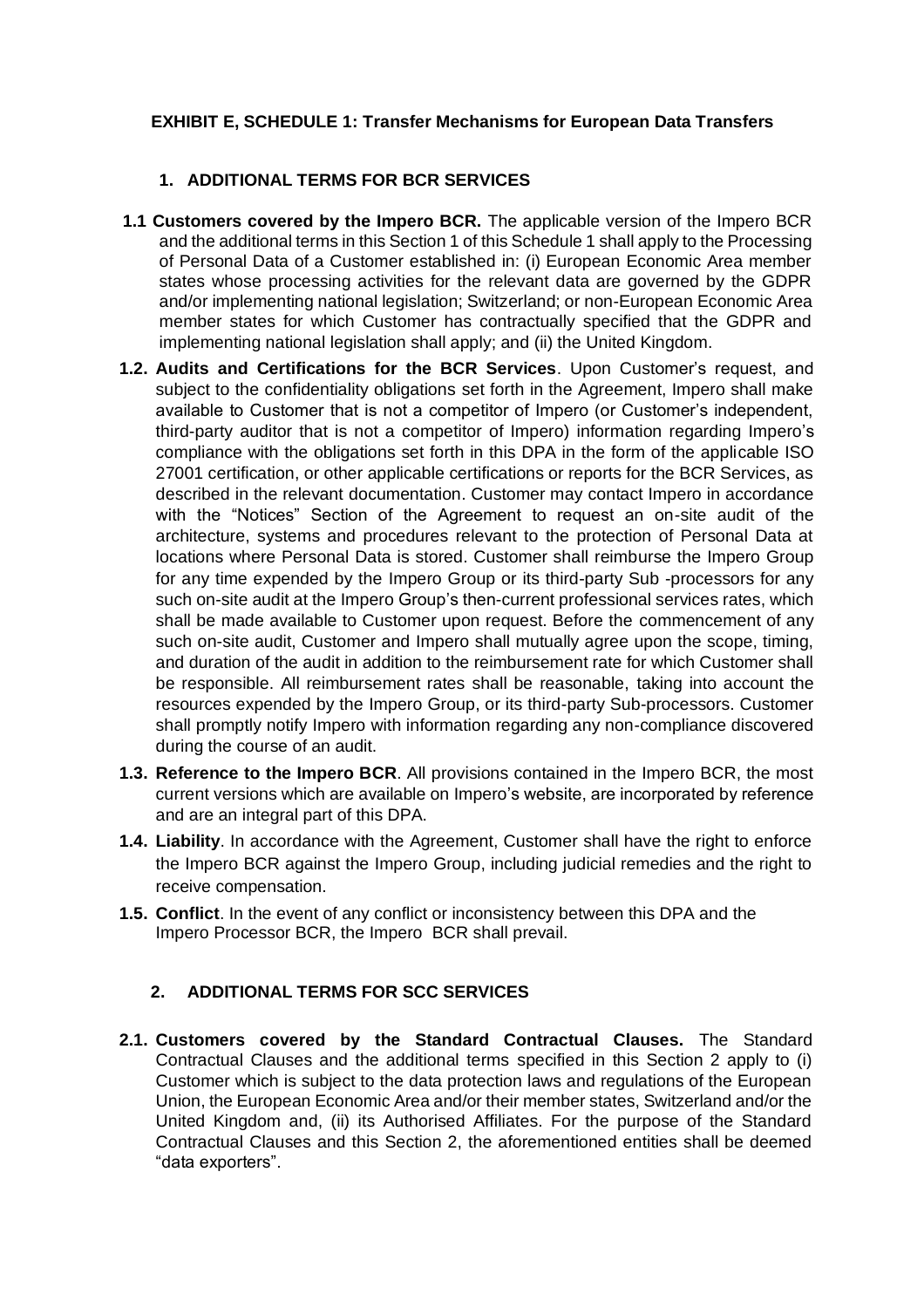- **2.2. Instructions.** This DPA and the Agreement are Customer's complete and final documented instructions at the time of signature of the Agreement to Impero for the Processing of Personal Data. Any additional or alternate instructions must be agreed upon separately. For the purposes of Clause 5(a) of the Standard Contractual Clauses, the following is deemed an instruction by the Customer to process processors; and (b) Impero and Impero's Affiliates respectively may engage third-party Sub-processors in connection with the provision of the SCC Services. Impero shall make available to Customer the current list of Sub-processors in accordance with Section 5.2 of this DPA.
- **2.3. Data Exports from the United Kingdom under the Standard Contractual Clauses.**  In case of any transfers of Personal Data under this DPA under the Standard Contractual Clauses from the United Kingdom, to the extent such transfers are subject to Data Protection Laws and Regulations applicable in the United Kingdom ("UK Data Protection Laws"), (i) general and specific references in the Standard Contractual Clauses to Directive 95/46/EC of the European Parliament and of the Council of 24 October 1995 shall hereby be deemed to have the same meaning as the equivalent reference in the UK Data Protection Laws; (ii) References in the Standard Contractual Clauses to "the law of the Member State in which the data exporter is established" shall hereby be deemed to mean "the law of the United Kingdom"; and (iii) any other obligation in the Standard Contractual Clauses determined by the Member State in which the data exporter is established shall hereby be deemed to refer to an obligation under UK Data Protection Laws.
- **2.4. Appointment of new Sub-processors and List of current Sub-processors.** Pursuant to Clause 5(h) of the Standard Contractual Clauses, Customer acknowledges and expressly agrees that (a) Impero's Affiliates may be retained as Sub- processors; and (b) Impero and Impero's Affiliates respectively may engage third-party Sub-processors in connection with the provision of the SCC Services. Impero shall make available to Customer the current list of Sub-processors in accordance with Section 5.2 of this DPA.
- **2.5. Notification of New Sub-processors and Objection Right for new Sub- processors.**  Pursuant to Clause 5(h) of the Standard Contractual Clauses, Customer acknowledges and expressly agrees that Impero may engage new Sub-processors as described in Sections 5.2 and 5.3 of the DPA.
- **2.6. Copies of Sub-processor Agreements.** The parties agree that the copies of the Subprocessor agreements that must be provided by Impero to Customer pursuant to Clause 5(j) of the Standard Contractual Clauses may have all commercial information, or clauses unrelated to the Standard Contractual Clauses or their equivalent, removed by Impero beforehand; and, that such copies will be provided by Impero, in a manner to be determined in its discretion, only upon request by Customer.
- **2.7. Audits and Certifications.** The parties agree that the audits described in Clause 5(f) and Clause 12(2) of the Standard Contractual Clauses shall be carried out in accordance with the following specifications:

Upon Customer's request, and subject to the confidentiality obligations set forth in the Agreement, Impero shall make available to Customer that is not a competitor of Impero (or Customer's independent, third-party auditor that is not a competitor of Impero) information regarding Impero's compliance with the obligations set forth in this DPA in the form of the third-party certifications and audits set forth in the Security, Privacy and Architecture Documentation to the extent Impero makes them generally available to its customers. Customer may contact Impero in accordance with the "Notices" Section of the Agreement to request an on-site audit of the procedures relevant to the protection of Personal Data. Customer shall reimburse Impero for any time expended for any such on-site audit at the Impero's then-current professional services rates, which shall be made available to Customer upon request. Before the commencement of any such on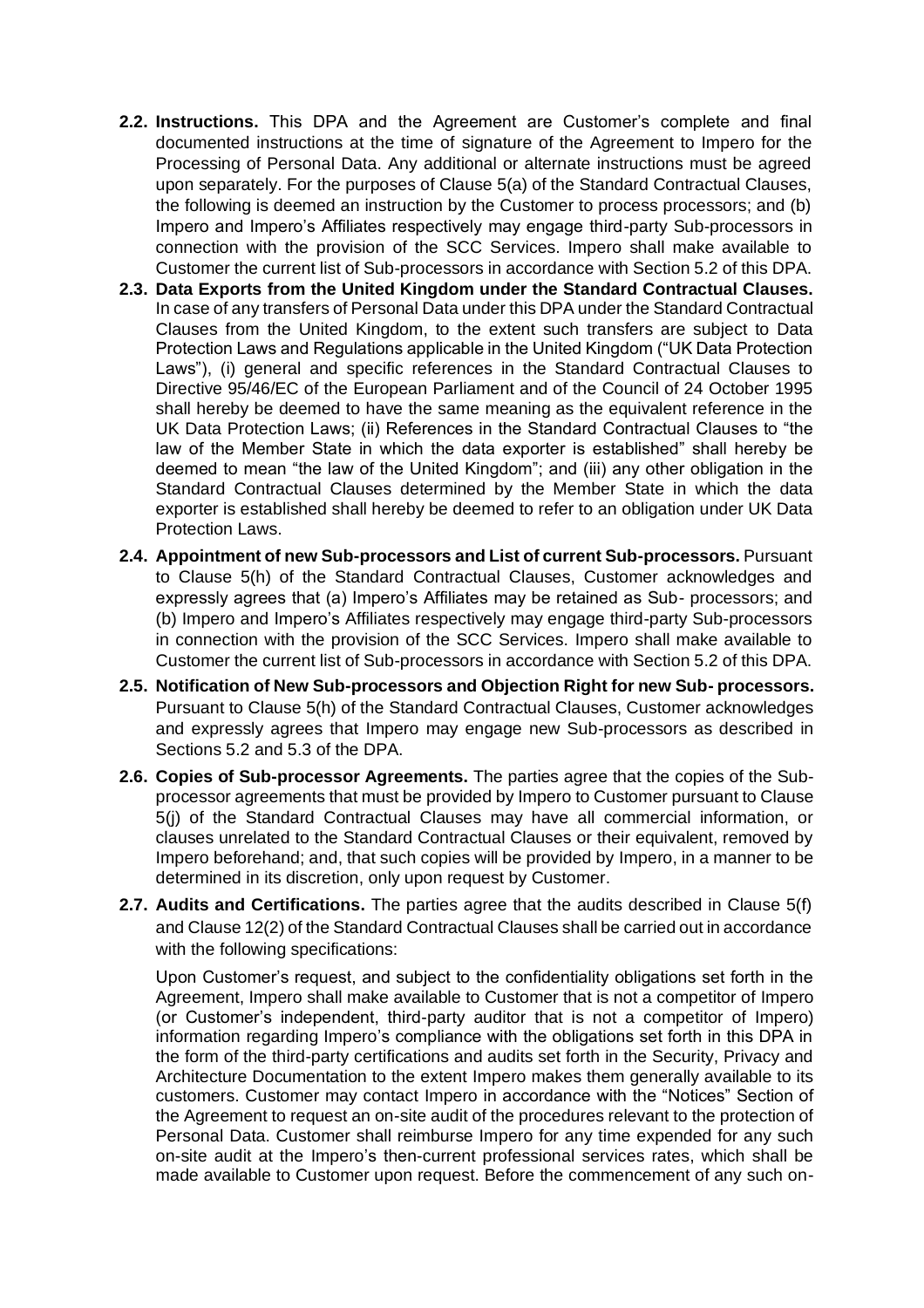site audit, Customer and Impero shall mutually agree upon the scope, timing, and duration of the audit in addition to the reimbursement rate for which Customer shall be responsible. All reimbursement rates shall be reasonable, taking into account the resources expended by Impero. Customer shall promptly notify Impero with information regarding any non-compliance discovered during the course of an audit.

- **2.8. Certification of Deletion.** The parties agree that the certification of deletion of Personal Data that is described in Clause 12(1) of the Standard Contractual Clauses shall be provided by Impero to Customer only upon Customer's request.
- **2.9. Conflict.** In the event of any conflict or inconsistency between the body of this DPA and any of its Schedules (not including the Standard Contractual Clauses) and the Standard Contractual Clauses in Schedule 3, the Standard Contractual Clauses shall prevail.

## **EXHIBIT E, SCHEDULE 2: Details of the Processing**

#### **Nature and Purpose of Processing**

Impero will Procses Personal Data as necessary to perform the Services pursuant to the Agreement as further specified in the DPA, and as further instructed by Customer in its use of the Services.

### **Duration of Processing**

Subject to Section 8 of the DPA, Impero will Process Personal Data for the duration of the Agreement, unless otherwise agreed upon in writing.

### **Categories of Data Subjects**

Customer may submit Personal Data to the Services, the extent of which is determined and controlled by Customer in its sole discretion, and which may include, but is not limited to Personal Data relating to the following categories of data subjects:

- Prospects, customers, business partners and vendors of Customer (who are natural persons)
- Employees or contact persons of Customer's prospects, customers, business partners and vendors
- Employees, agents, advisors, freelancers of Customer (who are natural persons)
- Customer's Users authorised by Customer to use the Services

#### **Type of Personal Data**

Customer may submit Personal Data to the Services, the extent of which is determined and controlled by Customer in its sole discretion, and which may include, but is not limited to the following categories of Personal Data:

- Name
- Date of birth
- Gender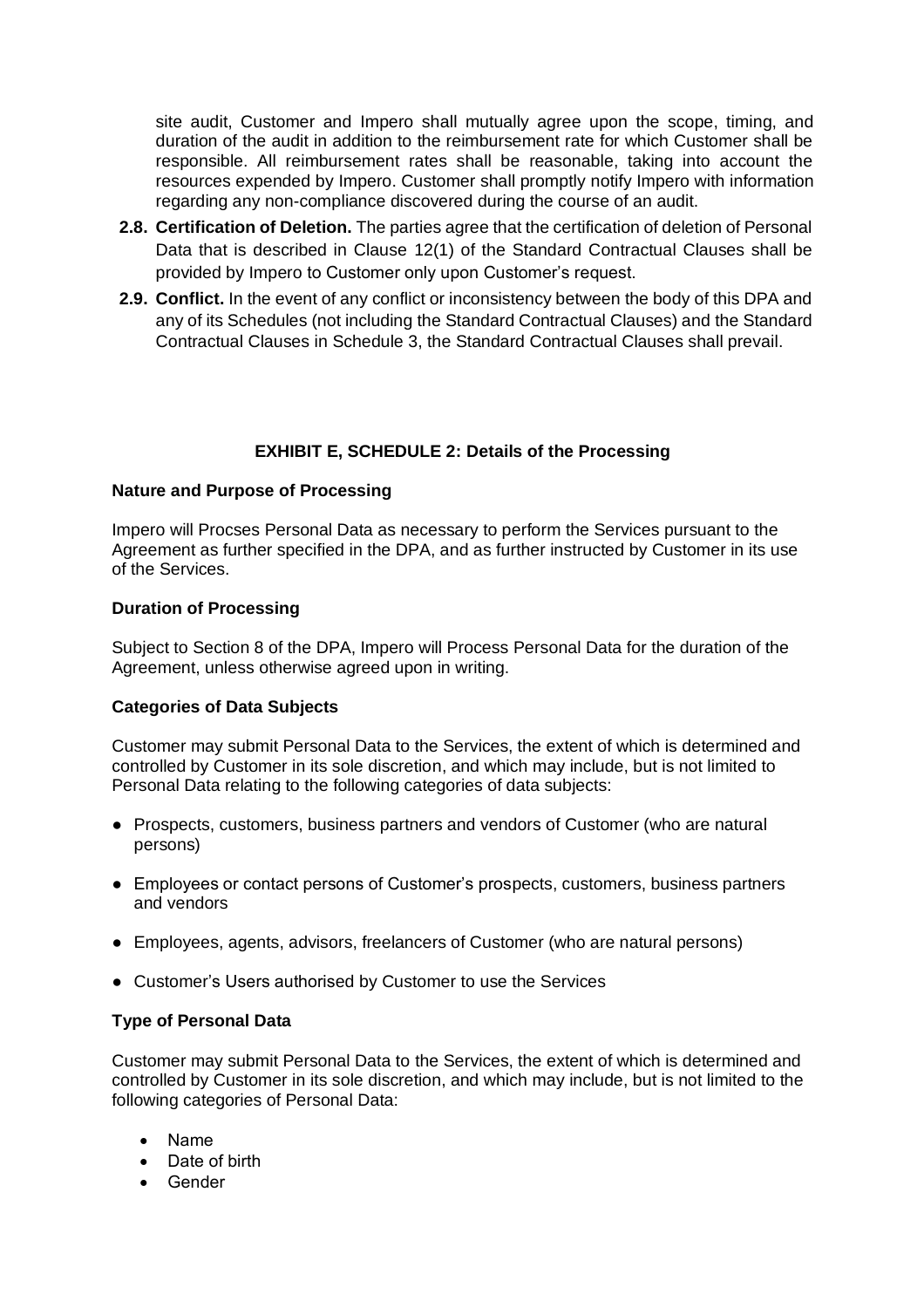- Sex
- Contact details (postal addresses, email addresses, telephone numbers)
- Photographs

## **Special Categories of data (if relevant)**

Customer may, subject to the restrictions set out in the Agreement, submit special categories of Personal Data to the Services, the extent of which is determined and controlled by Customer in its sole discretion, and which is for the sake of clarity Personal Data with information revealing racial or ethnic origin, political opinions, religious or philosophical beliefs, or trade-union membership, and the processing of genetic data, biometric data for the purpose of uniquely identifying a natural person, data concerning health or data concerning a natural person's sex life or sexual orientation.

# **EXHIBIT E, SCHEDULE 3 – STANDARD CONTRACTUAL CLAUSES**

For the purposes of Article 26(2) of Directive 95/46/EC for the transfer of personal data to processors established in third countries which do not ensure an adequate level of data protection.

The Parties have agreed on the following Contractual Clauses (the Clauses) in order to adduce adequate safeguards with respect to the protection of privacy and fundamental rights and freedoms of individuals for the transfer by the data exporter to the data importer of the personal data specified in Appendix 1.

## **Clause 1**

### *Definitions*

For the purposes of the Clauses:

a) *'personal data', 'special categories of data', 'process/processing', 'controller', 'processor', 'data subject'* and *'supervisory authority'* shall have the same meaning as in Directive 95/46/EC of the European Parliament and of the Council of 24 October 1995 on the protection of individuals with regard to the processing of personal data and on the free movement of such data;

b) '*the data exporter'* means the controller who transfers the personal data;

c) *'the data importer'* means the processor who agrees to receive from the data exporter personal data intended for processing on his behalf after the transfer in accordance with his instructions and the terms of the Clauses and who is not subject to a third country's system ensuring adequate protection within the meaning of Article 25(1) of Directive 95/46/EC;

d) *'the subprocessor'* means any processor engaged by the data importer or by any other subprocessor of the data importer who agrees to receive from the data importer or from any other subprocessor of the data importer personal data exclusively intended for processing activities to be carried out on behalf of the data exporter after the transfer in accordance with his instructions, the terms of the Clauses and the terms of the written subcontract;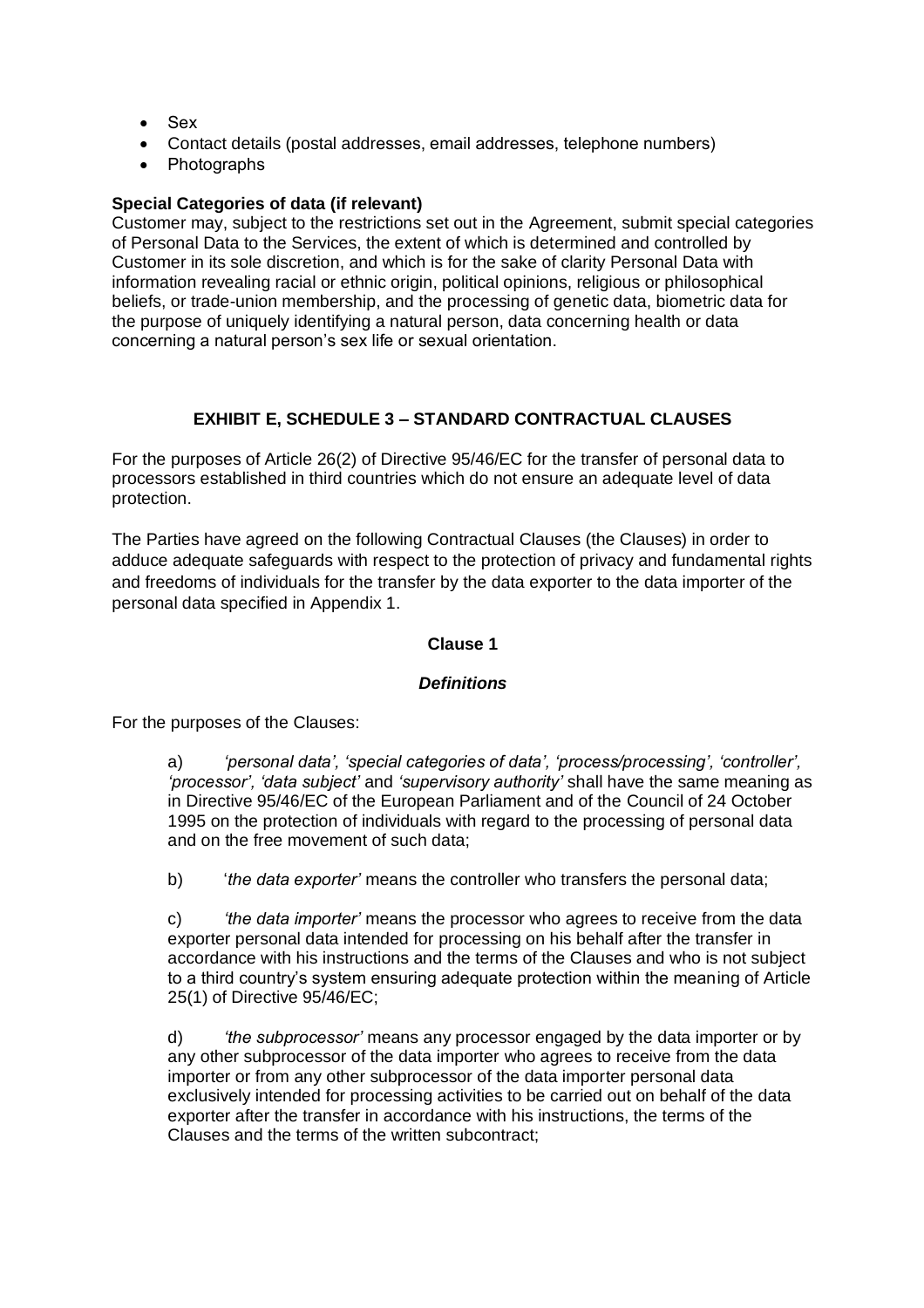e) '*the applicable data protection law'* means the legislation protecting the fundamental rights and freedoms of individuals and, in particular, their right to privacy with respect to the processing of personal data applicable to a data controller inthe Member State in which the data exporter is established;

f) *'technical and organisational security measures'* means those measures aimed at protecting personal data against accidental or unlawful destruction or accidental loss, alteration, unauthorised disclosure or access, in particular where the processing involves the transmission of data over a network, and against all other unlawful forms of processing.

#### Clause 2 *Details of the transfer*

The details of the transfer and in particular the special categories of personal data where applicable are specified in Appendix 1 which forms an integral part of the Clauses.

### Clause 3 *Third-party beneficiary clause*

- 1. The data subject can enforce against the data exporter this Clause, Clause 4(b) to (i), Clause  $5(a)$  to (e), and (g) to (j), Clause  $6(1)$  and (2), Clause 7, Clause  $8(2)$ , and Clauses 9 to 12 as third-party beneficiary.
- 2. The data subject can enforce against the data importer this Clause, Clause 5(a) to (e) and (g), Clause 6, Clause 7, Clause 8(2), and Clauses 9 to 12, in cases where the data exporter has factually disappeared or has ceased to exist in law unless any successor entity has assumed the entire legal obligations of the data exporter by contract or by operation of law, as a result of which it takes on the rights and obligations of the data exporter, in which case the data subject can enforce them against such entity.
- 3. The data subject can enforce against the subprocessor this Clause, Clause 5(a) to (e) and (g), Clause 6, Clause 7, Clause 8(2), and Clauses 9 to 12, in cases where both the data exporter and the data importer have factually disappeared or ceased to exist in law or have become insolvent, unless any successor entity has assumed the entire legal obligations of the data exporter by contract or by operation of law as a result of which it takes on the rights and obligations of the data exporter, in which case the data subject can enforce them against such entity. Such third-party liability of the subprocessor shall be limited to its own processing operations under the Clauses.
- 4. The parties do not object to a data subject being represented by an association or other body if the data subject so expressly wishes and if permitted by national law.

### Clause 4 *Obligations of the data exporter*

The data exporter agrees and warrants:

- a) that the processing, including the transfer itself, of the personal data has been and will continue to be carried out in accordance with the relevant provisions of the applicable data protection law (and, where applicable, has been notified to the relevant authorities of the Member State where the data exporter is established) and does not violate the relevant provisions of that State;
- b) that it has instructed and throughout the duration of the personal data processing services will instruct the data importer to process the personal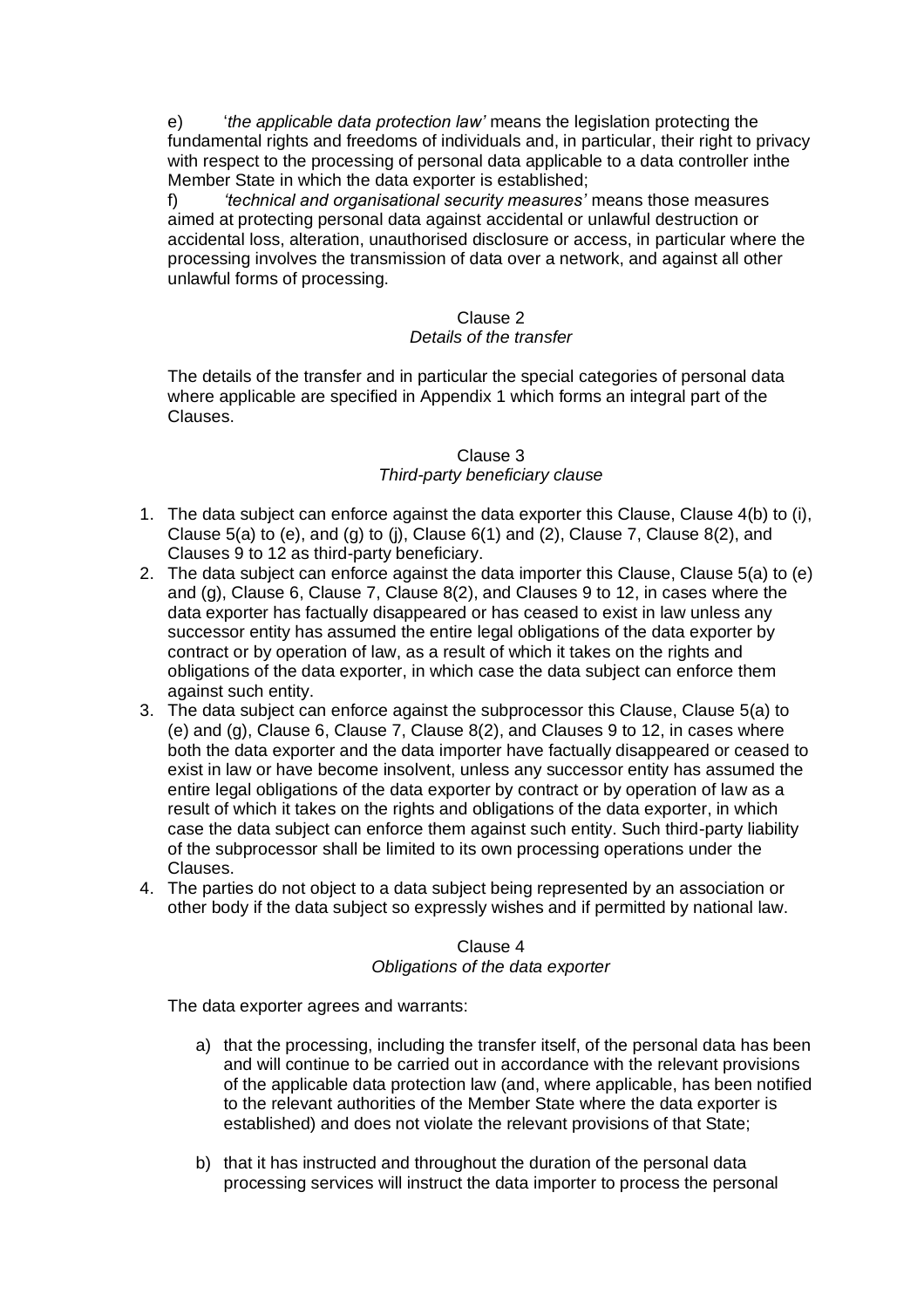data transferred only on the data exporter's behalf and in accordance with the applicable data protection law and the Clauses;

- c) that the data importer will provide sufficient guarantees in respect of the technical and organisational security measures specified in Appendix 2 to this contract;
- d) that after assessment of the requirements of the applicable data protection law, the security measures are appropriate to protect personal data against accidental or unlawful destruction or accidental loss, alteration, unauthorised disclosure or access, in particular where the processing involves the transmission of data over a network, and against all other unlawful forms of processing, and that these measures ensure a level of security appropriate to the risks presented by the processing and the nature of the data to be protected having regard to the state of the art and the cost of their implementation;
- e) that it will ensure compliance with the security measures;
- f) that, if the transfer involves special categories of data, the data subject has been informed or will be informed before, or as soon as possible after, the transfer that its data could be transmitted to a third country not providing adequate protection within the meaning of Directive 95/46/EC;
- g) to forward any notification received from the data importer or any subprocessor pursuant to Clause 5(b) and Clause 8(3) to the data protection supervisory authority if the data exporter decides to continue the transfer or to lift the suspension;
- h) to make available to the data subjects upon request a copy of the Clauses, with the exception of Appendix 2, and a summary description of the security measures, as well as a copy of any contract for subprocessing services which has to be made in accordance with the Clauses, unless the Clauses or the contract contain commercial information, in which case it may remove such commercial information;
- i) that, in the event of subprocessing, the processing activity is carried out in accordance with Clause 11 by a subprocessor providing at least the same level of protection for the personal data and the rights of data subject as the data importer under the Clauses; and
- j) that it will ensure compliance with Clause 4(a) to (i).

#### Clause 5 *Obligations of the data importer*

The data importer agrees and warrants:

a) to process the personal data only on behalf of the data exporter and in compliance with its instructions and the Clauses; if it cannot provide such compliance for whatever reasons, it agrees to inform promptly the data exporter of its inability to comply, in which case the data exporter is entitled to suspend the transfer of data and/or terminate the contract;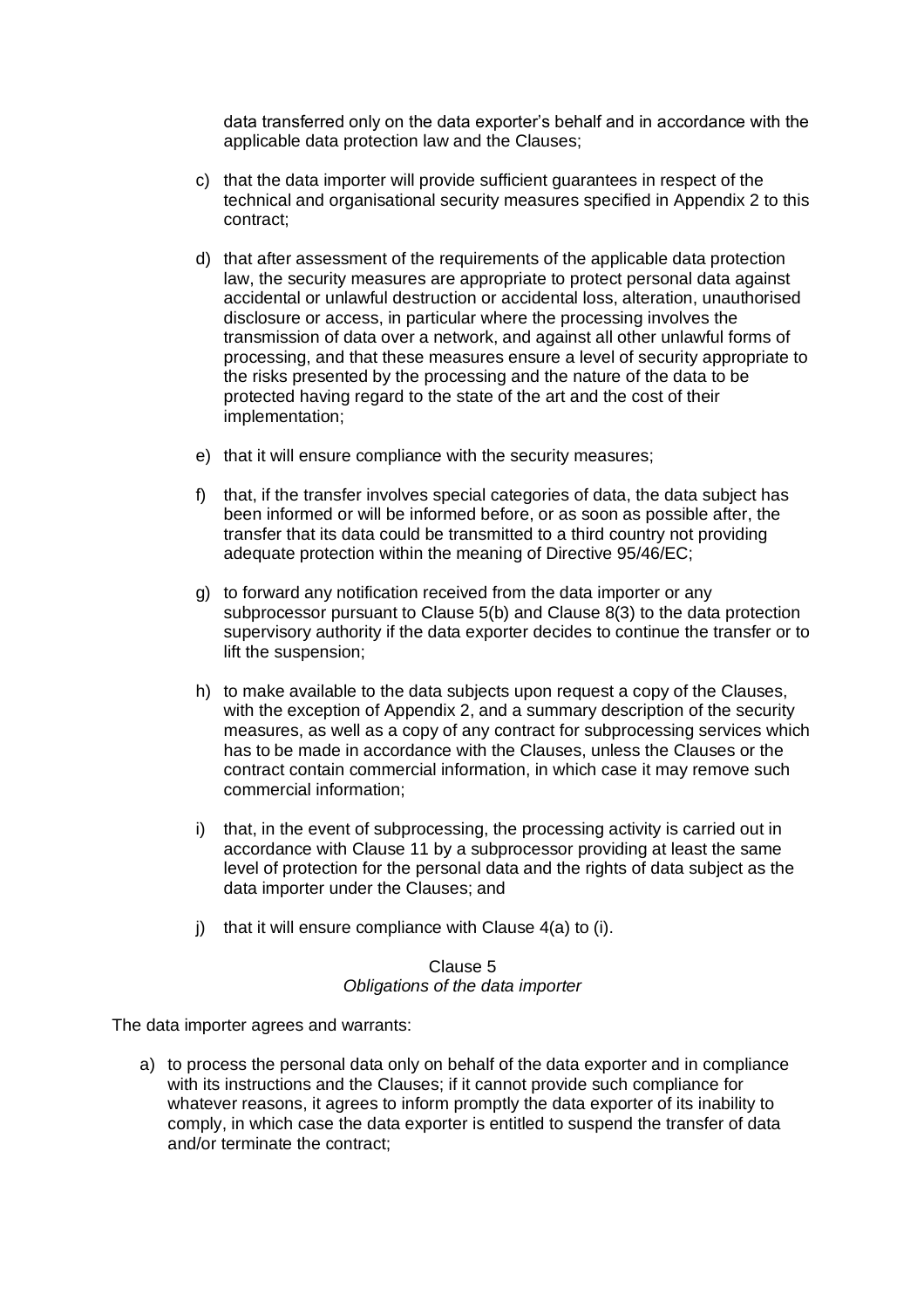- b) that it has no reason to believe that the legislation applicable to it prevents it from fulfilling the instructions received from the data exporter and its obligations under the contract and that in the event of a change in this legislation which is likely to have a substantial adverse effect on the warranties and obligations provided by the Clauses, it will promptly notify the change to the data exporter as soon as it is aware, in which case the data exporter is entitled to suspend the transfer of data and/or terminate the contract;
- c) that it has implemented the technical and organisational security measures specified in Appendix 2 before processing the personal data transferred;
- d) that it will promptly notify the data exporter about:
	- i. any legally binding request for disclosure of the personal data by a law enforcement authority unless otherwise prohibited, such as a prohibition under criminal law to preserve the confidentiality of a law enforcement investigation,
	- ii. any accidental or unauthorised access, and
	- iii. any request received directly from the data subjects without responding to that request, unless it has been otherwise authorised to do so;
- e) to deal promptly and properly with all inquiries from the data exporter relating to its processing of the personal data subject to the transfer and to abide by the advice of the supervisory authority with regard to the processing of the data transferred;
- f) at the request of the data exporter to submit its data processing facilities for audit of the processing activities covered by the Clauses which shall be carried out by the data exporter or an inspection body composed of independent members and in possession of the required professional qualifications bound by a duty of confidentiality, selected by the data exporter, where applicable, in agreement with the supervisory authority;
- g) to make available to the data subject upon request a copy of the Clauses, or any existing contract for subprocessing, unless the Clauses or contract contain commercial information, in which case it may remove such commercial information, with the exception of Appendix 2 which shall be replaced by a summary description of the security measures in those cases where the data subject is unable to obtain a copy from the data exporter;
- h) that, in the event of subprocessing, it has previously informed the data exporter and obtained its prior written consent;
- i) that the processing services by the subprocessor will be carried out in accordance with Clause 11;
- j) to send promptly a copy of any subprocessor agreement it concludes under the Clauses to the data exporter.

#### Clause 6 *Liability*

1. The parties agree that any data subject, who has suffered damage as a result of any breach of the obligations referred to in Clause 3 or in Clause 11 by any party or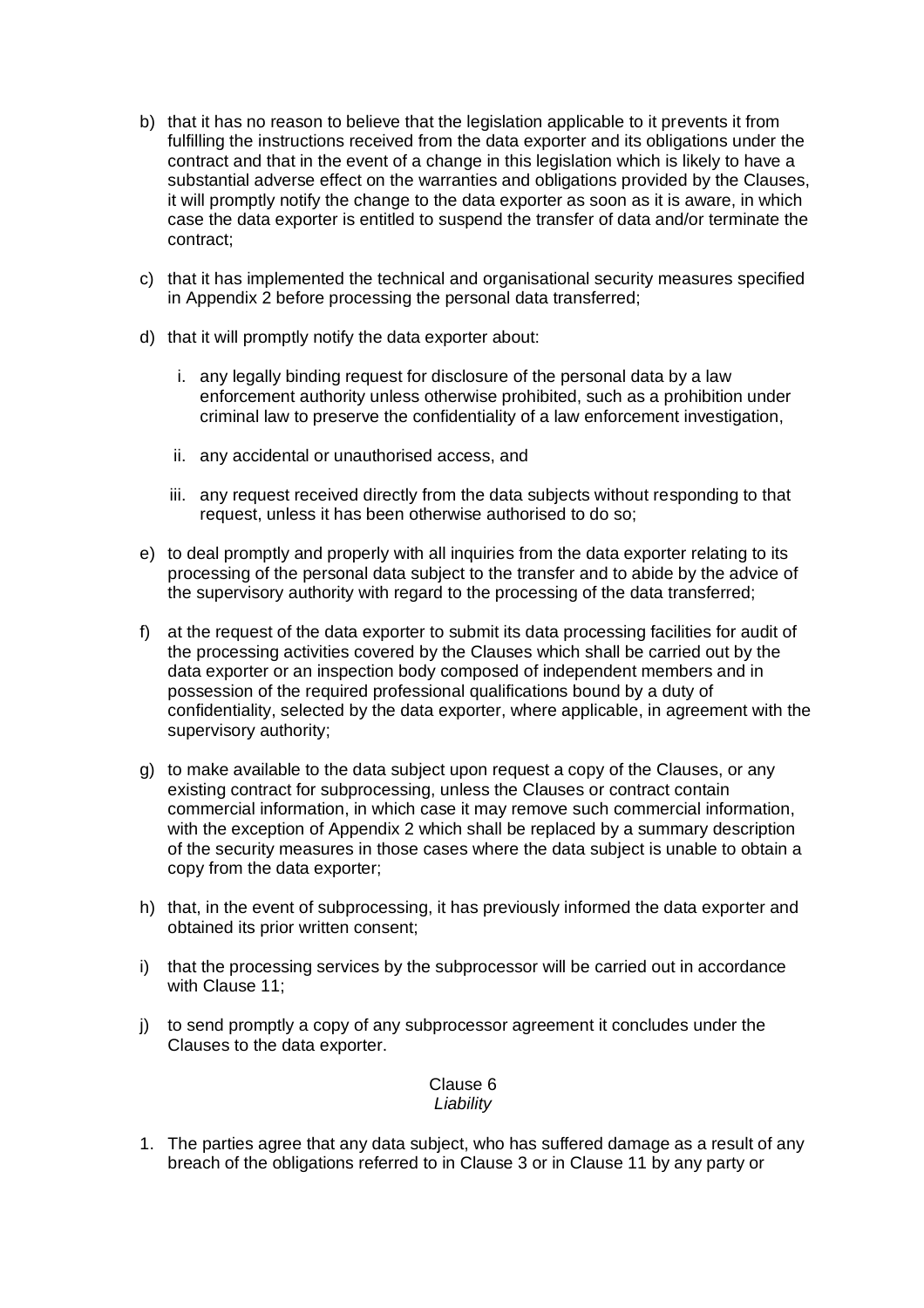subprocessor is entitled to receive compensation from the data exporter for the damage suffered.

2. If a data subject is not able to bring a claim for compensation in accordance with paragraph 1 against the data exporter, arising out of a breach by the data importer or his subprocessor of any of their obligations referred to in Clause 3 or in Clause 11, because the data exporter has factually disappeared or ceased to exist in law or has become insolvent, the data importer agrees that the data subject may issue a claim against the data importer as if it were the data exporter, unless any successor entity has assumed the entire legal obligations of the data exporter by contract of by operation of law, in which case the data subject can enforce its rights against such entity.

The data importer may not rely on a breach by a subprocessor of its obligations in order to avoid its own liabilities.

3. If a data subject is not able to bring a claim against the data exporter or the data importer referred to in paragraphs 1 and 2, arising out of a breach by the subprocessor of any of their obligations referred to in Clause 3 or in Clause 11 because both the data exporter and the data importer have factually disappeared or ceased to exist in law or have become insolvent, the subprocessor agrees that the data subject may issue a claim against the data subprocessor with regard to its own processing operations under the Clauses as if it were the data exporter or the data importer, unless any successor entity has assumed the entire legal obligations of the data exporter or data importer by contract or by operation of law, in which case the data subject can enforce its rights against such entity. The liability of the subprocessor shall be limited to its own processing operations under the Clauses.

## Clause 7 *Mediation and jurisdiction*

- 1. The data importer agrees that if the data subject invokes against it third-party beneficiary rights and/or claims compensation for damages under the Clauses, the data importer will accept the decision of the data subject:
	- a. to refer the dispute to mediation, by an independent person or, where applicable, by the supervisory authority;
	- b. to refer the dispute to the courts in the Member State in which the data exporter is established.
- 2. The parties agree that the choice made by the data subject will not prejudice its substantive or procedural rights to seek remedies in accordance with other provisions of national or international law.

#### Clause 8 *Cooperation with supervisory authorities*

- 1. The data exporter agrees to deposit a copy of this contract with the supervisory authority if it so requests or if such deposit is required under the applicable data protection law.
- 2. The parties agree that the supervisory authority has the right to conduct an audit of the data importer, and of any subprocessor, which has the same scope and is subject to the same conditions as would apply to an audit of the data exporter under the applicable data protection law.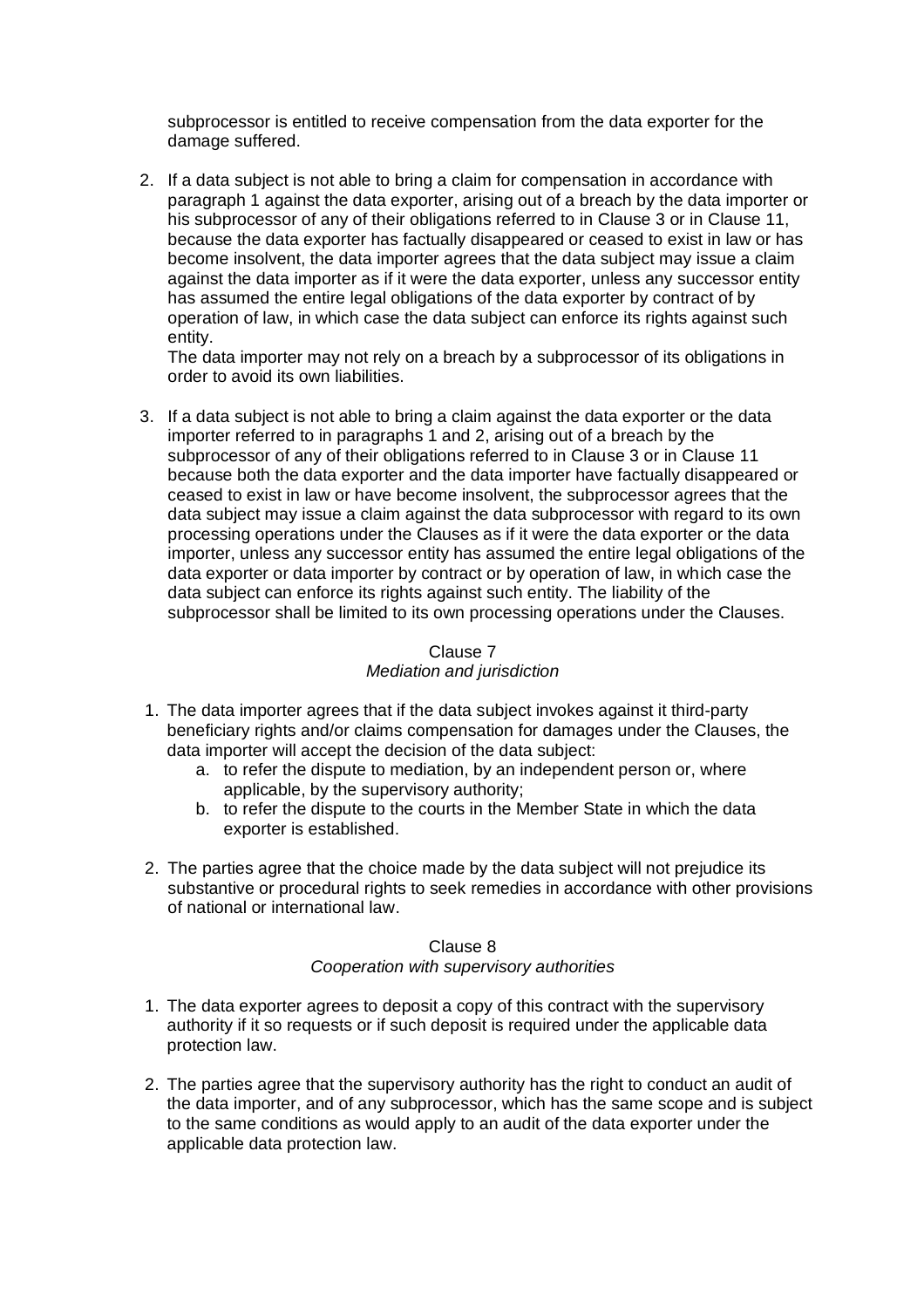3. The data importer shall promptly inform the data exporter about the existence of legislation applicable to it or any subprocessor preventing the conduct of an audit of the data importer, or any subprocessor, pursuant to paragraph 2. In such a case the data exporter shall be entitled to take the measures foreseen in Clause 5 (b).

### Clause 9 *Governing Law*

The Clauses shall be governed by the law of the Member State in which the data exporter is established.

### Clause 10 *Variation of the contract*

The parties undertake not to vary or modify the Clauses. This does not preclude from adding clauses on business related issues where required as long as they do not contradict the Clauses.

# Clause 11

## *Subprocessing*

- 1. The data importer shall not subcontract any of its processing operations performed on behalf of the data exporter under the Clauses without the prior written consent of the data exporter. Where the data importer subcontracts its obligations under the Clauses, with the consent of the data exporter, it shall do so only by way of a written agreement with the subprocessor which imposes the same obligations on the subprocessor as are imposed on the data importer under the Clauses. Where the subprocessor fails to fulfil its data protection obligations under such written agreement the data importer shall remain fully liable to the data exporter for the performance of the subprocessor's obligations under such agreement.
- 2. The prior written contract between the data importer and the subprocessor shall also provide for a third-party beneficiary clause as laid down in Clause 3 for cases where the data subject is not able to bring the claim for compensation referred to in paragraph 1 of Clause 6 against the data exporter or the data importer because they have factually disappeared or have ceased to exist in law or have become insolvent and no successor entity has assumed the entire legal obligations of the data exporter or data importer by contract or by operation of law. Such third-party liability of the subprocessor shall be limited to its own processing operations under the Clauses.
- 3. The provisions relating to data protection aspects for subprocessing of the contract referred to in paragraph 1 shall be governed by the law of the Member State in which the data exporter is established.
- 4. The data exporter shall keep a list of subprocessing agreements concluded under the Clauses and notified by the data importer pursuant to Clause 5(j), which shall be updated at least once a year. The list shall be available to the data exporter's data protection supervisory authority.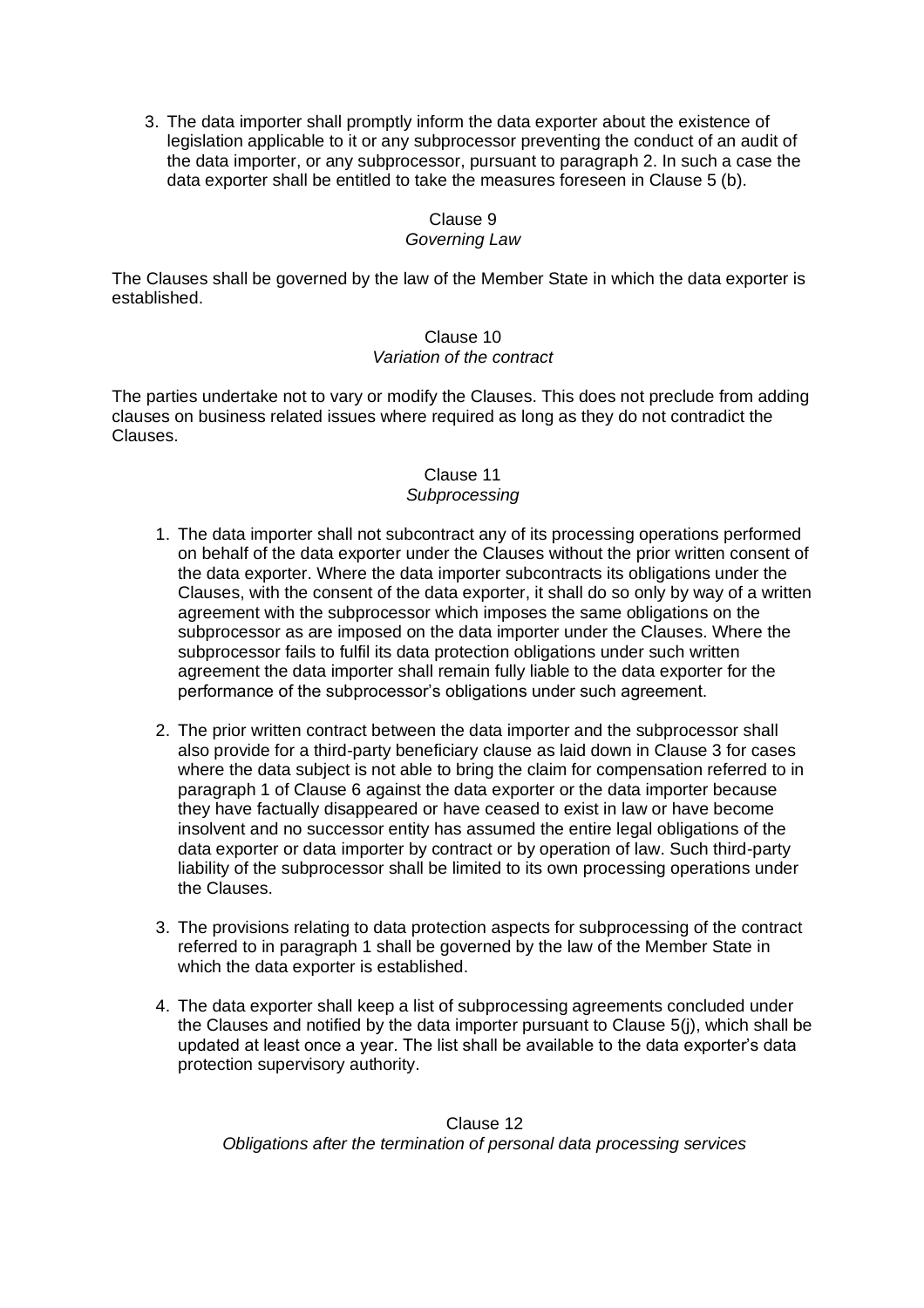- 1. The parties agree that on the termination of the provision of data processing services, the data importer and the subprocessor shall, at the choice of the data exporter, return all the personal data transferred and the copies thereof to the data exporter or shall destroy all the personal data and certify to the data exporter that it has done so, unless legislation imposed upon the data importer prevents it from returning or destroying all or part of the personal data transferred. In that case, the data importer warrants that it will guarantee the confidentiality of the personal data transferred and will not actively process the personal data transferred anymore.
- 2. The data importer and the subprocessor warrant that upon request of the data exporter and/or of the supervisory authority, it will submit its data processing facilities for an audit of the measures referred to in paragraph 1.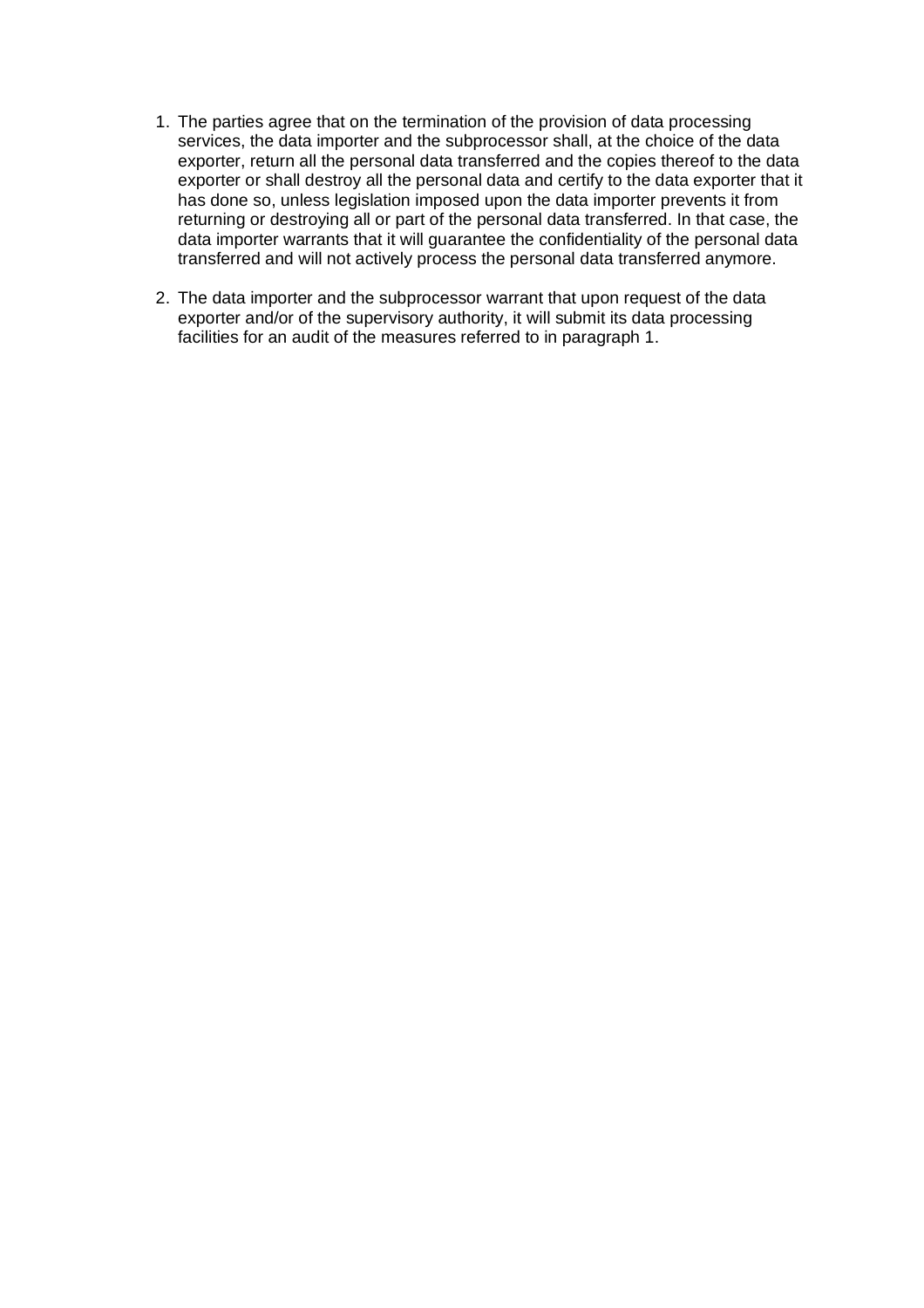# **APPENDIX 1 TO THE STANDARD CONTRACTUAL CLAUSES**

This Appendix forms part of the Clauses and must be completed and signed by the parties The Member States may complete or specify, according to their national procedures, any additional necessary information to be contained in this Appendix.

### **Data exporter**

The data exporter is (please specify briefly your activities relevant to the transfer):

Data Exporter is the legal entity specified in Section 2.1 of Schedule 1 of the DPA.

#### **Data importer**

The data importer is (please specify briefly activities relevant to the transfer):

Impero is a provider of software solutions which processes personal data upon the instruction of the data exporter in accordance with the terms of the Agreement.

#### **Data subjects**

The personal data transferred concern the following categories of data subjects (please specify):

Data exporter may submit Personal Data to the SCC Services, the extent of which is determined and controlled by the data exporter in its sole discretion, and which may include, but is not limited to Personal Data relating to the following categories of data subjects:

- Prospects, customers, business partners and vendors of data exporter (who are natural persons)
- Employees or contact persons of data exporter's prospects, customers, business partners and vendors
- Employees, agents, advisors, freelancers of data exporter (who are natural persons)
- Data exporter's Users authorized by data exporter to use the SCC Services

### **Categories of data**

The personal data transferred concern the following categories of data (please specify):

Data exporter may submit Personal Data to the SCC Services, the extent of which is determined and controlled by the data exporter in its sole discretion, and which may include, but is not limited to the following categories of Personal Data:

- Name
- Date of birth
- Gender
- Sex
- Contact details (postal addresses, email addresses, telephone numbers)
- Photographs

### **Special categories of data (if appropriate)**